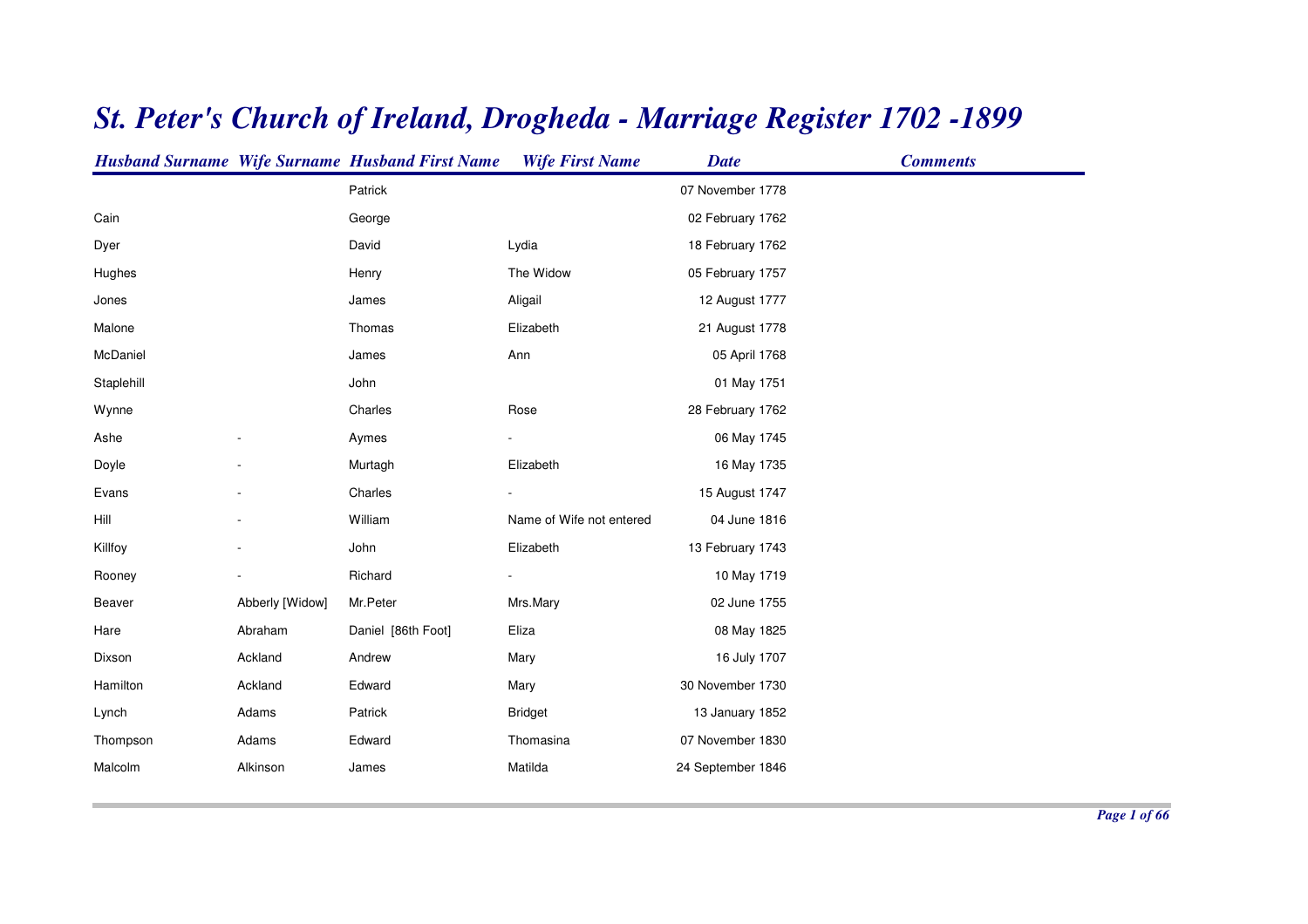|          |               | <b>Husband Surname Wife Surname Husband First Name</b> | <b>Wife First Name</b> | <b>Date</b>      | <b>Comments</b> |
|----------|---------------|--------------------------------------------------------|------------------------|------------------|-----------------|
| Chambers | Allen         | John                                                   | Elizabeth              | 10 April 1845    |                 |
| Chambers | Allen         | John                                                   | Elizabeth              | 10 April 1845    |                 |
| Crawford | Allen         | Samuel Woodhouse                                       | Margaret               | 19 May 1828      |                 |
| Howard   | Allen         | Mr. William                                            | Miss.Mary              | 12 February 1747 |                 |
| Madden   | Allen         | Henry                                                  | Elizabeth              | 04 January 1873  |                 |
| Pepper   | Allen         | Robert                                                 | Ann                    | 08 July 1804     |                 |
| Conn     | Anderson      | Robert                                                 | Grizill                | 06 November 1723 |                 |
| Sawkell  | Andrew        | John                                                   | Margaret               | 12 July 1770     |                 |
| Winter   | Andrew        | Edward                                                 | Christian              | 31 July 1714     |                 |
| Cofford  | Andrews       | William                                                | Mary                   | 15 February 1768 |                 |
| Sherton  | Andrews       | John                                                   | Christian              | 27 June 1759     |                 |
| Adams    | Andrewson     | Robert                                                 | Katherine              | 28 November 1702 |                 |
| Atkinson | Apperson      | Thomas                                                 | Sarah                  | 18 June 1847     |                 |
| Iddon    | Appleyard     | Thomas                                                 | Elizabeth Anna         | 25 October 1864  |                 |
| Johnston | Appleyard     | James                                                  | Ann                    | 24 November 1764 |                 |
| Menagh   | Appleyard     | John                                                   | Margaret               | 02 January 1815  |                 |
| Moore    | Appleyard     | William                                                | Eleanor                | 12 May 1840      |                 |
| Polly    | Appleyard     | William                                                | Jane                   | 28 October 1814  |                 |
| Knaggs   | Armstrong     | George                                                 | Margaret               | 30 January 1833  |                 |
| Creagh   | Armstrong Cox | Francis                                                | Rhoda                  | 28 April 1846    |                 |
| Magrath  | Ash           | The Rev.John                                           | Ann                    | 23 December 1767 |                 |
| Algar    | Ashe          | Robert                                                 | Jane                   | 01 October 1832  |                 |
| King     | Ashe          | Rev.Luke White                                         | Magdalen               | 22 December 1827 |                 |
| Booker   | Askin         | Worship                                                | Jane                   | 15 November 1817 |                 |
|          |               |                                                        |                        |                  |                 |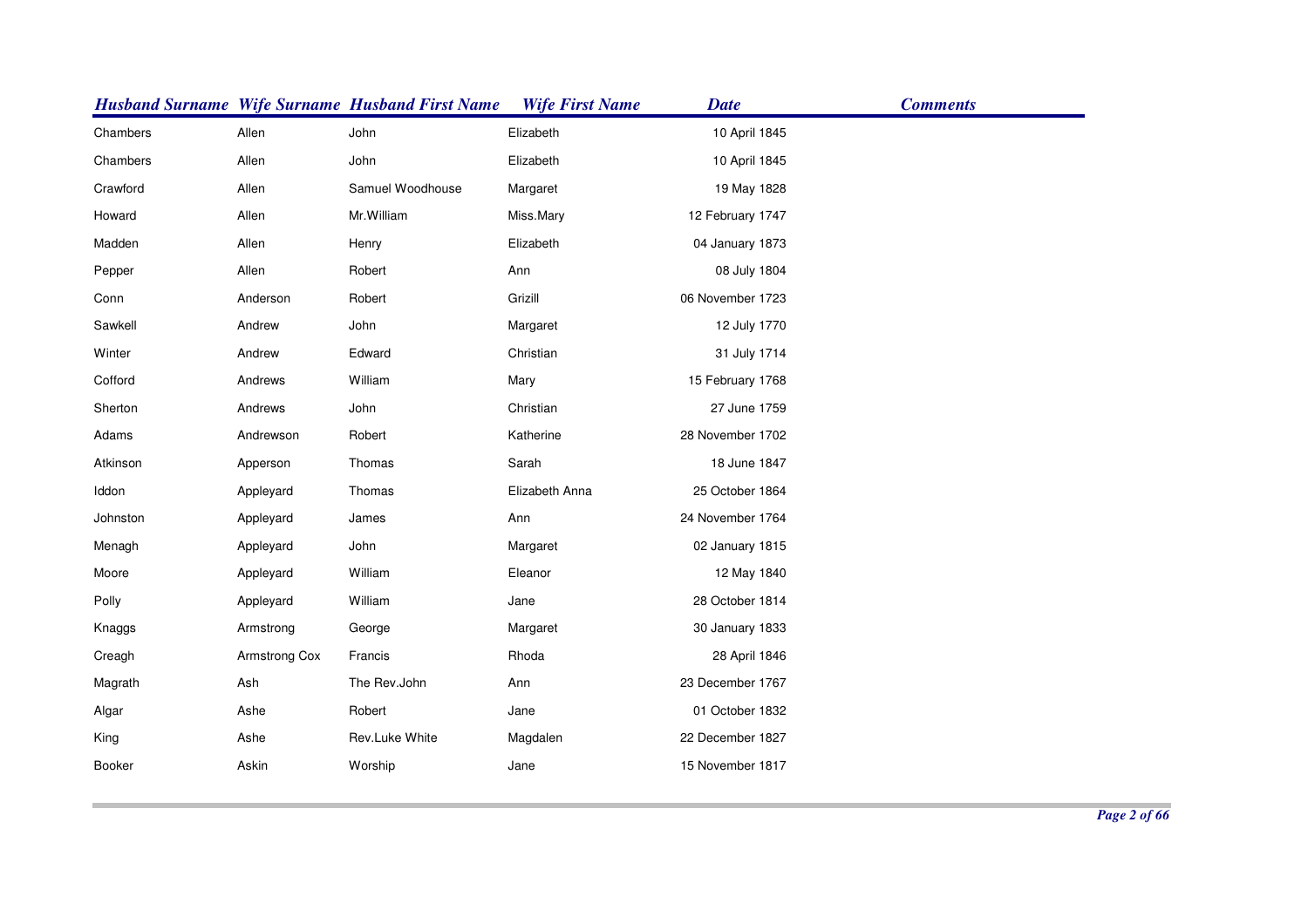|           |                | <b>Husband Surname Wife Surname Husband First Name</b> | <b>Wife First Name</b> | <b>Date</b>       | <b>Comments</b> |
|-----------|----------------|--------------------------------------------------------|------------------------|-------------------|-----------------|
| Balfour   | Aston          | William Townly                                         | Miss.Mary              | 24 December 1754  |                 |
| Farrelly  | Aston          | Patrick                                                | Susan                  | 04 April 1719     |                 |
| Graham    | Atkinson       | <b>Richard Henry</b>                                   | Sarah                  | 17 July 1847      |                 |
| Toole     | Austin         | James                                                  | Elizabeth              | 01 January 1811   |                 |
| Maxwell   | Bagnall        | Joseph                                                 | Jane                   | 06 September 1768 |                 |
| Munce     | Bagnall        | Samuel                                                 | Anne                   | 21 February 1842  |                 |
| Peacock   | Bagnall        | Patrick                                                | Mary                   | 18 October 1806   |                 |
| Snow      | Bagnall        | William                                                | Catherine              | 03 December 1832  |                 |
| Fleming   | Bailey         | <b>William Henry</b>                                   | Mary Jane              | 21 October 1880   |                 |
| Kahler    | <b>Baker</b>   | William Wyllie                                         | Elsie Victoria         | 06 August 1898    |                 |
| Telfer    | Balfe          | <b>William Scott</b>                                   | Catharine              | 08 February 1823  |                 |
| Green     | Ball           | George                                                 | Jane                   | 31 October 1807   |                 |
| OBrien    | Ball           | Frederick                                              | Eliza                  | 28 February 1815  |                 |
| O'Brien   | Ball           | The Rev.Edward                                         | Jane                   | 23 April 1809     |                 |
| Rice      | Ball           | Christopher                                            | Mrs.Ann                | 29 October 1730   |                 |
| Wilkie    | Ball           | Peter                                                  | Eliza                  | 13 November 1807  |                 |
| Whiteside | Bamber         | George                                                 | Margaret               | 01 April 1879     |                 |
| Clark     | <b>Banks</b>   | William                                                | Elizabeth              | 20 June 1743      |                 |
| Spence    | Bannon         | John                                                   | Elinor                 | 17 June 1815      |                 |
| Watson    | Barker         | William                                                | Anne                   | 14 June 1841      |                 |
| Ogle      | <b>Barlow</b>  | Mr. William                                            | Miss.Mary              | 27 May 1758       |                 |
| Twiss     | Barlow         | Richard                                                | Henrietta Margaretta   | 28 June 1809      |                 |
| Chapman   | Barnwell       | <b>Edward Henry</b>                                    | Susan                  | 28 May 1855       |                 |
| Kelly     | <b>Barrett</b> | William                                                | Jane                   | 24 May 1822       |                 |
|           |                |                                                        |                        |                   |                 |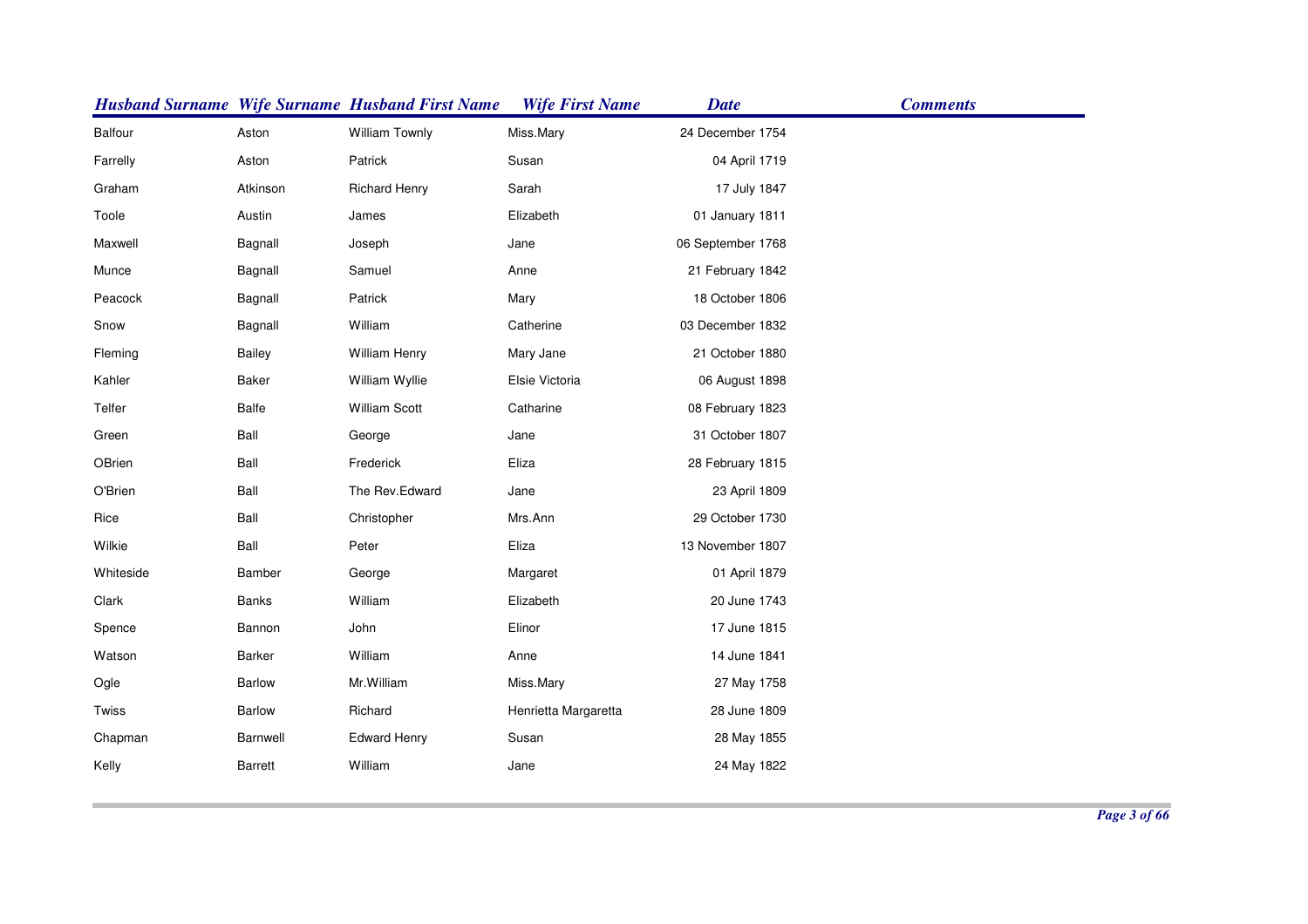|            |                | <b>Husband Surname Wife Surname Husband First Name</b> | <b>Wife First Name</b> | <b>Date</b>       | <b>Comments</b> |
|------------|----------------|--------------------------------------------------------|------------------------|-------------------|-----------------|
| Thornton   | Barrile        | Thomas                                                 | Mary                   | 13 February 1817  |                 |
| Jones      | Barry          | <b>William Henry</b>                                   | Eleanor                | 14 August 1835    |                 |
| McDowell   | Barry          | Mr.John                                                | Mrs.Elizabeth          | 06 April 1711     |                 |
| Ruxton     | Barry          | Henry                                                  | Hannah                 | 17 October 1727   |                 |
| Elliott    | Barry [Widow]  | William                                                | Sarah                  | 09 October 1768   |                 |
| Kelly      | Barton         | John                                                   | Mary                   | 17 January 1756   |                 |
| Shallcross | Bashford       | James                                                  | Henrietta              | 16 April 1838     |                 |
| Warren     | Bayby          | Nathaniel                                              | Margaret               | 06 June 1778      |                 |
| MaCarty    | <b>Bayley</b>  | Robert                                                 | Elizabeth              | 06 February 1721  |                 |
| Robinson   | <b>Bayly</b>   | Isaac                                                  | Mary                   | 19 May 1703       |                 |
| Castleton* | Beddy          | Samuel John                                            | Caroline               | 30 October 1871   |                 |
| Murdock    | Beddy          | Charles                                                | Frances Jane           | 28 June 1882      |                 |
| Mackenzie  | Bell           | Donald                                                 | Mary                   | 29 September 1818 |                 |
| Banks      | <b>Bellew</b>  | Francis                                                | Elinor                 | 26 October 1707   |                 |
| Smith      | Bennet         | George                                                 | Anne                   | 29 August 1814    |                 |
| Horan      | Berford        | Edward                                                 | Mary                   | 23 February 1819  |                 |
| Thompson   | Berford        | John                                                   | Margery                | 29 December 1811  |                 |
| Magee      | Bernee         | Andrew                                                 | Alice                  | 09 September 1773 |                 |
| Dullechan  | Berrill        | James                                                  | Rose                   | 18 October 1707   |                 |
| Kean       | Berry          | George                                                 | Jane                   | 28 May 1763       |                 |
| Ellison    | <b>Berwick</b> | Francis                                                | Eliza                  | 17 November 1833  |                 |
| Stretton   | <b>Bethell</b> | Thomas                                                 | Margret                | 16 December 1704  |                 |
| Stinson    | <b>Beths</b>   | John                                                   | Lucy                   | 12 July 1819      |                 |
| Wrigh      | Bien           | Charles                                                | Mary                   | 31 October 1764   |                 |
|            |                |                                                        |                        |                   |                 |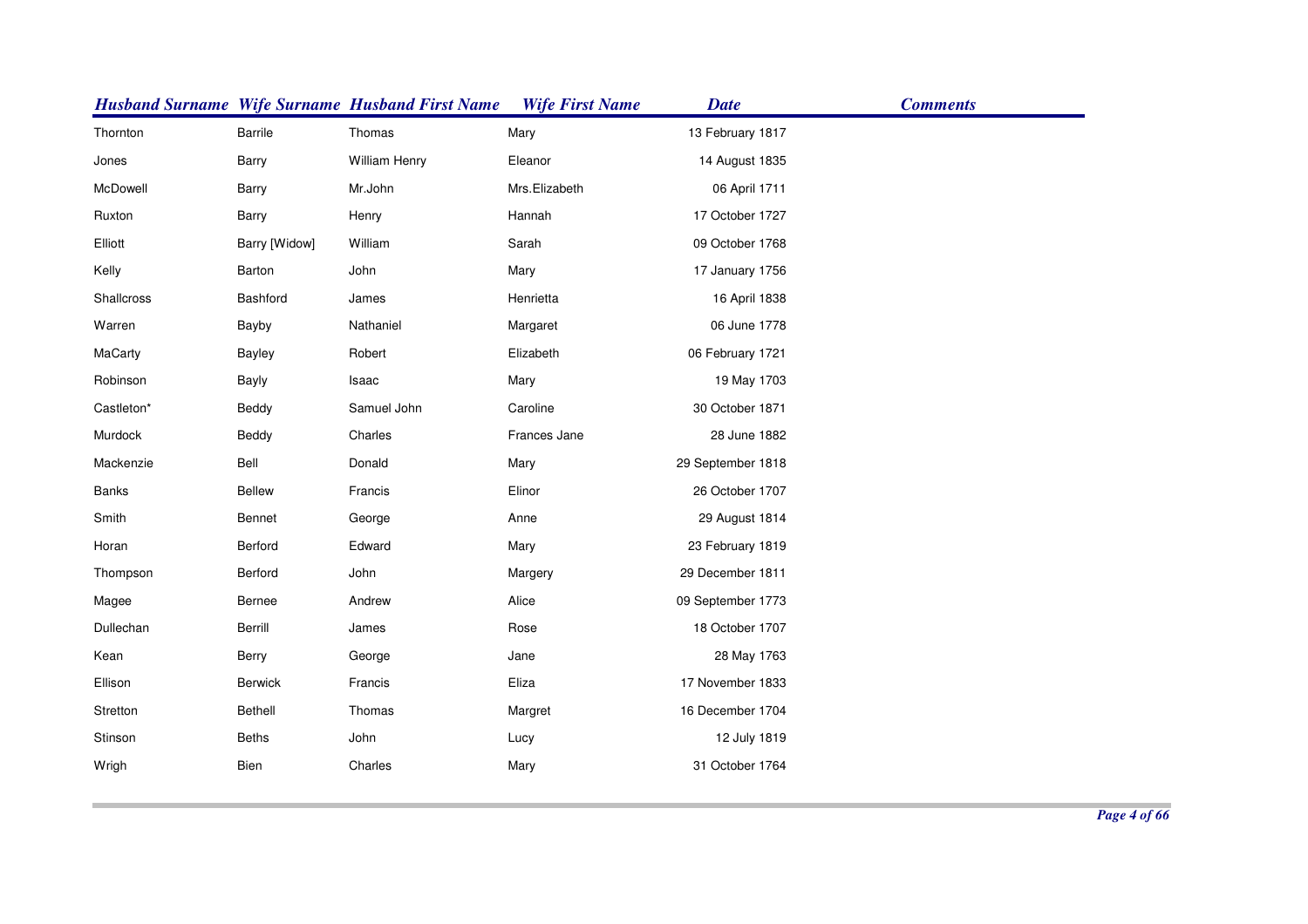|               |               | <b>Husband Surname Wife Surname Husband First Name</b> | <b>Wife First Name</b> | <b>Date</b>                 | <b>Comments</b> |
|---------------|---------------|--------------------------------------------------------|------------------------|-----------------------------|-----------------|
| Mackay        | <b>Biggs</b>  | Thomas                                                 | Sarah                  | 13 January 1806             |                 |
| Dowling       | Birchell      | James                                                  | Elizabeth              | 25 March 1820               |                 |
| Mc Gawley     | Bishop        | Nathaniel                                              | Eliza                  | 01 August 1864              |                 |
| Woods         | Bishop        | Robert                                                 | Catherine              | 12 December 1767            |                 |
| Bennett       | Blacker       | Cornet                                                 | Miss.Barbara           | 01 August 1767              |                 |
| Mc Culloch    | Blacker       | John Shaw                                              | Miss. Francis Anne     | 23 July 1833                |                 |
| Owens         | Blacker       | Rev. Thomas Blacker                                    | Martha Beaver          | 14 April 1828               |                 |
| Hall          | Blackham      | <b>William Charles</b>                                 | Charlottle             | 24 June 1873                |                 |
| Prichard      | Blackham      | Richard                                                | Anna                   | 27 July 1859                |                 |
| Kelly         | Blackwood     | Samuel                                                 | Margaret               | 06 August 1822              |                 |
| Newnan        | <b>Blaird</b> | Thomas                                                 | Rebecca                | 24 September 1721           |                 |
| Cain          | Blear         | Charlse                                                | Alles                  | 25 October 1761             |                 |
| Carney        | Blogg         | John                                                   | Margaret               | 02 March 1829               |                 |
| Davis         | Boddington    | Francis                                                | Elizabeth              | 25 August 1712              |                 |
| Murphy        | Bohannan      | John                                                   | Martha                 | 02 May 1715                 |                 |
| Mills         | Boice         | Henry                                                  | Mary                   | 22 September 1765           |                 |
| Simpson       | Bolton        | James                                                  | Miss.Isabella          | 14 July 1764                |                 |
| Faussett      | Bond          | Henry                                                  | Alessie                | 07 January 1875             |                 |
| Hannah        | Booth         | Joseph                                                 | Sarah                  | 05 March 1810               |                 |
| Elliot        | Boulton       | Mr.George                                              | Mrs.                   | 01 February 1733 Check date |                 |
| Kelsey        | <b>Bowles</b> | William                                                | Elianor                | 24 April 1721               |                 |
| Carter        | Bowlton       | William                                                | Mary                   | 19 October 1713             |                 |
| <b>Bredin</b> | Boyd          | Hall                                                   | Anne                   | 05 April 1837               |                 |
| Park          | Boyd          | Robert                                                 | Mary                   | 30 November 1820            |                 |
|               |               |                                                        |                        |                             |                 |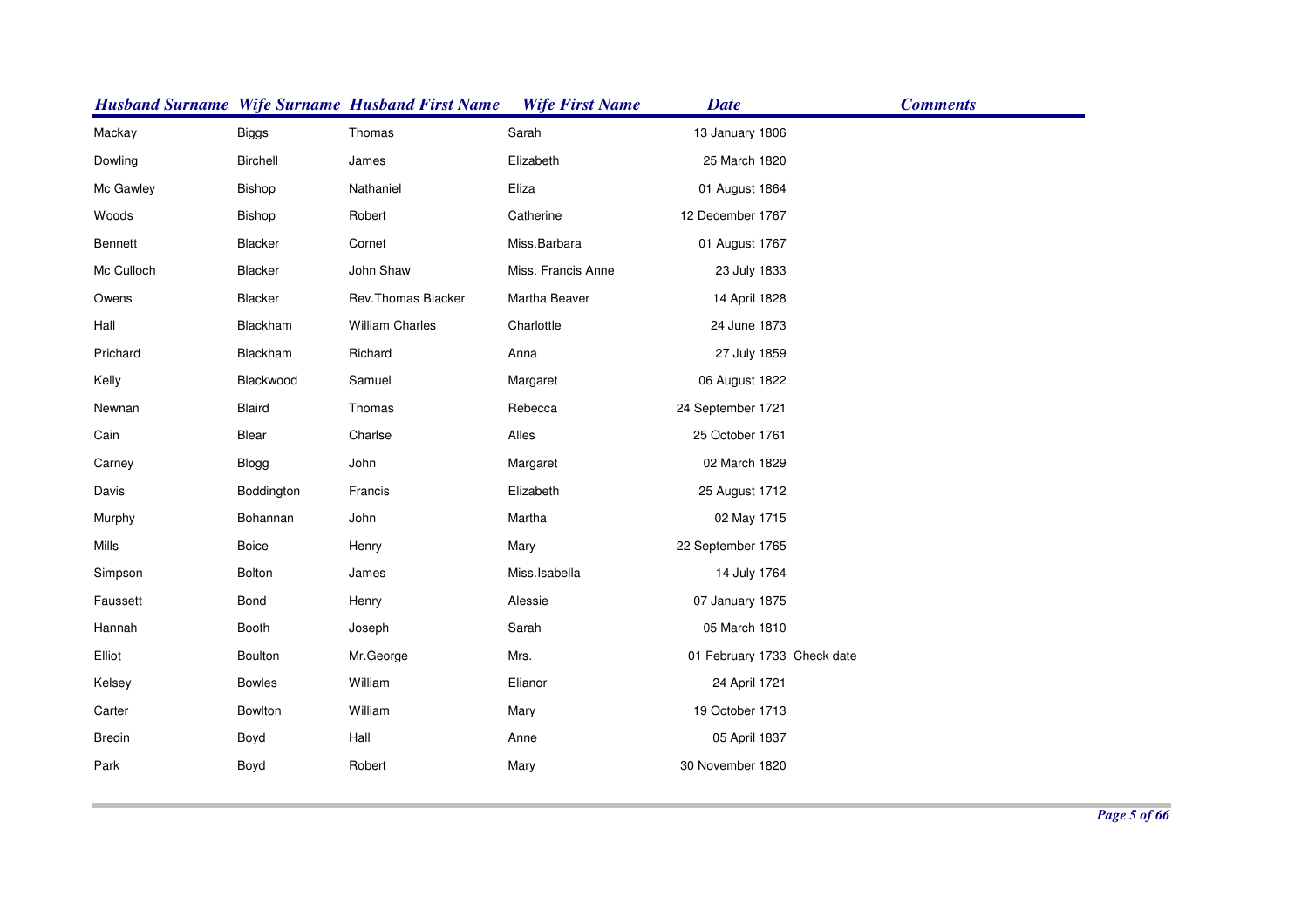|              |                    | <b>Husband Surname Wife Surname Husband First Name</b> | <b>Wife First Name</b> | <b>Date</b>                  | <b>Comments</b> |
|--------------|--------------------|--------------------------------------------------------|------------------------|------------------------------|-----------------|
| Rice         | Boyd               | John                                                   | Mary                   | 21 March 1808                |                 |
| Boyle        | Boylan             | Edward                                                 | Mary                   | 04 March 1835                |                 |
| Farrell      | Boylan             | William                                                | Anne                   | 08 May 1710                  |                 |
| Healey       | Boyle              | Thomas                                                 | Rose                   | 05 June 1865                 |                 |
| Kidd         | Boyle              | James                                                  | Maria                  | 10 December 1838             |                 |
| Moor         | Boyle              | James                                                  | Ann                    | 06 February 1721             |                 |
| Robinson     | Boyle              | Henry                                                  | Grizell                | 20 August 1727               |                 |
| Ashe         | Brabazon           | Robert Henry Nicholas                                  | Anne Maria Honoria     | 08 June 1831                 |                 |
| Brabzon      | Brabazon           | James                                                  | Mrs.Elizabeth          | 20 February 1718 By the Dean |                 |
| Gilshanon    | Brabazon           | James                                                  | Susanna                | 30 May 1748                  |                 |
| Bagnall      | <b>Brady</b>       | George                                                 | Charlotte              | 01 December 1834             |                 |
| Edmonds      | <b>Brady</b>       | James                                                  | Catherine              | 28 February 1715             |                 |
| Lawrence     | <b>Brady</b>       | William                                                | Mary                   | 02 October 1865              |                 |
| Smith        | <b>Brady</b>       | William                                                | Anne                   | 22 August 1842               |                 |
| Thornton     | <b>Brady</b>       | Malcolm                                                | Mary                   | 19 April 1819                |                 |
| Rochford     | Branigan           | Robert                                                 | Mary                   | 16 October 1704              |                 |
| Robinson     | <b>Brann</b>       | George                                                 | Mary                   | 30 January 1761              |                 |
| Roach        | Brannigan          | Patrick                                                | Judith                 | 03 October 1773              |                 |
| <b>Bower</b> | <b>Bray</b>        | Richard                                                | Jane                   | 14 December 1809             |                 |
| McEvoy       | Bready             | Patrick                                                | Ann                    | 30 November 1774             |                 |
| Rountree     | <b>Bredin</b>      | James                                                  | Mary                   | 26 November 1863             |                 |
| Thornhile    | <b>Brett</b>       | Edward                                                 | Sophia Christiana      | 18 September 1774            |                 |
| Clay         | <b>Brickhill</b>   | Henry                                                  | Sarah                  | 01 July 1747 Check date      |                 |
| Deham        | <b>Bricklebank</b> | Thomas                                                 | Eliza                  | 01 April 1823                |                 |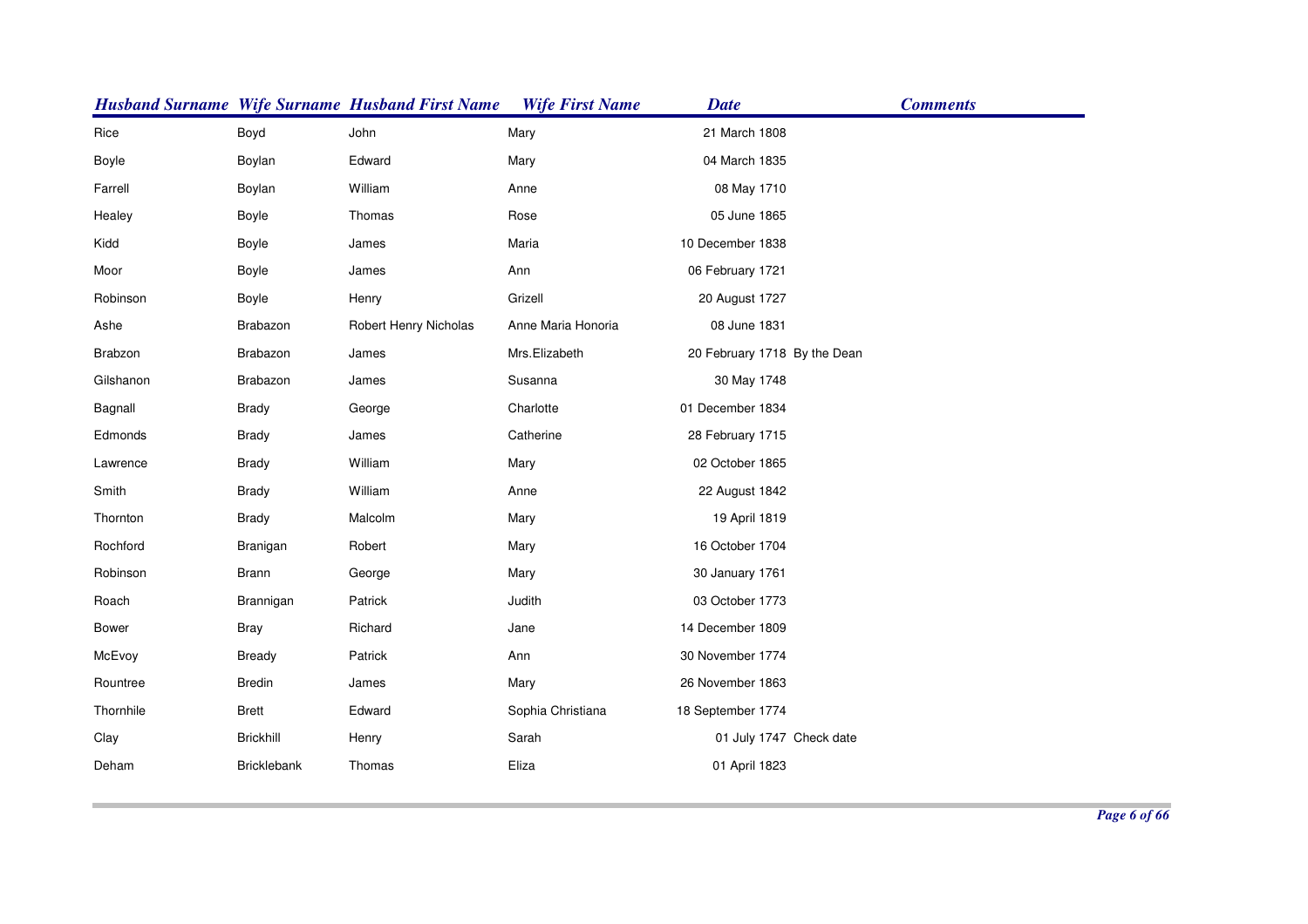|             |                  | <b>Husband Surname Wife Surname Husband First Name</b> | <b>Wife First Name</b> | <b>Date</b>       | <b>Comments</b> |
|-------------|------------------|--------------------------------------------------------|------------------------|-------------------|-----------------|
| Bergan      | <b>Bridges</b>   | James                                                  | Rose                   | 09 March 1839     |                 |
| Carvan      | Brimingham       | Nicholas                                               | Margery                | 14 January 1719   |                 |
| Jones       | <b>Brookbank</b> | Thomas [Mariner]                                       | Bridget [Widow]        | 06 November 1823  |                 |
| Branagan    | <b>Brookes</b>   | Owen                                                   | Mary                   | 11 April 1820     |                 |
| Elwood      | <b>Brookes</b>   | Edward                                                 | Elinor                 | 20 August 1746    |                 |
| Gammel      | <b>Brooks</b>    | Robert                                                 | Elinor                 | 31 August 1810    |                 |
| Andrew      | Brown            | John                                                   | Mary                   | 28 March 1767     |                 |
| Brown       | Brown            | Joseph                                                 | Ann                    | 11 April 1751     |                 |
| Dangerfield | Brown            | Stephen                                                | Margaret               | 27 August 1764    |                 |
| Eclin       | Brown            | Henry                                                  | Mary                   | 17 April 1718     |                 |
| Elliott     | Brown            | William                                                | Widow                  | 25 September 1753 |                 |
| Halliday    | Brown            | John Henry                                             | Florence May           | 18 July 1899      |                 |
| Kelly       | Brown            | Thomas                                                 | Mary                   | 03 July 1848      |                 |
| Simms/Simes | Brown            | Thomas                                                 | Catherine              | 08 January 1809   |                 |
| Stewart     | Brown            | Edward                                                 | Esther                 | 24 April 1826     |                 |
| Williamson  | Brown            | Roger                                                  | Sarah                  | 19 August 1756    |                 |
| Wynne       | Brown            | John                                                   | Mary                   | 06 August 1753    |                 |
| Moon        | <b>Browne</b>    | James L. (Weaver)                                      | Eliza                  | 30 December 1833  |                 |
| Wilkinson   | <b>Browne</b>    | John                                                   | Sarah                  | 13 April 1807     |                 |
| Appleby     | Brownell         | John                                                   | Elizabeth              | 31 August 1763    |                 |
| Reay        | <b>Brownell</b>  | Samuel                                                 | Mary                   | 29 December 1818  |                 |
| Lamprey     | <b>Bruc</b>      | Crispin                                                | Margery                | 01 July 1765      |                 |
| Maxwell     | Bruce/Crawford   | James                                                  | Rachel                 | 05 May 1846       |                 |
| North       | Brunkard         | William                                                | Elizabeth              | 11 June 1734      |                 |
|             |                  |                                                        |                        |                   |                 |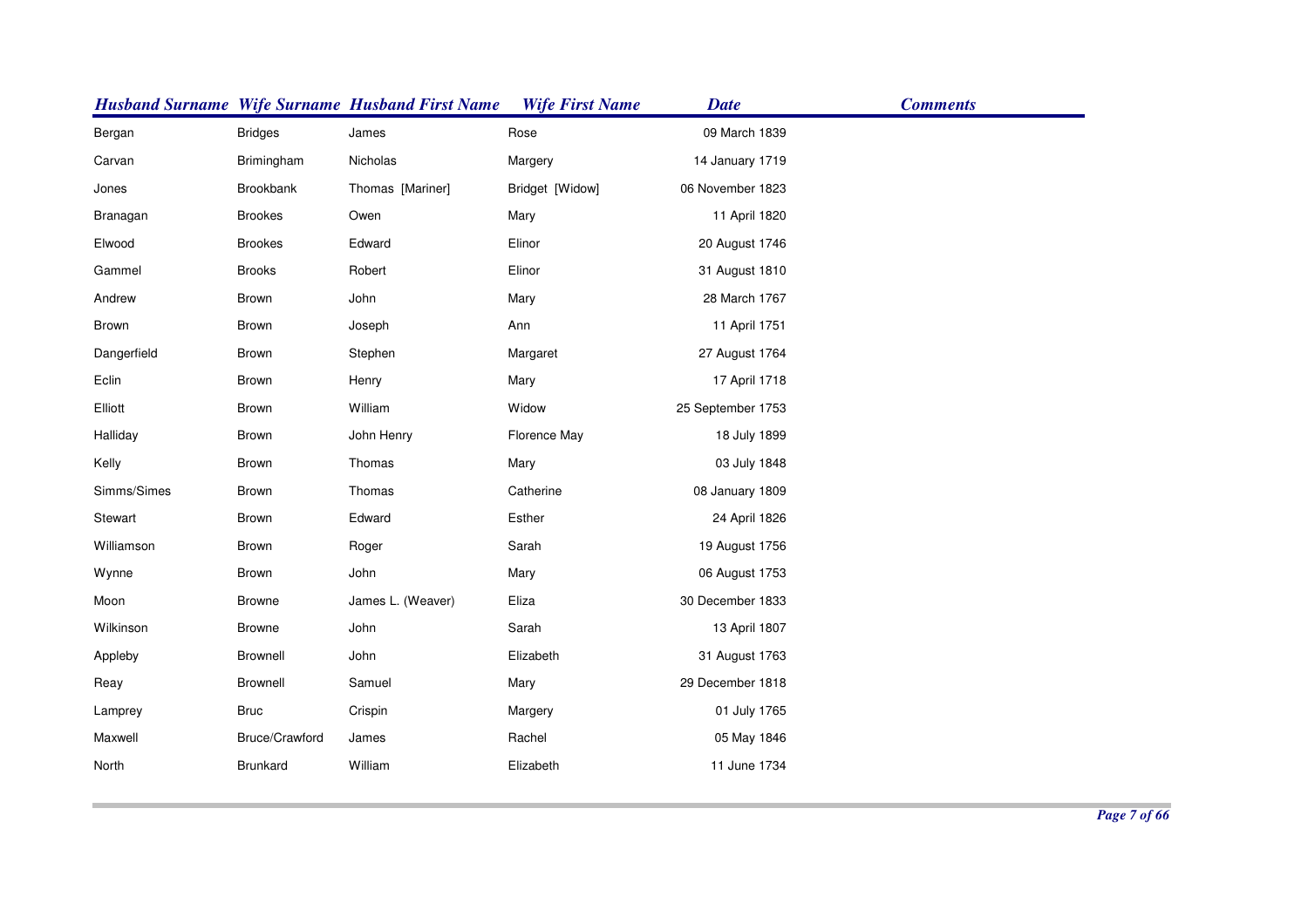|           |                | <b>Husband Surname Wife Surname Husband First Name</b> | <b>Wife First Name</b> | <b>Date</b>                | <b>Comments</b> |
|-----------|----------------|--------------------------------------------------------|------------------------|----------------------------|-----------------|
| Murray    | <b>Brunker</b> | William                                                | Mary                   | 11 July 1814               |                 |
| North     | <b>Brunker</b> | John                                                   | Elizabeth              | 23 April 1760              |                 |
| Prestage  | <b>Brunton</b> | Thomas                                                 | Mary                   | 25 May 1758                |                 |
| Mathews   | <b>Bryan</b>   | Hugh                                                   | Rose                   | 16 March 1778              |                 |
| Moony     | <b>Bryan</b>   | Edmond                                                 | Margret                | 22 April 1702              |                 |
| Scanlan   | <b>Bryan</b>   | John                                                   | <b>Bridget</b>         | 05 January 1857            |                 |
| Stevens   | <b>Bryan</b>   | William                                                | Margaret               | 25 January 1769            |                 |
| Wright    | Brydon         | William                                                | Margaret               | 21 August 1851             |                 |
| Dogherty  | <b>Buckley</b> | Edward                                                 | Anne                   | 10 April 1822              |                 |
| McAlister | Burchell       | Thomas                                                 | Elizabeth              | 28 June 1756               |                 |
| Ashworth  | <b>Burley</b>  | Robert                                                 | Anne                   | 28 July 1714               |                 |
| Bennit    | <b>Burly</b>   | Henry                                                  | Dorothy                | 09 November 1702           |                 |
| Maginiss  | <b>Burrass</b> | Francis                                                | Alice                  | 25 January 1727            |                 |
| Macabe    | <b>Butler</b>  | William [Carpenter]                                    | Dorcas                 | 16 January 1812            |                 |
| Marron    | <b>Buxton</b>  | Patrick James                                          | Mary                   | 19 February 1822           |                 |
| Eaton     | Byam           | Thomas[Pri.1stBatRifleBr                               | Ann                    | 01 January 1827 Check date |                 |
| Mc Dill   | <b>Byrne</b>   | George                                                 | Catherine              | 21 January 1833            |                 |
| Woodside  | <b>Byrne</b>   | Mr.David                                               | Miss.Margrett          | 27 October 1742            |                 |
| Long      | Caffrey        | James                                                  | Ann                    | 30 October 1768            |                 |
| Corcoran  | Cain           | Thomas                                                 | Anne                   | 02 June 1864               |                 |
| Hodgins   | Cain           | Richard                                                | Ellen                  | 27 November 1857           |                 |
| Dowling   | Cain*          | Matthew                                                | Margaret               | 26 May 1868                |                 |
| Appleyard | Caine          | David                                                  | Elizabeth              | 22 April 1745              |                 |
| Hays      | Caine          | John                                                   | Rebecca                | 01 September 1747          |                 |
|           |                |                                                        |                        |                            |                 |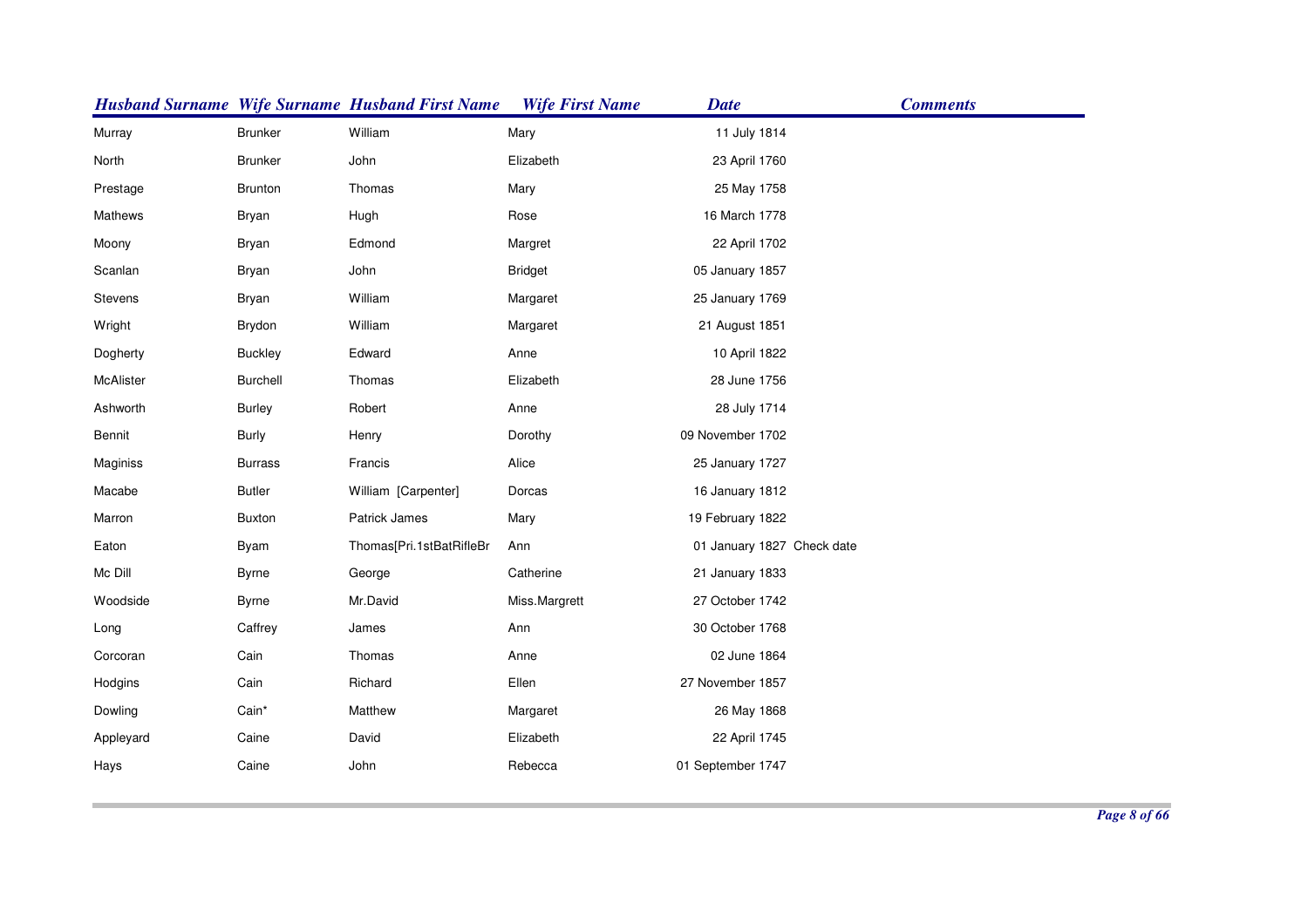|            |            | <b>Husband Surname Wife Surname Husband First Name</b> | <b>Wife First Name</b> | <b>Date</b>       | <b>Comments</b> |
|------------|------------|--------------------------------------------------------|------------------------|-------------------|-----------------|
| Armstrong  | Caldnell   | William                                                | Abigail                | 10 February 1774  |                 |
| Mc Celland | Callaghan  | William                                                | Margaret               | 15 January 1819   |                 |
| Gannon     | Callan     | Simon                                                  | Jane                   | 03 November 1748  |                 |
| Peile      | Came       | William                                                | Elinor                 | 19 September 1769 |                 |
| Campbell   | Campbell   | Patrick                                                | Rose                   | 21 August 1837    |                 |
| Robnett    | Campbell   | William                                                | Anne                   | 05 October 1838   |                 |
| Tegart     | Campbell   | James                                                  | Mary Anne              | 24 April 1815     |                 |
| Edbrooke   | Cantwell   | George                                                 | Henrietta              | 20 August 1850    |                 |
| Splaine    | Carey*     | Samuel                                                 | Catherine              | 24 February 1851  |                 |
| Magwood    | Carmichael | David                                                  | Catherine              | 26 October 1818   |                 |
| Moore      | Carney     | Samuel                                                 | Margaret               | 27 December 1816  |                 |
| Mc Bride   | Carpenter  | Matthew                                                | Etty                   | 08 November 1841  |                 |
| Walsh      | Carr       | Hugh                                                   | Elizabeth              | 10 January 1762   |                 |
| Marcer     | Carrol     | John                                                   | Anne                   | 11 November 1708  |                 |
| Calvert    | Carroll    | Robert                                                 | Martha Jane            | 29 August 1882    |                 |
| Carroll    | Carroll    | Thomas                                                 | <b>Bridget</b>         | 02 July 1716      |                 |
| Elliot     | Carroll    | Arthur                                                 | Widow                  | 25 November 1746  |                 |
| Hoy        | Carroll    | John                                                   | Jane                   | 22 September 1711 |                 |
| Kenny      | Carroll    | David                                                  | Mary                   | 17 July 1840      |                 |
| Lewis      | Carroll    | John                                                   | Mary                   | 23 August 1824    |                 |
| Maitland   | Carroll    | Captain                                                | Widow of John          | 20 September 1749 |                 |
| King       | Carson     | James                                                  | Margaret               | 27 December 1819  |                 |
| Laverty    | Carson     | Dennis                                                 | Mary                   | 16 April 1723     |                 |
| Splain     | Carson     | John                                                   | Mary                   | 22 February 1814  |                 |
|            |            |                                                        |                        |                   |                 |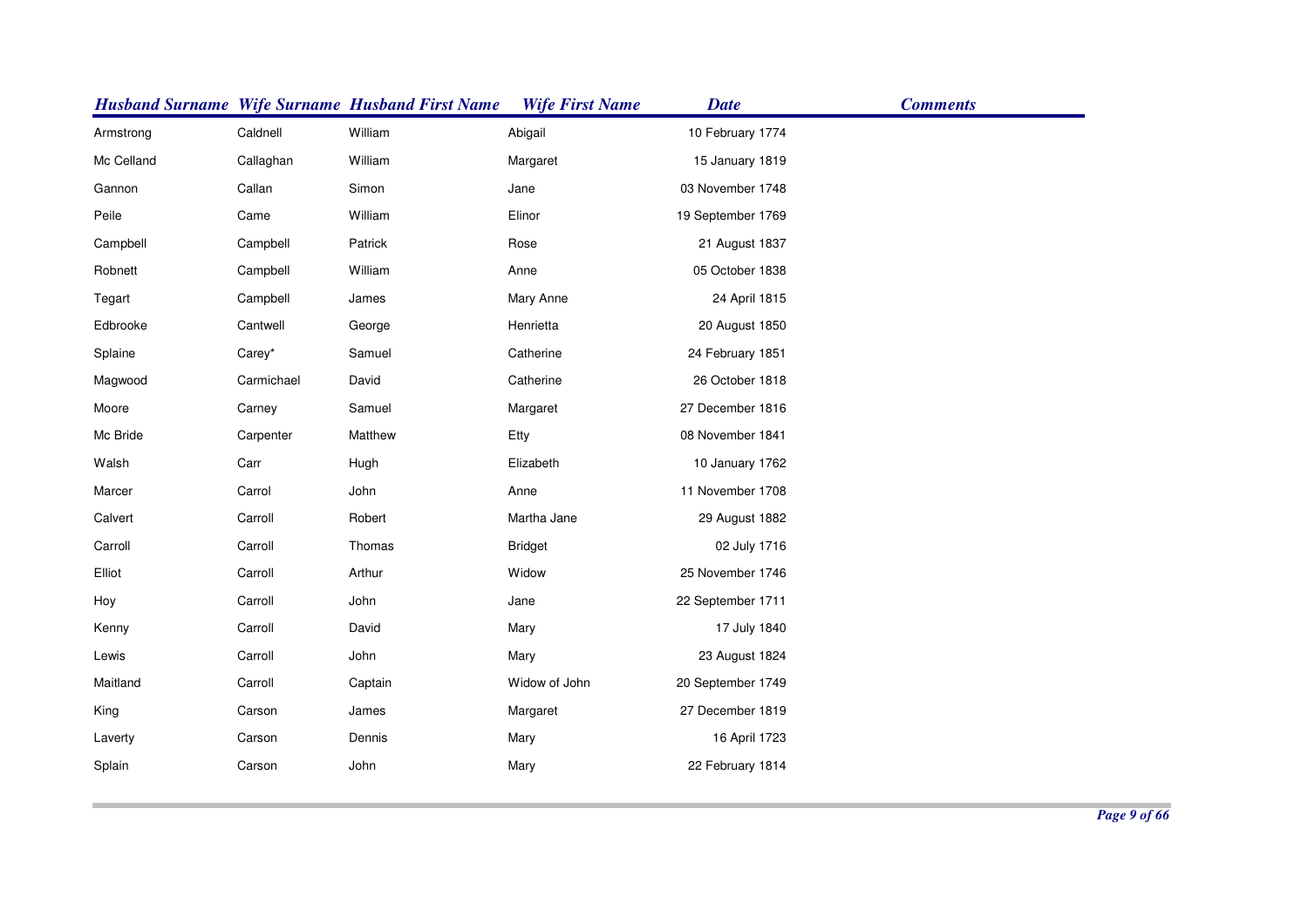|               |                 | <b>Husband Surname Wife Surname Husband First Name</b> | <b>Wife First Name</b> | <b>Date</b>      | <b>Comments</b> |
|---------------|-----------------|--------------------------------------------------------|------------------------|------------------|-----------------|
| Long          | Cartney         | John                                                   | Catherine              | 13 December 1762 |                 |
| Turner        | Casan           | Thomas                                                 | Miss.Elizabeth         | 05 November 1780 |                 |
| McCann        | Cassedy         | John                                                   | <b>Bridget</b>         | 21 January 1756  |                 |
| Aspinall      | Cavanagh        | Robert                                                 | Maria                  | 27 February 1838 |                 |
| Boyle         | Cavanagh        | Richard                                                | Letitia                | 04 July 1868     |                 |
| Kane          | Cavanagh        | Thomas                                                 | Rose                   | 13 May 1766      |                 |
| Reed          | Cavanagh        | John                                                   | Elizabeth              | 07 August 1720   |                 |
| Clark         | Chambers        | Matthew                                                | Mary                   | 29 January 1716  |                 |
| Howden        | Chambers        | John                                                   | Mary                   | 06 January 1810  |                 |
| Leper         | Chambers        | Thomas                                                 | Mary                   | 07 July 1773     |                 |
| Mc Kay        | Chapman         | John                                                   | <b>Bridget</b>         | 26 July 1828     |                 |
| Knight        | Cheshire        | Thomas                                                 | Sarah                  | 14 February 1727 |                 |
| Lealand       | Cheshire        | Mr.Henry                                               | Miss.Alice             | 30 August 1748   |                 |
| Hardman       | Chesshire       | Rev.George                                             | Elizabeth              | 14 December 1821 |                 |
| Diamond       | Chisly          | William                                                | Elizabeth              | 26 October 1711  |                 |
| Hull          | Christie        | <b>Edward Hastings</b>                                 | Sarah                  | 11 April 1820    |                 |
| Maguire       | Clare           | Nicholas                                               | Catherine              | 17 June 1856     |                 |
| Claredon      | Clarendon       | George                                                 | Rebecca                | 15 January 1822  |                 |
| Lewis         | Clarendon       | John                                                   | Jane                   | 21 January 1828  |                 |
| O'Neill       | Clarendon       | James                                                  | Anne                   | 06 October 1823  |                 |
| Moore         | Clarendon/North | Henry                                                  | Elizabeth              | 17 February 1838 |                 |
| <b>Brewer</b> | Clark           | William                                                | Eliza Anne             | 11 July 1840     |                 |
| Clark         | Clark           | James Sicker                                           | Eleanor                | 12 February 1842 |                 |
| Dooly         | Clark           | Thomas                                                 | Sarah                  | 05 January 1848  |                 |
|               |                 |                                                        |                        |                  |                 |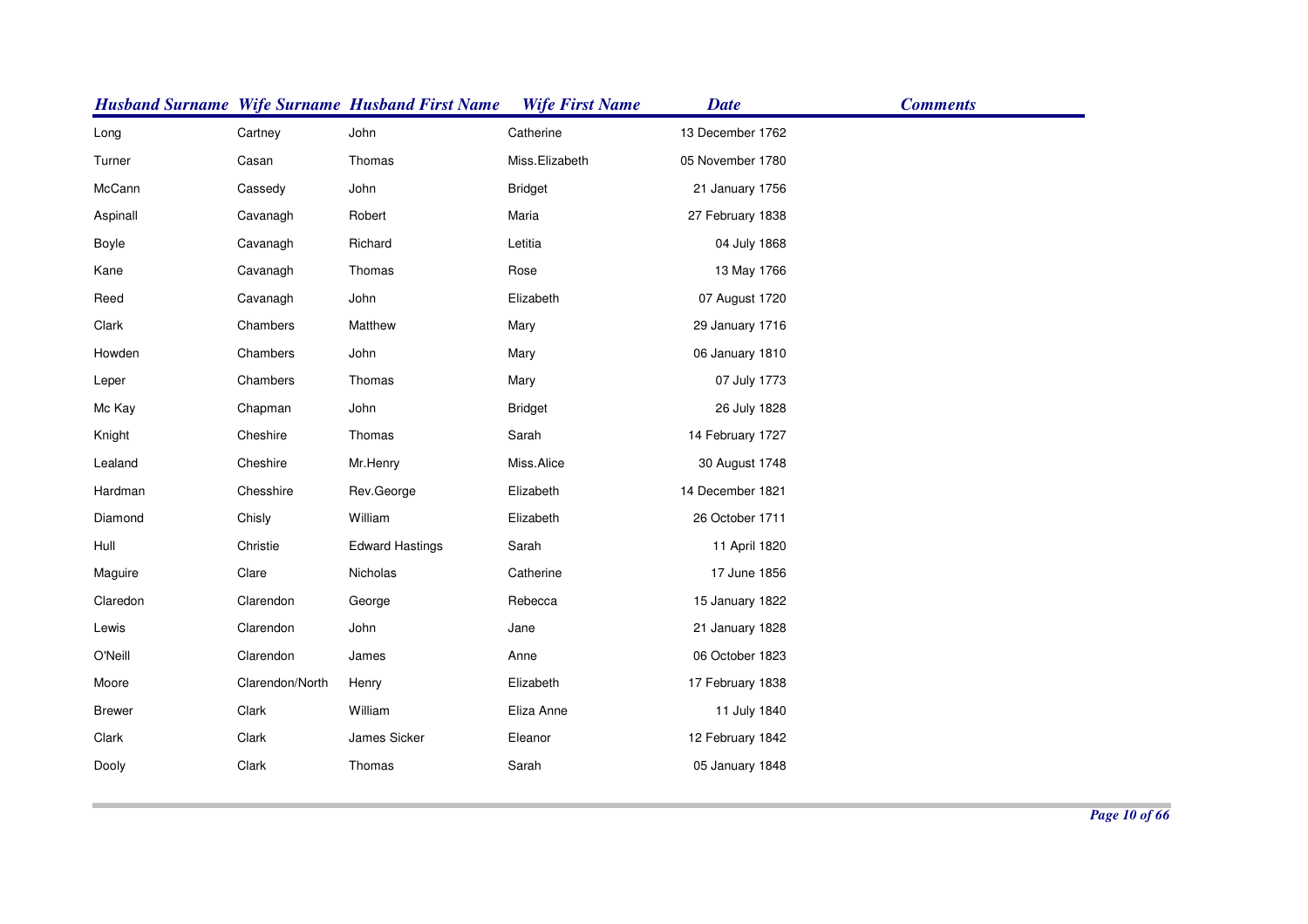|                |            | <b>Husband Surname Wife Surname Husband First Name</b> | <b>Wife First Name</b> | <b>Date</b>            | <b>Comments</b> |
|----------------|------------|--------------------------------------------------------|------------------------|------------------------|-----------------|
| Ledlie         | Clark      | Samuel                                                 | Rachel                 | 30 October 1824        |                 |
| Sheppard       | Clark      | Elisha                                                 | Julia                  | 29 December 1843       |                 |
| Tigh           | Clark      | Mr.                                                    | Miss.                  | 13 December 1740       |                 |
| Cunninghame    | Clarke     | William Henry                                          | Frances                | 14 October 1863        |                 |
| Dean           | Clarke     | Michael                                                | Elizabeth              | 19 August 1707         |                 |
| Langdale       | Clarke     | Henry                                                  | Jane                   | 01 May 1715            |                 |
| Nichols        | Clarke     | Richard                                                | Mary                   | 29 April 1808          |                 |
| Molineaux      | Clegg      | Thomas                                                 | Elizabeth              | 03 August 1750         |                 |
| Kaine [Junior] | Clifford   | John                                                   | Mary                   | 18 May 1717            |                 |
| Meighan        | Clifforty  | James                                                  | ELizabeth              | 18 October 1772        |                 |
| Long           | Cligott    | Adam                                                   | Eleanor                | 08 August 1836         |                 |
| Anslow         | Clough     | William                                                | Alice                  | 26 December 1704       |                 |
| Easton         | Codd       | Thomas                                                 | Frances                | 08 February 1844       |                 |
| Grimes         | Codd       | Robert                                                 | Susanna                | 22 February 1808       |                 |
| King           | Codd       | William                                                | Eliza                  | 24 May 1841            |                 |
| Ellis          | Coddington | Gore                                                   | Miss.Mary              | 08 March 1768          |                 |
| Hart           | Coddington | Robert                                                 | Miss.Elizabeth         | 02 June 1762           |                 |
| Lestrange      | Coddington | Mr.Thomas                                              | Miss.Fidelia           | 04 March 1758          |                 |
| Montgomery     | Coddington | Mr.                                                    | Miss.Dorothy           | 20 July 1766           |                 |
| Norris         | Coddington | The Rev.Mr.Richard                                     | Miss.Jane              | 16 June 1753           |                 |
| Keegan         | Cofford    | James                                                  | [Alias Andrews<br>Mary | 17 November 1776       |                 |
| Hamill         | Cogly      | Thomas                                                 | Cathrine               | 13 December 1729 Widow |                 |
| Smith          | Coleman    | William                                                | Mary                   | 01 November 1807       |                 |
| Hatchet        | Collier    | Robert                                                 | Elizabeth              | 11 August 1742         |                 |
|                |            |                                                        |                        |                        |                 |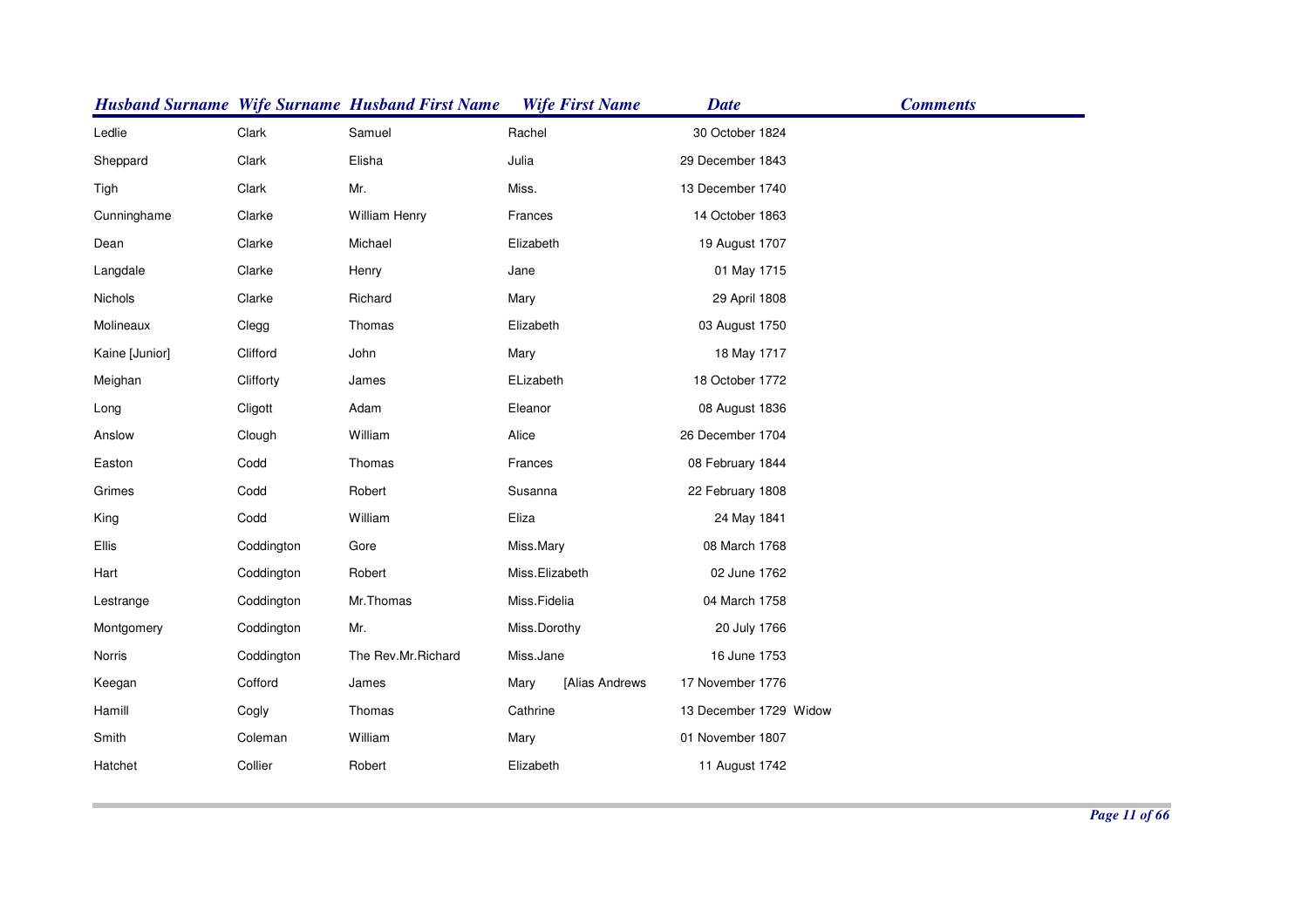|              |          | <b>Husband Surname Wife Surname Husband First Name</b> | <b>Wife First Name</b> | <b>Date</b>      | <b>Comments</b> |
|--------------|----------|--------------------------------------------------------|------------------------|------------------|-----------------|
| Carren       | Collins  | John                                                   | Margaret Jane          | 26 January 1829  |                 |
| Dingwall     | Collins  | Duncan                                                 | Margaret               | 09 June 1772     |                 |
| Leech        | Collins  | Thomas                                                 | Anne                   | 22 April 1824    |                 |
| Long         | Collins  | John                                                   | Anne                   | 18 October 1817  |                 |
| Longmuir     | Collins  | Adam                                                   | Mary Anne              | 18 November 1824 |                 |
| McQuirk      | Collins  | Patrick                                                | Mary                   | 15 August 1770   |                 |
| Murray       | Collins  | Gervais                                                | Margaret Anne          | 20 November 1829 |                 |
| Reid         | Collins  | George                                                 | Mary                   | 19 August 1766   |                 |
| Tighe        | Collins  | Hugh                                                   | Ann                    | 23 June 1777     |                 |
| Kavanagh     | Collins* | <b>Myles Malachy</b>                                   | Elizabeth              | 28 July 1852     |                 |
| Jenkinson    | Condell  | Thomas                                                 | Eliza                  | 25 August 1868   |                 |
| Chapman      | Condrew  | Robert                                                 | Catherine              | 03 November 1849 |                 |
| Campbell     | Conly    | John                                                   | Agnes                  | 07 October 1726  |                 |
| Levins       | Conly    | Richard                                                | <b>Bridget</b>         | 30 November 1761 |                 |
| Bingham      | Connin   | Isaac                                                  | Hannah                 | 20 November 1815 |                 |
| Moore        | Connolly | Robert                                                 | Eleanor                | 01 July 1839     |                 |
| Atkinson     | Connor   | Robert                                                 | Margaret               | 18 October 1808  |                 |
| Hall         | Connor   | James                                                  | Mary                   | 27 November 1831 |                 |
| Hawath       | Connor   | John                                                   | Anne                   | 27 November 1834 |                 |
| Kenedy       | Conolly  | James                                                  | Ann                    | 13 May 1763      |                 |
| Cappock      | Conry    | Thomas                                                 | Elizabeth              | 03 February 1724 |                 |
| <b>Brady</b> | Cook     | Thomas                                                 | Alice                  | 02 April 1750    |                 |
| <b>Brady</b> | Cook     | Thomas                                                 | ANn                    | 14 April 1749    |                 |
| Hatchet      | Cook     | Robert                                                 | Widow                  | 24 August 1773   |                 |
|              |          |                                                        |                        |                  |                 |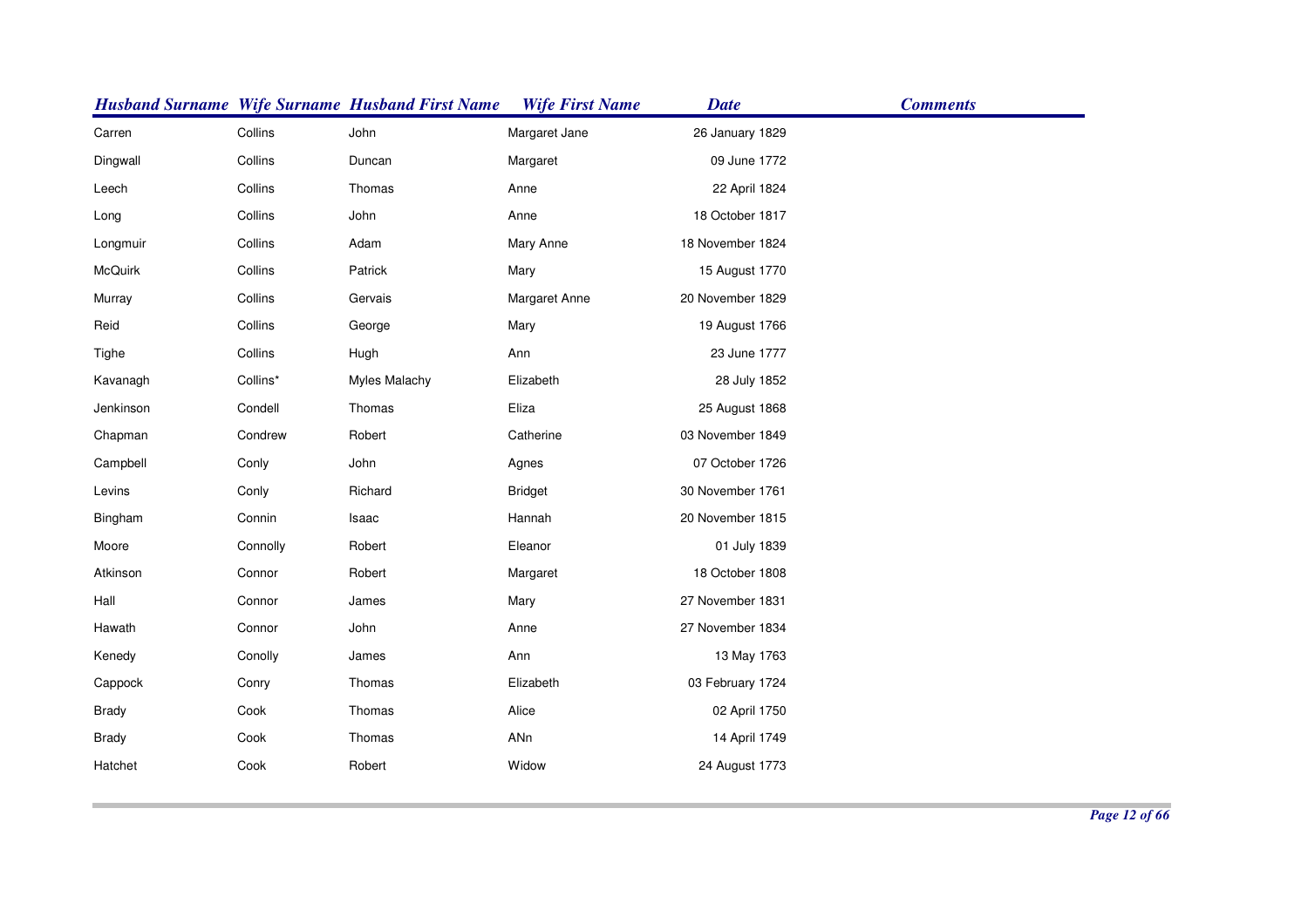|                       |           | <b>Husband Surname Wife Surname Husband First Name</b> | <b>Wife First Name</b> | <b>Date</b>       | <b>Comments</b> |
|-----------------------|-----------|--------------------------------------------------------|------------------------|-------------------|-----------------|
| Tracy                 | Cook      | Richard                                                | Catherine              | 19 March 1751     |                 |
| Deverell              | Cooke     | George Robert                                          | Maude Anna Elizabeth   | 01 November 1898  |                 |
| Allens                | Cooper    | Peter                                                  | Ann                    | 15 May 1759       |                 |
| Chevers               | Cooper    | Michaell                                               | Jane                   | 07 July 1725      |                 |
| Woodhouse             | Cooper    | Samuel                                                 | Elizabeth              | 22 June 1773      |                 |
| Cosbey                | Cope      | Mr.Hugh                                                | Ms.Joyce               | 16 February 1735  |                 |
| Forster               | Copeland  | John                                                   | Alice                  | 06 May 1703       |                 |
| Otway                 | Coquert*  | James                                                  | Jane                   | 07 February 1819  |                 |
| Morris                | Corbye    | James                                                  | Ann                    | 31 July 1717      |                 |
| Wright                | Corbye    | Thomas                                                 | Jane                   | 22 September 1721 |                 |
| Blackwood             | Corrigan  | James                                                  | Mary                   | 23 April 1867     |                 |
| Merriot               | Corrigan  | James                                                  | Jane                   | 06 April 1838     |                 |
| Rubotham <sup>*</sup> | Corrin    | George                                                 | Margaret               | 10 March 1829     |                 |
| Watson                | Corry     | Joseph                                                 | Jane                   | 30 July 1815      |                 |
| Claker                | Cosby     | Mr.John                                                | Miss.                  | 19 November 1751  |                 |
| Henry                 | Costello  | James                                                  | Hannah                 | 09 September 1821 |                 |
| Thompson              | Costregan | Thomas                                                 | Amye                   | 06 July 1724      |                 |
| Fargison              | Cotton    | James                                                  | Elizabeth              | 16 August 1707    |                 |
| Scott                 | Cottrill  | Robert                                                 | Elizabeth              | 08 September 1711 |                 |
| Ackland               | Coulter   | Henry                                                  | Mary                   | 09 June 1803      |                 |
| Hudson                | Coulter   | John                                                   | Anne                   | 20 March 1811     |                 |
| Appleyard             | Courtney  | Henry                                                  | Ann                    | 16 July 1776      |                 |
| Williscraft           | Cowan     | William                                                | Jane                   | 29 December 1703  |                 |
| Mophet                | Cox       | John                                                   | Elizabeth              | 07 January 1747   |                 |
|                       |           |                                                        |                        |                   |                 |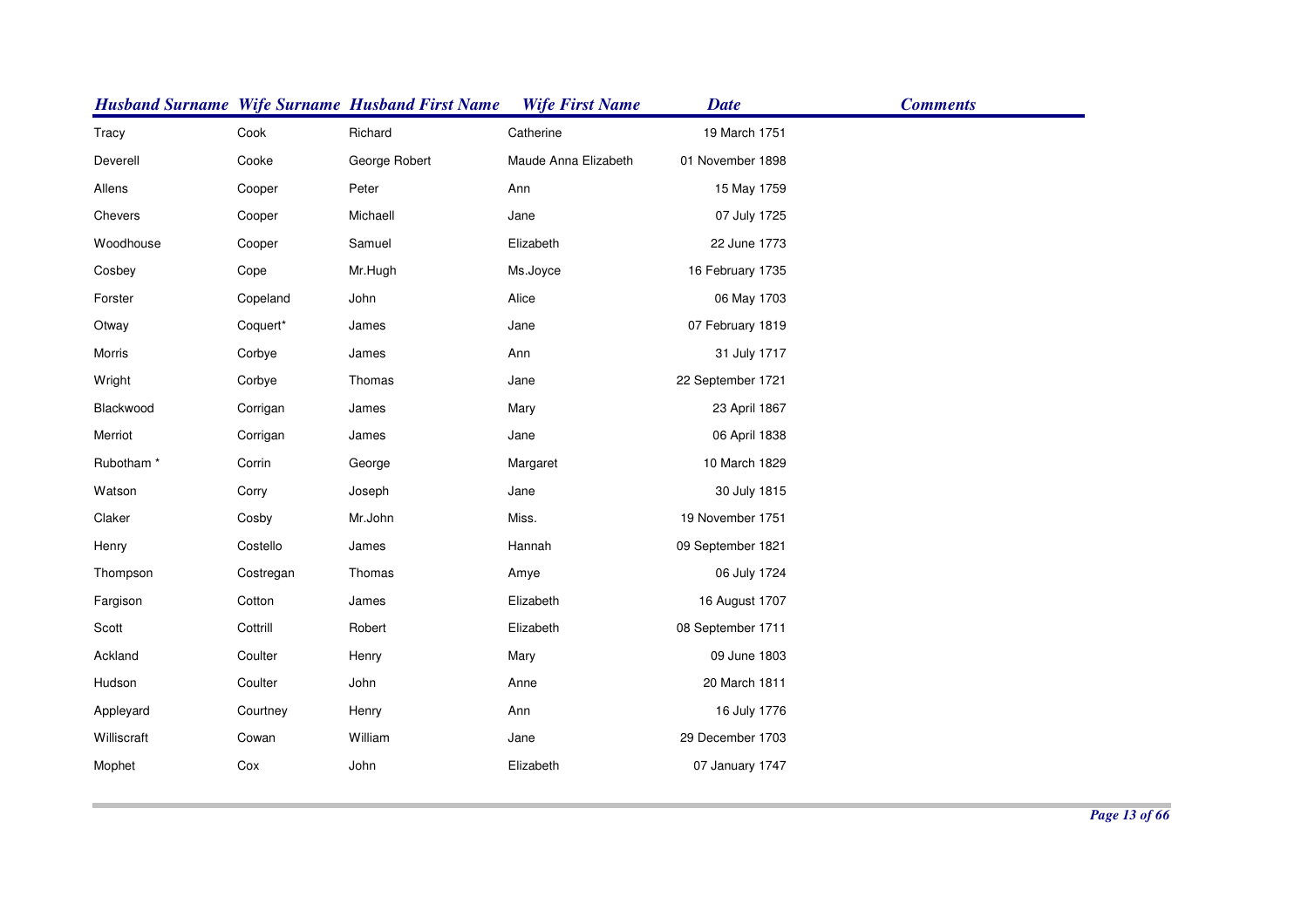|              |            | <b>Husband Surname Wife Surname Husband First Name</b> | <b>Wife First Name</b> | <b>Date</b>           | <b>Comments</b> |
|--------------|------------|--------------------------------------------------------|------------------------|-----------------------|-----------------|
| <b>Bruce</b> | Crawford   | Michael                                                | Rachel                 | 09 October 1828       |                 |
| Dowling      | Crawford   | Edward                                                 | Mary Anne              | 24 September 1815     |                 |
| Graves       | Crawford   | William                                                | Margaret               | 11 October 1826       |                 |
| Harvey       | Crawford   | Thomas                                                 | Anne                   | 07 September 1808     |                 |
| Kenny        | Crawford   | Charles                                                | Mary                   | 15 February 1823      |                 |
| Mc Clane     | Crawford   | John                                                   | Rosanna                | 17 July 1810          |                 |
| Symth        | Crawford   | Ralph                                                  | Anna                   | 12 February 1829      |                 |
| Hamell       | Crawley    | James                                                  | Mary                   | 30 November 1717      |                 |
| Robinson     | Crawley    | William                                                | Anastasia              | 12 May 1820           |                 |
| Russel       | Crawley    | William                                                | Sarah                  | 05 September 1821     |                 |
| Thornton     | Crawley    | Thomas                                                 | Anne                   | 02 January 1854       |                 |
| Evans        | Creadon    | Nathaniel                                              | Ann                    | 27 November 1729      |                 |
| Walsh        | Creddon    | Michaell                                               | Jane                   | 14 January 1731 Widow |                 |
| Thompson     | Creery     | Robert                                                 | Jane                   | 12 October 1815       |                 |
| Nicholls     | Crompton   | Mr.Jonathan                                            | Mrs.Hannah             | 20 February 1720      |                 |
| Jones        | Crosbye    | Thomas                                                 | Hanah                  | 29 June 1739          |                 |
| McDonell     | Cross      | Edward                                                 | Sarah                  | 07 July 1728          |                 |
| Ash          | Crowder    | Mr.                                                    | Mrs.Jane               | 01 October 1734       |                 |
| Millar       | Crowhands* | James                                                  | Harriet [Crohane*]     | 27 January 1827       |                 |
| Brandon      | Crowthers  | John                                                   | Anne                   | 15 May 1833           |                 |
| Syddle       | Crozer     | John                                                   | Jane                   | 18 November 1765      |                 |
| Wild         | Cudworth   | Anthony                                                | Ann                    | 23 April 1777         |                 |
| Howard       | Cullin     | Thomas                                                 | <b>Bridget</b>         | 18 May 1714           |                 |
| Freeman      | Cummins    | William[Priv.1stBatRifBr                               | Mary                   | 03 September 1827     |                 |
|              |            |                                                        |                        |                       |                 |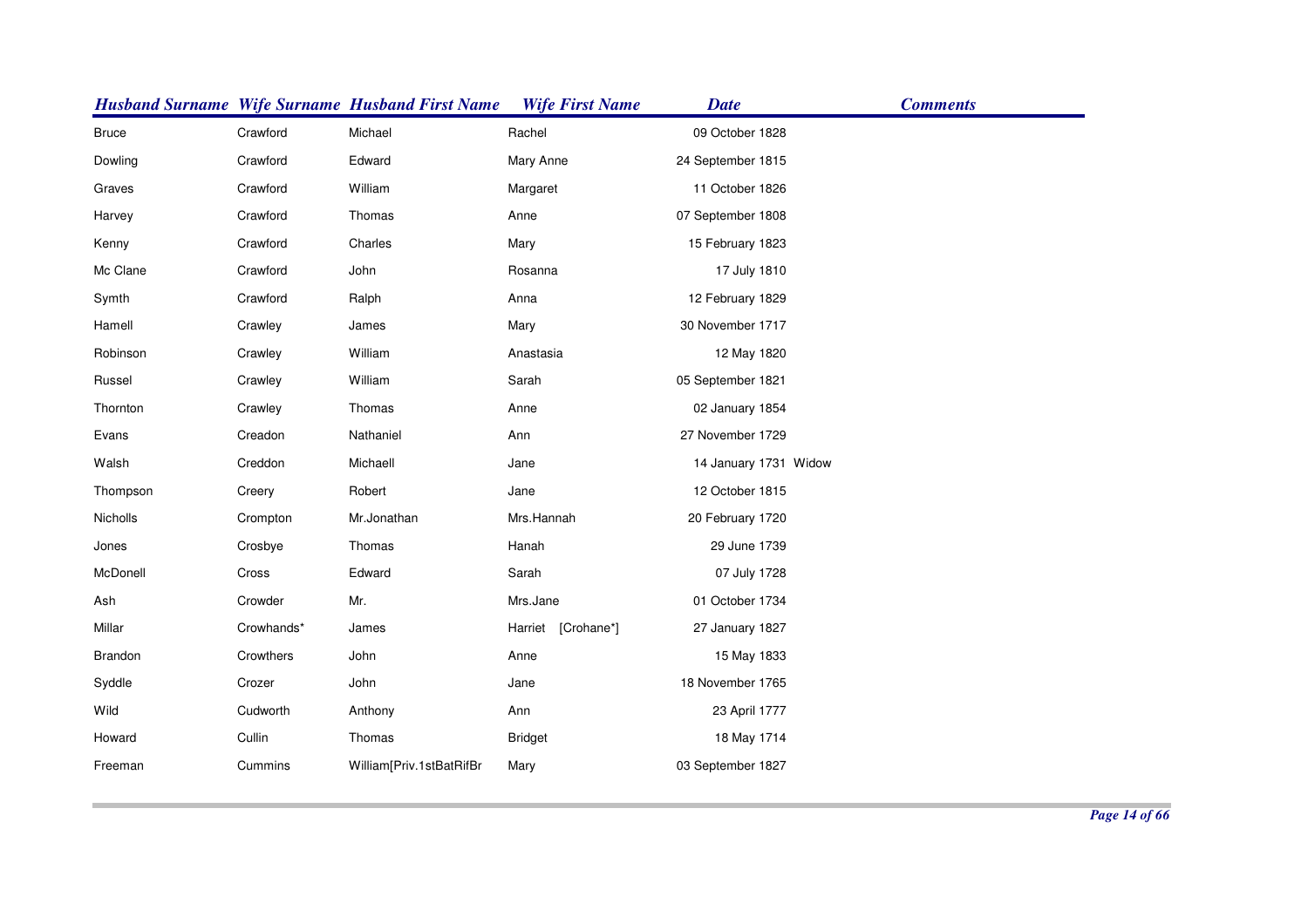|            |           | <b>Husband Surname Wife Surname Husband First Name</b> | <b>Wife First Name</b> | <b>Date</b>       | <b>Comments</b> |
|------------|-----------|--------------------------------------------------------|------------------------|-------------------|-----------------|
| Bull       | Cuningham | Edward                                                 | Miss.Bell              | 17 May 1758       |                 |
| McGawby    | Cuningham | Thomas                                                 | Mary                   | 25 April 1780     |                 |
| Shortall   | Cuningham | Leonard                                                | Mary                   | 02 July 1733      |                 |
| Magenis    | Curly     | Francis                                                | Elizabeth              | 30 November 1755  |                 |
| Mottrom    | Currey    | Phillip                                                | Frances                | 21 October 1724   |                 |
| Wilson     | Curry     | Thomas                                                 | Mary Anne              | 24 May 1845       |                 |
| Lucas      | Curtiss   | Mr. William                                            | Mrs.Mary               | 23 April 1717     |                 |
| Brughbank  | Daly      | George                                                 | <b>Bridget</b>         | 09 July 1816      |                 |
| Towell     | Daly      | George W.M.                                            | Anna Maria             | 14 October 1852   |                 |
| Watts      | Daly      | Thomas                                                 | Elizabeth              | 08 August 1849    |                 |
| Edward     | Daniell   | George                                                 | Ann                    | 16 November 1777  |                 |
| Flanigan   | Darby     | Nicholas [P.ofTullyallen                               | Margaret [P.of Beanly] | 29 December 1706  |                 |
| Creaghe    | Dardis    | Michael                                                | Margaret               | 30 March 1804     |                 |
| Keegan     | Daut      | Robert                                                 | Catherine              | 13 August 1748    |                 |
| Fullard    | Davies    | Thomas                                                 | Susan                  | 11 August 1725    |                 |
| Adams      | Davis     | John                                                   | Sarah                  | 06 August 1807    |                 |
| Garland    | Davis     | James                                                  | Anne                   | 30 September 1829 |                 |
| Hutcheon   | Davis     | William                                                | Ellen                  | 23 January 1854   |                 |
| Wright     | Davis     | Joseph [44th Foot]                                     | Margaret               | 13 September 1804 |                 |
| Allen      | Davitt    | Samuel                                                 | Teresa                 | 07 February 1815  |                 |
| Jones      | Davys     | William                                                | Martha                 | 12 May 1770       |                 |
| Morgan     | Dawson    | William                                                | Ann                    | 04 October 1716   |                 |
| Mc Connell | Day       | Thomas                                                 | Catherine              | 06 December 1825  |                 |
| Coleman    | Dayley    | Nicholas                                               | Mary                   | 16 April 1718     |                 |
|            |           |                                                        |                        |                   |                 |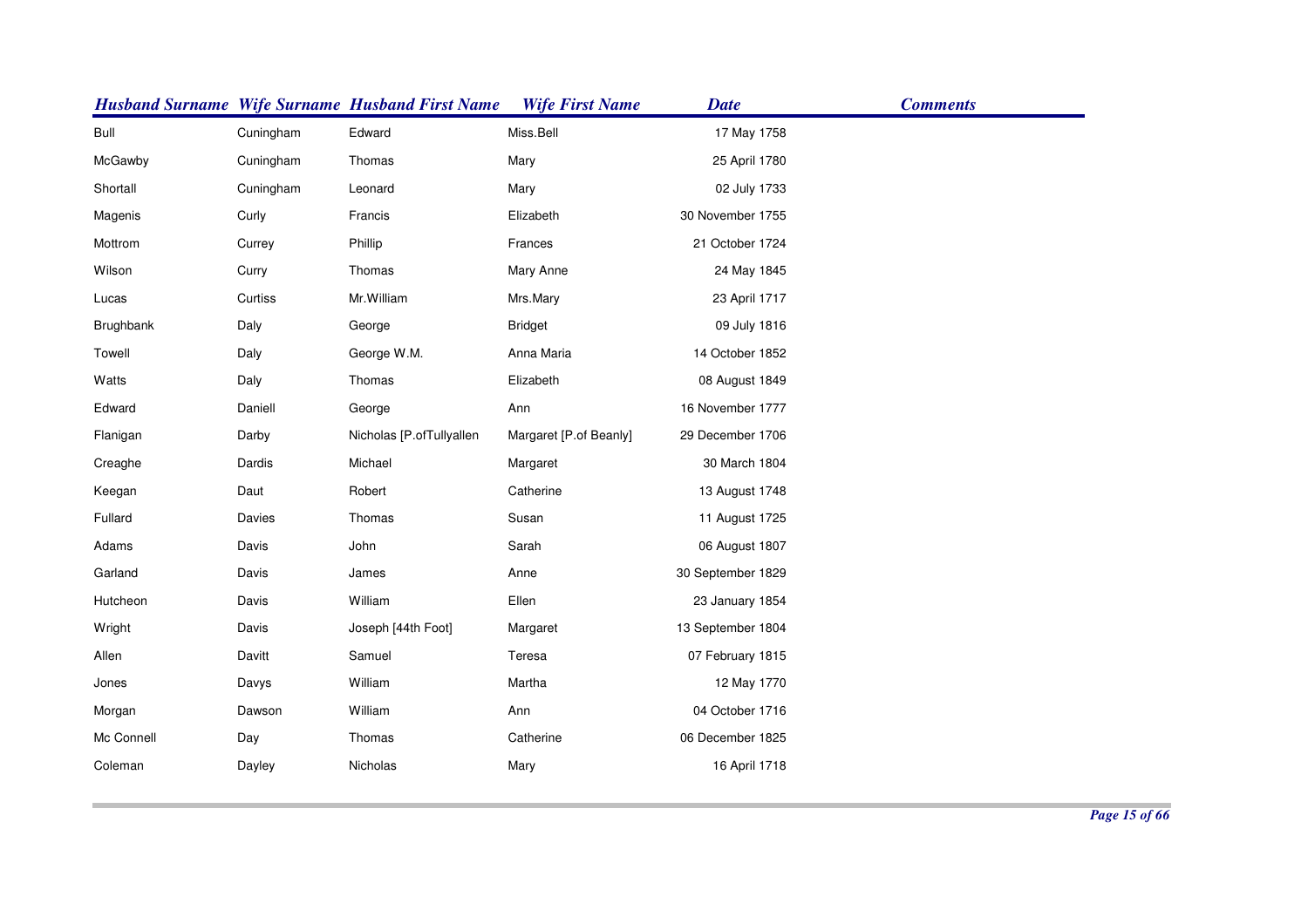|           |                | <b>Husband Surname Wife Surname Husband First Name</b> | <b>Wife First Name</b> | <b>Date</b>                | <b>Comments</b> |
|-----------|----------------|--------------------------------------------------------|------------------------|----------------------------|-----------------|
| Farrell   | Dayley         | Patrick                                                | Honora                 | 13 August 1714             |                 |
| Collins   | Dea?           | Thomas                                                 | Margaret               | 23 July 1772               |                 |
| Lyon      | Deakon         | Mr. William                                            | Mrs.Ann                | 29 May 1727                |                 |
| Sweetman  | Dean           | Henry                                                  | Mary                   | 01 May 1732                |                 |
| Marshall  | Deaume         | The rev.John                                           | Louisa Augusta         | 14 April 1774              |                 |
| Lowery    | Delany         | John[Priv.1stBatRifleBr]                               | Mary Anne              | 01 January 1827 Check date |                 |
| Griffiths | Deneny         | George                                                 | Mary                   | 12 October 1843            |                 |
| MLoughlin | Dennis         | Bryan                                                  | Alice                  | 11 July 1762               |                 |
| Arnall    | Dent           | James                                                  | Catherine              | 02 August 1725             |                 |
| Morton    | Derepas/Butler | John Francis                                           | Maria Cassandra        | 05 December 1837           |                 |
| Derenzee  | Desterre       | Mr.Francis                                             | Mrs.Mary               | 12 June 1705               |                 |
| O'Connor  | Devenish       | James                                                  | Ellen                  | 08 December 1864           |                 |
| Tandy     | Devine         | John                                                   | Elizabeth              | 01 May 1823                |                 |
| Elliott   | Devit          | William [Mariner]                                      | Mary                   | 27 January 1810            |                 |
| Harley    | Devitt         | James                                                  | Mary Anne              | 31 August 1815             |                 |
| McKinn    | Dillon         | Dinnis                                                 | Jane                   | 02 February 1706           |                 |
| Hamilton  | Dixon          | John                                                   | Elizabeth              | 20 June 1751               |                 |
| Doff      | Doffy          | Stephen                                                | Rose                   | 27 January 1731            |                 |
| Taylor    | Dogget         | Thomas                                                 | Catherine              | 08 January 1831            |                 |
| Hardman   | Dolaham        | Charles                                                | Mary                   | 11 September 1759          |                 |
| Scholey   | Dolan          | John                                                   | Mary                   | 04 May 1852                |                 |
| Elliott   | Donagh         | Mr.Thomas                                              | Miss.S                 | 06 May 1762                |                 |
| Tonge     | Donagh         | Mr.Thomas                                              | Miss.Mary              | 28 May 1751                |                 |
| Eccleston | Donaldson      | James                                                  | Anne                   | 14 November 1813           |                 |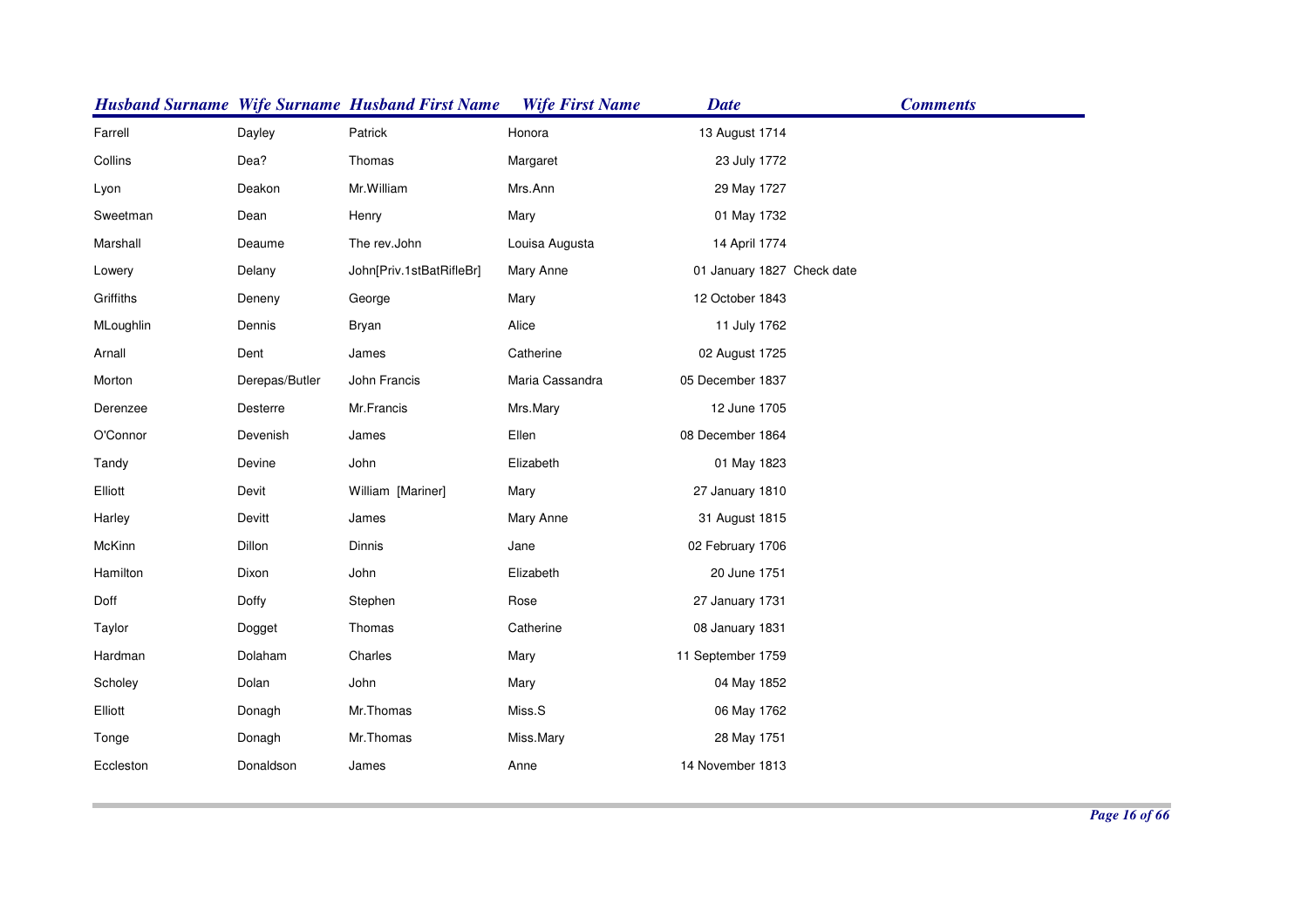|           |                 | <b>Husband Surname Wife Surname Husband First Name</b> | <b>Wife First Name</b> | <b>Date</b>       | <b>Comments</b> |
|-----------|-----------------|--------------------------------------------------------|------------------------|-------------------|-----------------|
| Carter    | Donally         | John                                                   | Mary                   | 09 February 1730  |                 |
| Mills     | Donally         | George                                                 | Catherine              | 04 December 1764  |                 |
| Hadom     | Donelly         | John                                                   | Mary Jane              | 25 February 1854  |                 |
| MaCullin  | Donnelly        | Thomas                                                 | Mary                   | 01 November 1716  |                 |
| North     | Donnolly        | Francis                                                | Anne                   | 18 August 1702    |                 |
| Mooney    | Doogan          | Peter                                                  | Ann                    | 18 October 1764   |                 |
| Adams     | Doolin          | Alexander                                              | Margaret               | 03 September 1822 |                 |
| Cuddy     | Doran           | Thomas                                                 | Jane                   | 13 January 1810   |                 |
| Hewardine | Doran           | Christopher                                            | Catherine              | 12 May 1818       |                 |
| Shaw      | Doran           | John                                                   | Julia                  | 26 April 1847     |                 |
| Simpson   | Doughty         | Thomas                                                 | Ann                    | 27 January 1758   |                 |
| Carvin    | Dowd            | Marks                                                  | Joan                   | 25 January 1708   |                 |
| Gifford   | Dowdall         | The Rev.Mr.John                                        | Mrs.Levina             | 15 November 1712  |                 |
| Pentony   | Dowdall         | Matthew                                                | Mary                   | 24 December 1713  |                 |
| Tennison  | Dowell \ Wilson | Thomas                                                 | Anne                   | 14 January 1850   |                 |
| Porter    | Downes          | Thomas                                                 | Elizabeth              | 03 April 1876     |                 |
| Taylor    | Downes          | Thomas                                                 | Mary Anne              | 01 March 1851     |                 |
| Cummins   | Doyle           | William                                                | Margaret               | 24 November 1807  |                 |
| Lauder    | Doyle           | William                                                | Emily Josephine        | 31 December 1884  |                 |
| Dogherty  | Drew            | William                                                | Mary                   | 21 August 1843    |                 |
| Ellis     | Dryden          | Robert Elwood                                          | Agnes H.               | 19 December 1850  |                 |
| Carey     | Du Bourdun*     | Samuel Orby                                            | Anna                   | 07 December 1861  |                 |
| Fairhurst | Duff            | Andrew                                                 | Mary                   | 25 July 1716      |                 |
| McCartey  | Duff            | Bryan                                                  | Margret                | 02 February 1716  |                 |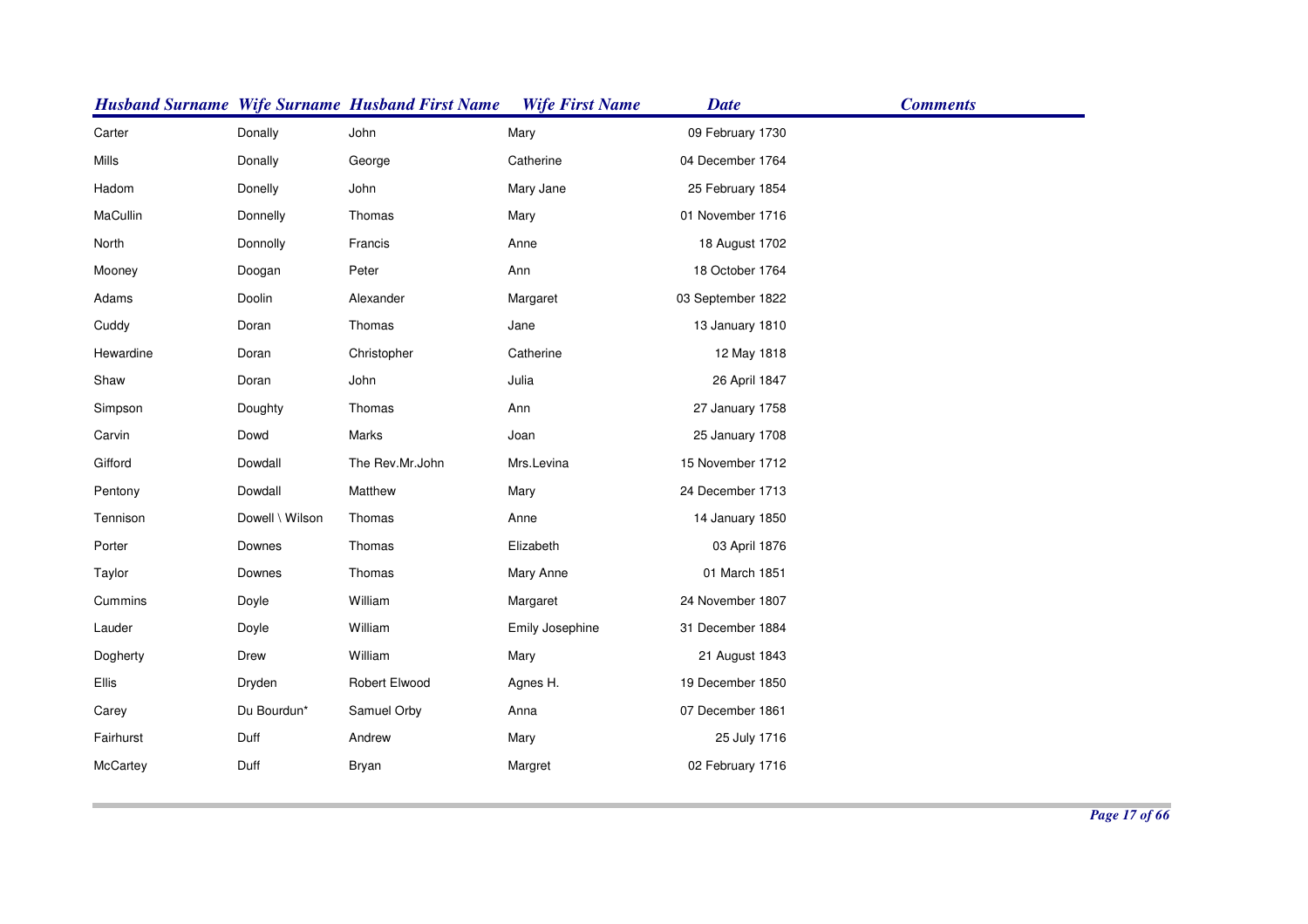|            |          | <b>Husband Surname Wife Surname Husband First Name</b> | <b>Wife First Name</b> | <b>Date</b>       | <b>Comments</b> |
|------------|----------|--------------------------------------------------------|------------------------|-------------------|-----------------|
| Roe        | Duffe    | Christopher                                            | Anne                   | 28 January 1707   |                 |
| Chambers   | Duffey   | Richard                                                | Ann                    | 26 July 1720      |                 |
| Croke      | Duffy    | John                                                   | Elizabeth              | 21 February 1821  |                 |
| Duffy      | Duffy    | Anthony                                                | Martha                 | 17 April 1838     |                 |
| Flanigan   | Duffy    | James                                                  | Margaret               | 26 January 1707   |                 |
| Oxon       | Duffy    | Henry                                                  | Anne                   | 25 October 1852   |                 |
| Parkington | Duffy    | John                                                   | Catherine              | 08 October 1815   |                 |
| Purdy      | Duffy    | Samuel                                                 | Catherine              | 23 July 1881      |                 |
| MCaslon    | Duke     | Mr.Oliver                                              | Miss.Sarah             | 06 September 1766 |                 |
| Moffitt    | Duke     | William                                                | Esther                 | 23 September 1768 |                 |
| Arrinton   | Dunaly   | William                                                | Alice                  | 03 October 1760   |                 |
| Linumm     | Dunavin  | Garritt                                                | Ann                    | 22 March 1760     |                 |
| Plunkit    | Dunlavey | Patrick                                                | Mary                   | 10 April 1708     |                 |
| Caulin     | Dunn     | John                                                   | Catherine              | 08 January 1714   |                 |
| Mooney     | Dunn     | Patrick                                                | Catherine              | 12 August 1706    |                 |
| Eason      | Dunne    | William                                                | Mary                   | 21 September 1830 |                 |
| Groom      | Dupont   | James                                                  | Albertine              | 11 April 1819     |                 |
| Appleyard  | Dyas     | Joseph                                                 | Anne                   | 01 May 1710       |                 |
| Dennis     | Dyer     | John                                                   | Martha                 | 01 October 1762   |                 |
| Heale      | Dyson    | Richard                                                | Frances                | 07 April 1702     |                 |
| Dwyer      | Eagar    | <b>Robert Michael</b>                                  | Annie                  | 27 April 1896     |                 |
| Leggett    | Eager    | John                                                   | Elizabeth H.           | 11 December 1873  |                 |
| Smith      | Eager    | Henry                                                  | Frances Anne           | 21 August 1872    |                 |
| Smyth      | Eaggon   | William                                                | Ann                    | 02 August 1768    |                 |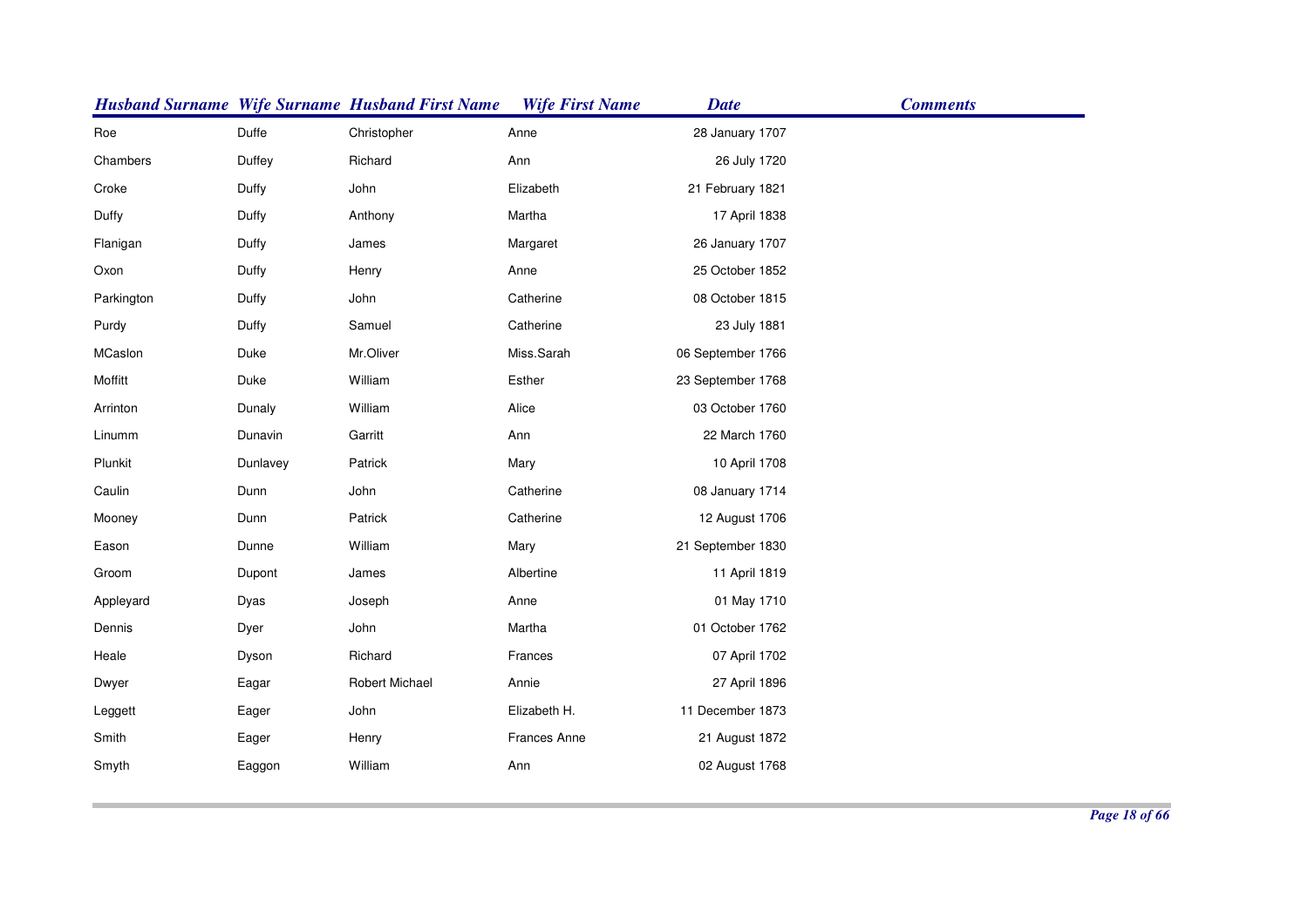|              |            | <b>Husband Surname Wife Surname Husband First Name</b> | <b>Wife First Name</b> | <b>Date</b>       | <b>Comments</b> |
|--------------|------------|--------------------------------------------------------|------------------------|-------------------|-----------------|
| <b>Brady</b> | Eakins     | John                                                   | Jane Isabella          | 21 May 1872       |                 |
| Creaser      | Eakins     | Thomas                                                 | Sarah                  | 08 November 1842  |                 |
| Hughes       | East       | Reuben                                                 | Mary                   | 29 August 1838    |                 |
| Reid         | Easton     | William                                                | Frances                | 31 July 1848      |                 |
| Ross         | Eastwood   | Mr.John                                                | Mrs.Mary               | 29 April 1722     |                 |
| Patterson    | Eaton      | Henry                                                  | Anne                   | 09 June 1823      |                 |
| McCartney    | Eccles     | William                                                | Susana                 | 05 May 1755       |                 |
| Archibald    | Eccleston  | Alexander                                              | Abigail                | 15 September 1843 |                 |
| Coulson      | Eccleston  | John                                                   | Elizabeth              | 29 December 1724  |                 |
| Sherwood     | Eccleston  | Alan                                                   | Mary                   | 17 April 1735     |                 |
| Aston        | Ecclestone | Henry                                                  | Ann                    | 01 August 1717    |                 |
| Miller       | Ecklin     | John                                                   | Jane                   | 18 October 1718   |                 |
| Wildman      | Ecklin     | <b>Bryan</b>                                           | Jane                   | 18 May 1721       |                 |
| Twist        | Edwards    | Ralph                                                  | Jane                   | 24 August 1708    |                 |
| Clegg        | Eliott     | John                                                   | Elinor                 | 28 November 1714  |                 |
| Bourke       | Elliot     | John                                                   | Mary Jane              | 30 December 1809  |                 |
| Fullard      | Elliot     | Thomas                                                 | Elizabeth              | 02 February 1703  |                 |
| Kane         | Elliot     | James                                                  | Sarah                  | 11 August 1805    |                 |
| Cheshire     | Elliott    | Thomas                                                 | Mary                   | 29 April 1716     |                 |
| Cunningham   | Elliott    | John                                                   | Anne                   | 08 October 1815   |                 |
| Fee          | Elliott    | Daniel                                                 | Esther                 | 25 December 1819  |                 |
| Fletcher     | Elliott    | Michael                                                | Emily                  | 05 October 1811   |                 |
| Hanison      | Elliott    | John                                                   | Isabella               | 28 December 1822  |                 |
| Norman       | Elliott    | Abraham                                                | Anne                   | 07 December 1709  |                 |
|              |            |                                                        |                        |                   |                 |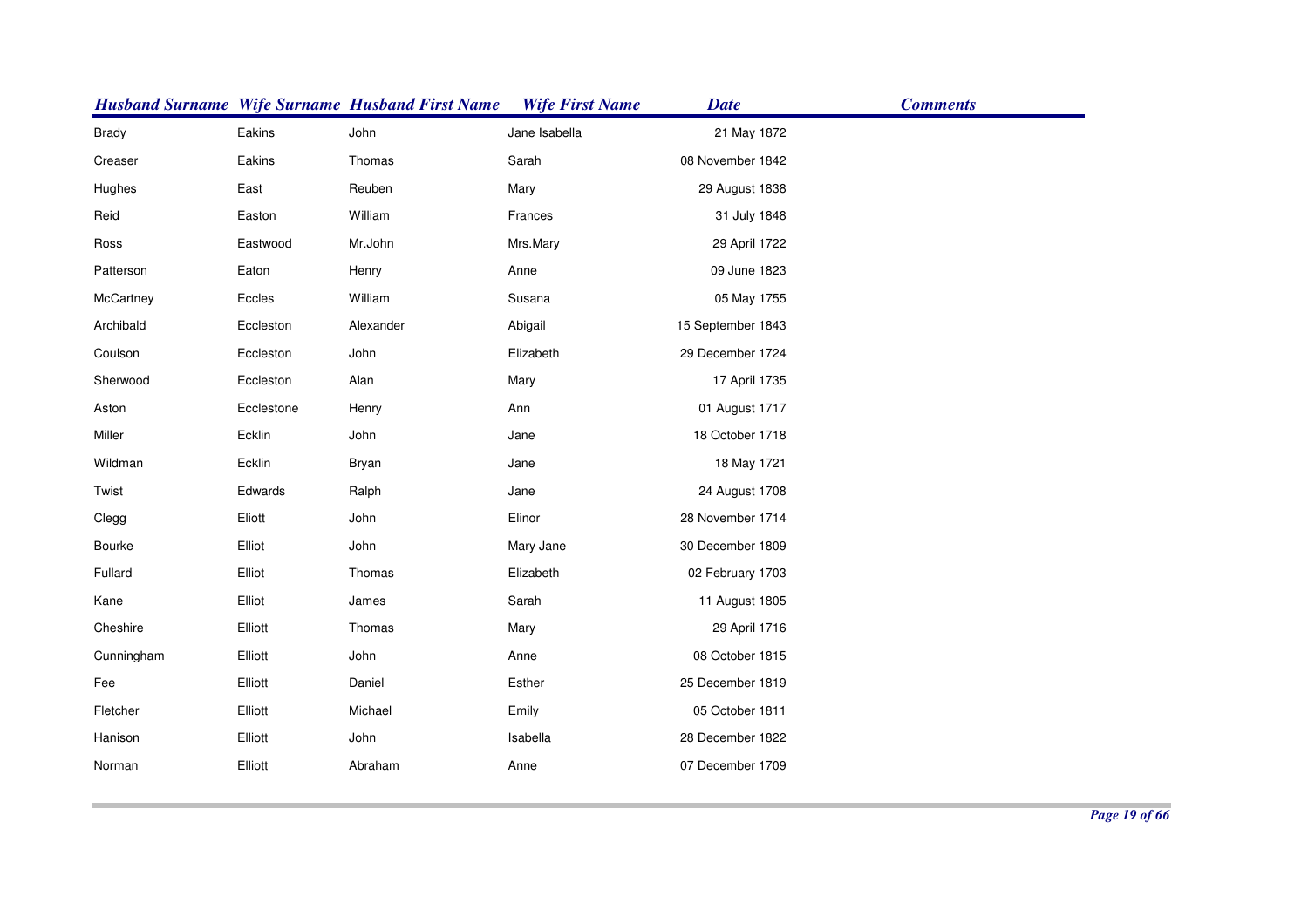|              |               | <b>Husband Surname Wife Surname Husband First Name</b> | <b>Wife First Name</b> | <b>Date</b>       | <b>Comments</b> |
|--------------|---------------|--------------------------------------------------------|------------------------|-------------------|-----------------|
| Roe          | Elliott       | Compton                                                | Catherine              | 27 December 1764  |                 |
| Wallace      | Elliott       | Cuthbert                                               | Jane                   | 15 July 1718      |                 |
| Holland      | Ellis         | Thomas                                                 | Jane                   | 30 March 1725     |                 |
| Moore        | <b>Ellis</b>  | Isaac                                                  | Jane                   | 08 August 1762    |                 |
| Mc Cracken   | Emerson       | William                                                | Francis Caroline       | 14 July 1891      |                 |
| Mc Coy       | Emmerson      | Henry                                                  | Anne                   | 25 March 1835     |                 |
| Marshall     | English       | William                                                | Jane                   | 03 May 1745       |                 |
| Mathews      | English       | James                                                  | Mary                   | 02 June 1815      |                 |
| Morgan       | English       | Evan                                                   | Mary                   | 12 November 1819  |                 |
| <b>Brady</b> | Ennis         | Patrick                                                | Anne                   | 15 August 1748    |                 |
| Courtney     | Erwin         | Richard                                                | Catherine              | 06 November 1710  |                 |
| Wallace      | Eustace       | Samuel                                                 | Anne                   | 13 February 1820  |                 |
| <b>Brady</b> | Evans         | Patrick                                                | Ann                    | 15 August 1749    |                 |
| Eakins       | Evans         | Thomas                                                 | Margaret               | 15 September 1809 |                 |
| Griffin      | Evans         | Charles                                                | Margrett               | 27 January 1719   |                 |
| Labarte      | Evans         | William White                                          | Nannie                 | 26 October 1848   |                 |
| Taylor       | Evans         | Mr.Samuell                                             | Mrs.Mary               | 20 March 1726     |                 |
| Thompson     | Evans         | Robert                                                 | Sarah                  | 03 July 1810      |                 |
| Deane        | Ewing         | Horace Charles                                         | Laura Mary             | 20 March 1895     |                 |
| Groome       | Ewing         | Edward John Beresford                                  | Susan Jane             | 17 February 1892  |                 |
| Bagnall      | Fagan         | John                                                   | Mary                   | 25 February 1808  |                 |
| Bagnall      | Fagan         | Henry                                                  | Rose                   | 19 April 1824     |                 |
| Savage       | Fagan*(Fegan) | James                                                  | Eliza Ann              | 22 September 1862 |                 |
| Carr         | Fairess       | John                                                   | Martha                 | 21 September 1731 |                 |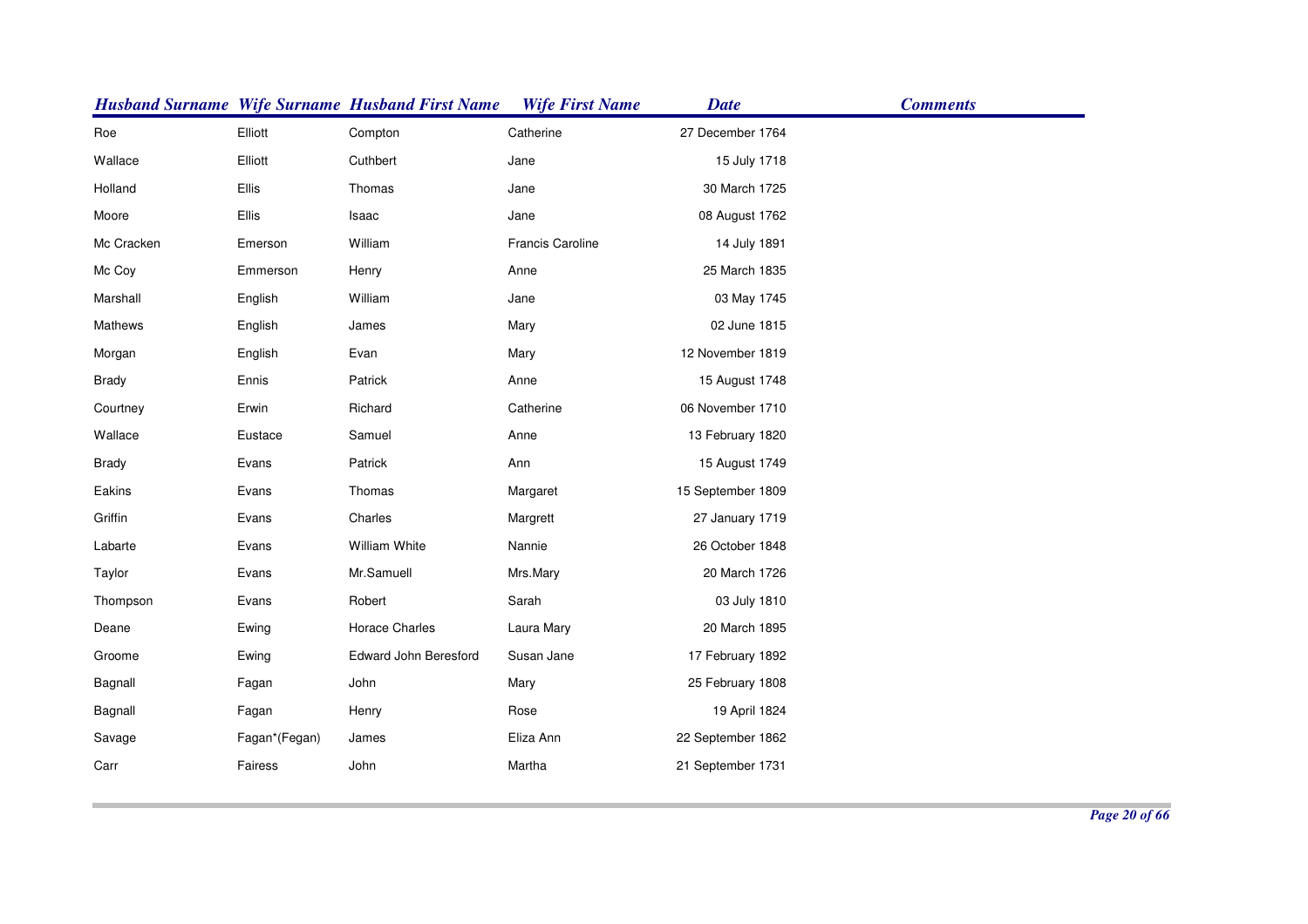|              |             | <b>Husband Surname Wife Surname Husband First Name</b> | <b>Wife First Name</b> | <b>Date</b>      | <b>Comments</b> |
|--------------|-------------|--------------------------------------------------------|------------------------|------------------|-----------------|
| Ash          | Fairthlough | Aeames                                                 | Mary                   | 29 November 1748 |                 |
| Ackland      | Fairtlough  | Graves                                                 | Jane                   | 10 October 1825  |                 |
| Barrington   | Fairtlough  | Mathew                                                 | Mary                   | 12 May 1724      |                 |
| Dexter       | Fairtlough  | George Evans                                           | Elizabeth Sophia       | 15 August 1881   |                 |
| Henzell      | Fairtlough  | Gorges                                                 | Miss.Mary              | 07 August 1820   |                 |
| Holmes       | Fairtlough  | Joseph                                                 | Sophia Olivia          | 09 December 1817 |                 |
| Orpen        | Fairtlough  | Henry                                                  | Elizabeth              | 26 January 1826  |                 |
| Maguire      | Fallon      | Walter                                                 | Jane                   | 15 January 1762  |                 |
| Ward         | Fallon      | Thomas                                                 | <b>Bridget</b>         | 26 June 1837     |                 |
| Denning      | Fanning     | Fredrick Benson                                        | Eleanor Kate           | 24 October 1848  |                 |
| Gardner      | Farrell     | John                                                   | Lydia                  | 17 August 1703   |                 |
| Horagh       | Farrelly    | James                                                  | Susan                  | 26 July 1724     |                 |
| Tallen       | Farrill     | Thomas                                                 | Ann                    | 04 August 1718   |                 |
| Toner        | Fasbrook    | Michael                                                | Jane                   | 30 May 1753      |                 |
| Hogan        | Faulkner    | Michael                                                | Jemima                 | 18 May 1889      |                 |
| Moore        | Fay         | Daniel                                                 | Catherine              | 07 January 1857  |                 |
| <b>Bruce</b> | Fegan       | Thomas                                                 | Mary                   | 01 April 1876    |                 |
| Coragan      | Fenegan     | Philip                                                 | Rose                   | 16 May 1757      |                 |
| Karbree      | Fiarty      | Patrick                                                | Margret                | 01 January 1704  |                 |
| Freton       | Finegan     | John                                                   | Abigal                 | 07 April 1766    |                 |
| Crawford     | Finlayson   | Robert                                                 | Anne                   | 29 April 1846    |                 |
| Edge         | Finnegan    | John                                                   | Lucy                   | 23 April 1717    |                 |
| Codd         | Fitzgerald  | Loftus                                                 | Frances                | 07 January 1774  |                 |
| Harman       | Fitzpatrick | Owen                                                   | Elizabeth              | 15 July 1758     |                 |
|              |             |                                                        |                        |                  |                 |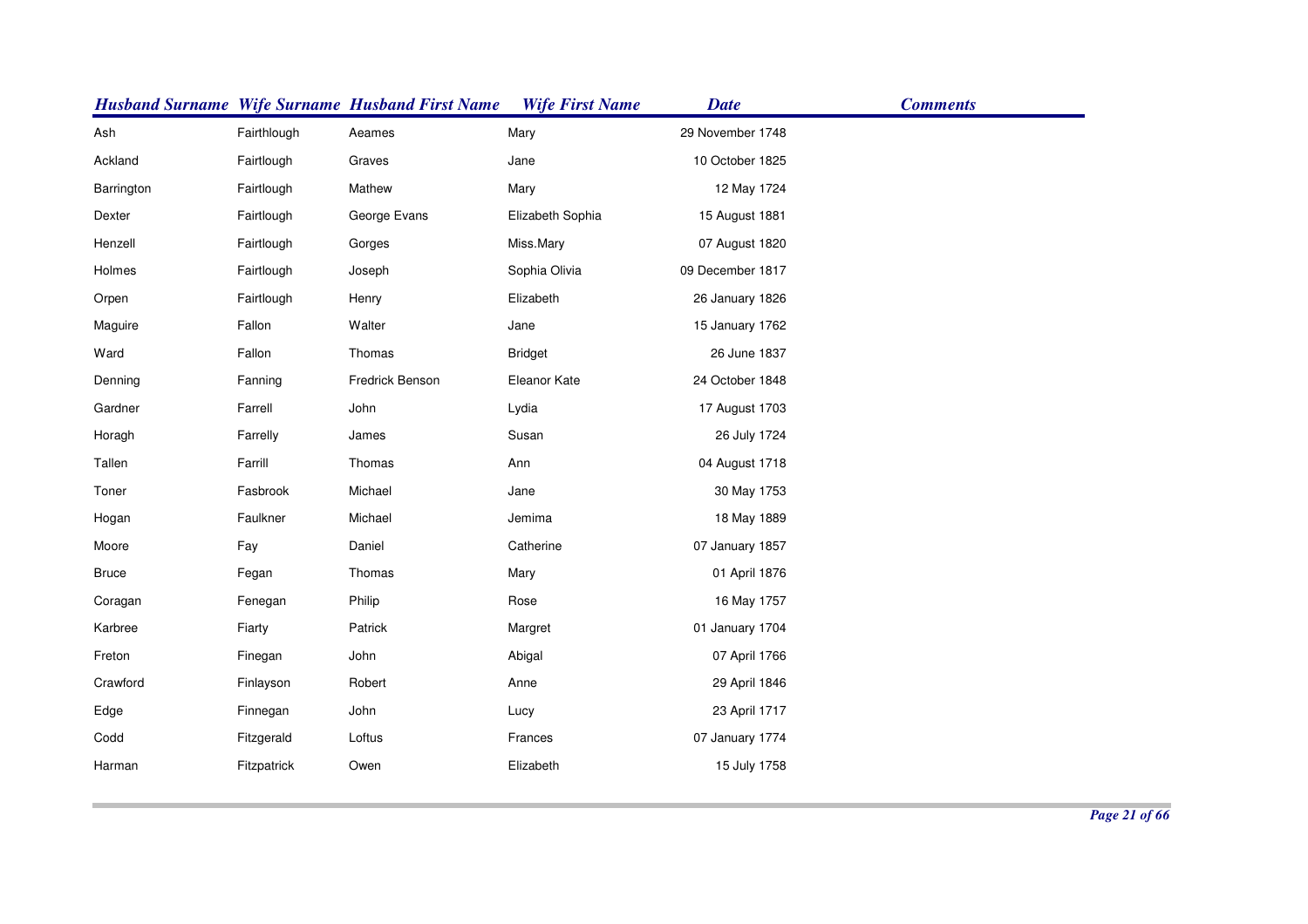|           |             | <b>Husband Surname Wife Surname Husband First Name</b> | <b>Wife First Name</b> | <b>Date</b>       | <b>Comments</b> |
|-----------|-------------|--------------------------------------------------------|------------------------|-------------------|-----------------|
| Turner    | Fitzpatrick | John                                                   | Rose                   | 13 May 1843       |                 |
| Wisdom    | Flanagan    | Samuel                                                 | <b>Bridget Eloiza</b>  | 01 September 1825 |                 |
| Be        | Fleming     | Patrick                                                | Elizabeth              | 26 October 1760   |                 |
| Price     | Fleming     | William                                                | Jane                   | 18 June 1762      |                 |
| Talen     | Fleming     | Patrick                                                | Catherine              | 12 August 1758    |                 |
| Patterson | Flinn       | William                                                | Jane                   | 30 January 1834   |                 |
| Robinson  | Flinn       | Duncan                                                 | Jane                   | 25 August 1782    |                 |
| Tate      | Flinn*      | George                                                 | Catherine              | 03 October 1809   |                 |
| Brabazon  | Flood       | Philip                                                 | Maria Lousia           | 23 May 1836       |                 |
| Thompson  | Flood       | Alexander                                              | Margaret               | 18 March 1834     |                 |
| Dickey    | Flynn       | James                                                  | Anna Catherine         | 14 May 1830       |                 |
| Chamney   | Fogarty     | John                                                   | Melinda                | 25 May 1819       |                 |
| Hackett   | Fogarty     | Thomas                                                 | Mary Anne              | 05 October 1818   |                 |
| Jebb      | Forbes      | Mr.John                                                | Miss.                  | 20 November 1751  |                 |
| Simpson   | Ford        | John Thomas                                            | Caroline Euphemia      | 12 February 1885  |                 |
| Collins   | Forde       | William                                                | Mary                   | 18 May 1766       |                 |
| Denny     | Forde       | James                                                  | <b>Emily Mary</b>      | 23 May 1864       |                 |
| Dempsy    | Forsayeth   | Charles                                                | Margaret               | 27 August 1808    |                 |
| Hurst     | Foskey      | James                                                  | Elizabeth              | 29 August 1834    |                 |
| Roy       | Foskey      | William                                                | Mary Anne              | 26 March 1832     |                 |
| Wallace   | Foskey      | William                                                | Sarah                  | 02 May 1812       |                 |
| Dropes    | Foster      | John                                                   | Charlotte              | 03 October 1843   |                 |
| Edgar     | Foster      | Edward                                                 | Mary Anne              | 11 October 1841   |                 |
| Conners   | Foulks      | Michael                                                | Elizabeth              | 28 February 1813  |                 |
|           |             |                                                        |                        |                   |                 |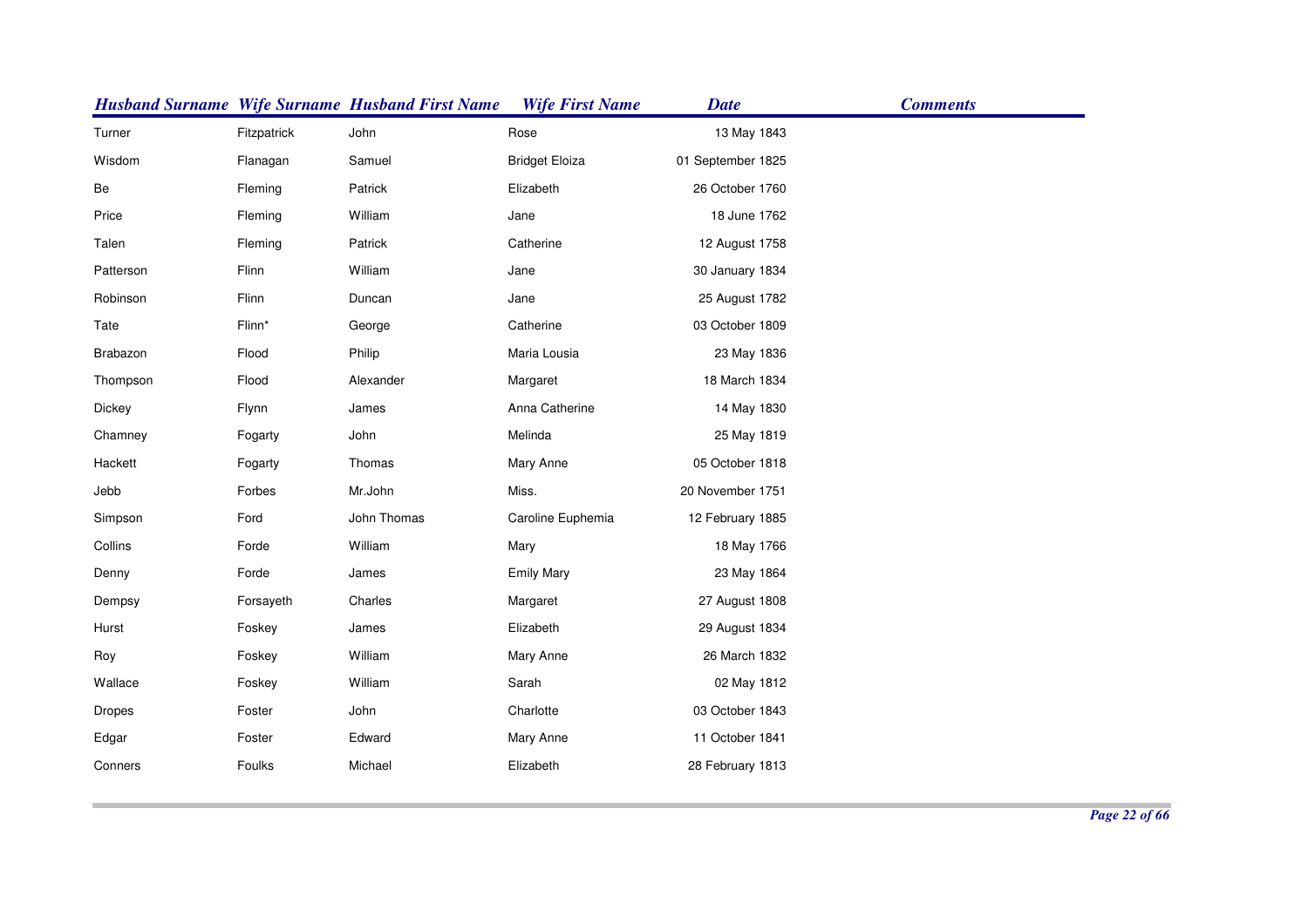|           |           | <b>Husband Surname Wife Surname Husband First Name</b> | <b>Wife First Name</b> | <b>Date</b>               | <b>Comments</b> |
|-----------|-----------|--------------------------------------------------------|------------------------|---------------------------|-----------------|
| Apperson  | Fox       | Phillip                                                | Margaret               | 07 June 1722              |                 |
| Haile     | Fox       | Henry                                                  | Alice                  | 23 July 1705              |                 |
| North     | Fox       | Thomas                                                 | Margaret               | 24 May 1824               |                 |
| Wright    | Fox       | William                                                | Mary                   | 07 September 1828         |                 |
| Richards  | Freas     | George                                                 | Mary                   | 19 April 1756             |                 |
| Shortwell | Freeman   | William                                                | Mary                   | 17 December 1721          |                 |
| Smith     | Friary    | Robert                                                 | Anne                   | 14 June 1841              |                 |
| Chambers  | Ful       | Edward                                                 | Margaret               | 25 January 1756           |                 |
| Conley    | Fullam    | Christopher                                            | Mary                   | 19 September 1715         |                 |
| Connor    | Fullam    | Michael                                                | Catherine              | 16 April 1838             |                 |
| Clark     | Fullard   | William                                                | Elizabeth              | 01 June 1725              |                 |
| Platt     | Fullard   | Samuell                                                | Ann                    | 24 June 1731              |                 |
| Reany     | Futrill   | Robert                                                 | Precilla               | 26 November 1769          |                 |
| Casey     | Gaffney   | James                                                  | Catherine              | 01 September 1813         |                 |
| Smith     | Gage      | John                                                   | Edith                  | 31 January 1724 A Soldier |                 |
| Taylor    | Galagher  | William                                                | Alice                  | 11 June 1821              |                 |
| Reily     | Galaher   | Richard                                                | Agnes                  | 14 May 1845               |                 |
| Eginton   | Galbraith | Daniel                                                 | Rebecca                | 08 October 1851           |                 |
| Moore     | Galbraith | James                                                  | <b>Lilly Anne</b>      | 26 July 1818              |                 |
| Willis    | Galbraith | James                                                  | Martha M.              | 20 March 1861             |                 |
| Hamilton  | Galbreath | Thomas                                                 | Sarah                  | 07 July 1834              |                 |
| Shaw      | Galbreath | Thomas                                                 | Elizabeth              | 23 July 1833              |                 |
| Allen     | Galiva    | Peter                                                  | Emilia                 | 23 November 1769          |                 |
| Abraham   | Gallagher | Thomas                                                 | Mary                   | 15 February 1836          |                 |
|           |           |                                                        |                        |                           |                 |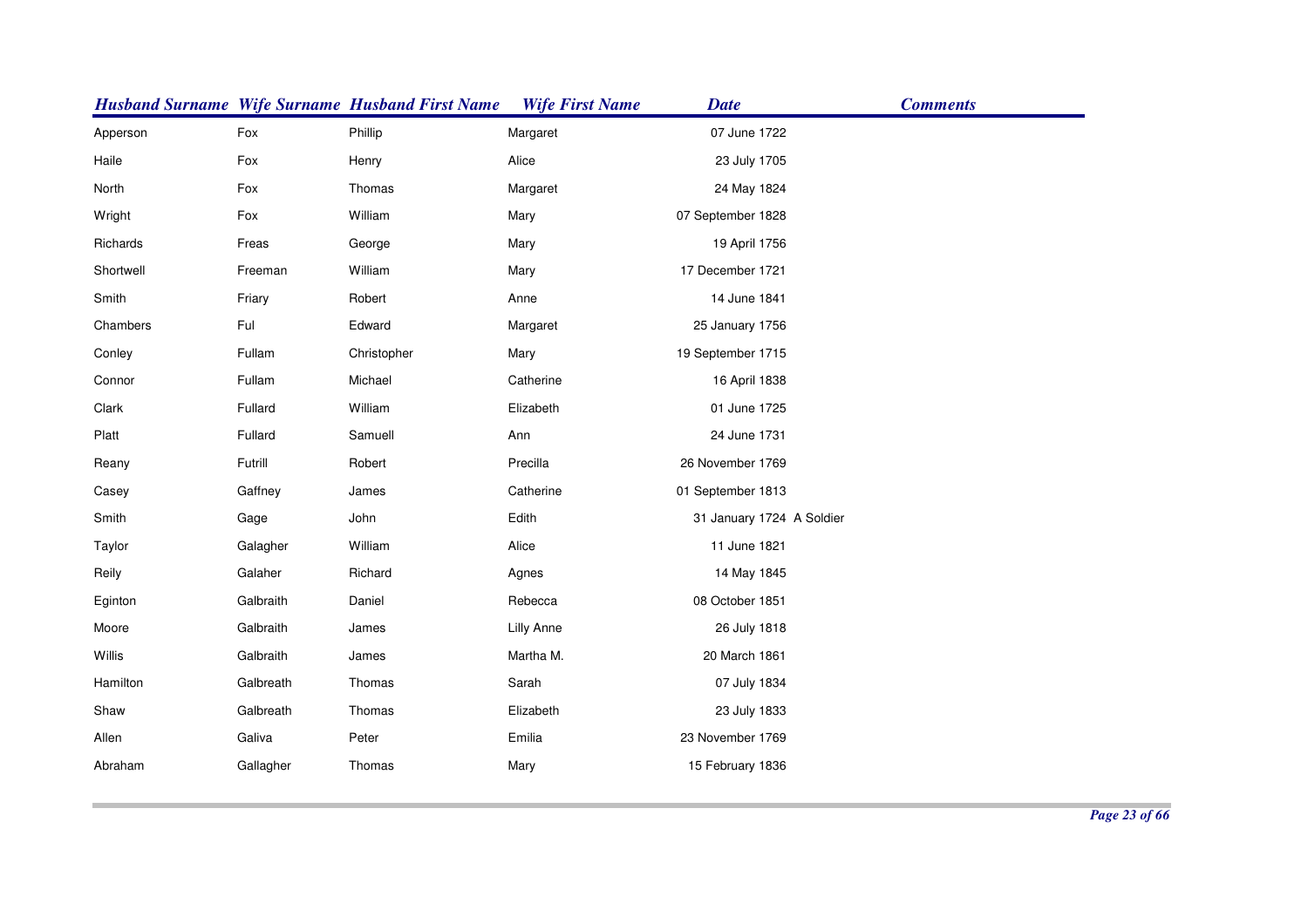|                 |          | <b>Husband Surname Wife Surname Husband First Name</b> | <b>Wife First Name</b> | <b>Date</b>       | <b>Comments</b> |
|-----------------|----------|--------------------------------------------------------|------------------------|-------------------|-----------------|
| Ford            | Gannon   | James                                                  | Margaret               | 18 September 1833 |                 |
| Dyas            | Garland  | Thomas                                                 | Cicely                 | 05 October 1718   |                 |
| Johnston        | Garland  | Peter                                                  | Isabella               | 26 March 1812     |                 |
| Grehan          | Garlon   | Patrick                                                | Mary                   | 15 December 1703  |                 |
| Greer           | Garrett  | George                                                 | Caroline Elizabeth     | 13 November 1878  |                 |
| Johnston        | Garretty | John                                                   | Mary                   | 09 May 1839       |                 |
| Blackwood       | Gartland | Robert (Labourer)                                      | Anne                   | 18 November 1833  |                 |
| Hanlon          | Gartlany | Phelemy                                                | Ann                    | 10 June 1776      |                 |
| Rotheram        | Gartside | William                                                | Miss.Margaret          | 19 November 1763  |                 |
| Minnis*         | Gaw      | Thomas                                                 | Ann                    | 02 March 1807     |                 |
| Maziton         | Gaymar   | Mr.Lewis                                               | Mrs.Frances            | 03 March 1725     |                 |
| Hines           | Gaynor   | William                                                | <b>Bridget</b>         | 30 September 1850 |                 |
| Henry           | Geddes   | Thomas                                                 | Mary                   | 01 June 1829      |                 |
| Richardson      | Geham    | John                                                   | Mary Jane              | 05 May 1840       |                 |
| <b>Byrne</b>    | Gerrard  | Alderman Charles                                       | Mrs.Mary               | 25 October 1728   |                 |
| Cheshire        | Gerrard  | Mr.Edward                                              | Miss.                  | 15 April 1751     |                 |
| Poe             | Gerrard  | Samuel                                                 | Margaret               | 14 February 1831  |                 |
| Evans           | Gibbons  | George                                                 | Elizabeth              | 13 October 1719   |                 |
| Mitchell        | Gibbons  | Archibold                                              | Elizabeth              | 16 May 1823       |                 |
| Barefoot        | Gibson   | Richard                                                | Ann                    | 08 November 1728  |                 |
| <b>Bullcock</b> | Gibson   | Richard                                                | <b>Bridget</b>         | 24 October 1867   |                 |
| Cupit           | Gibson   | John                                                   | Margaret               | 10 November 1851  |                 |
| Knowles         | Gibson   | Edward                                                 | Jane                   | 22 June 1739      |                 |
| Nevitt          | Gibson   | Philip                                                 | Mary                   | 11 October 1769   |                 |
|                 |          |                                                        |                        |                   |                 |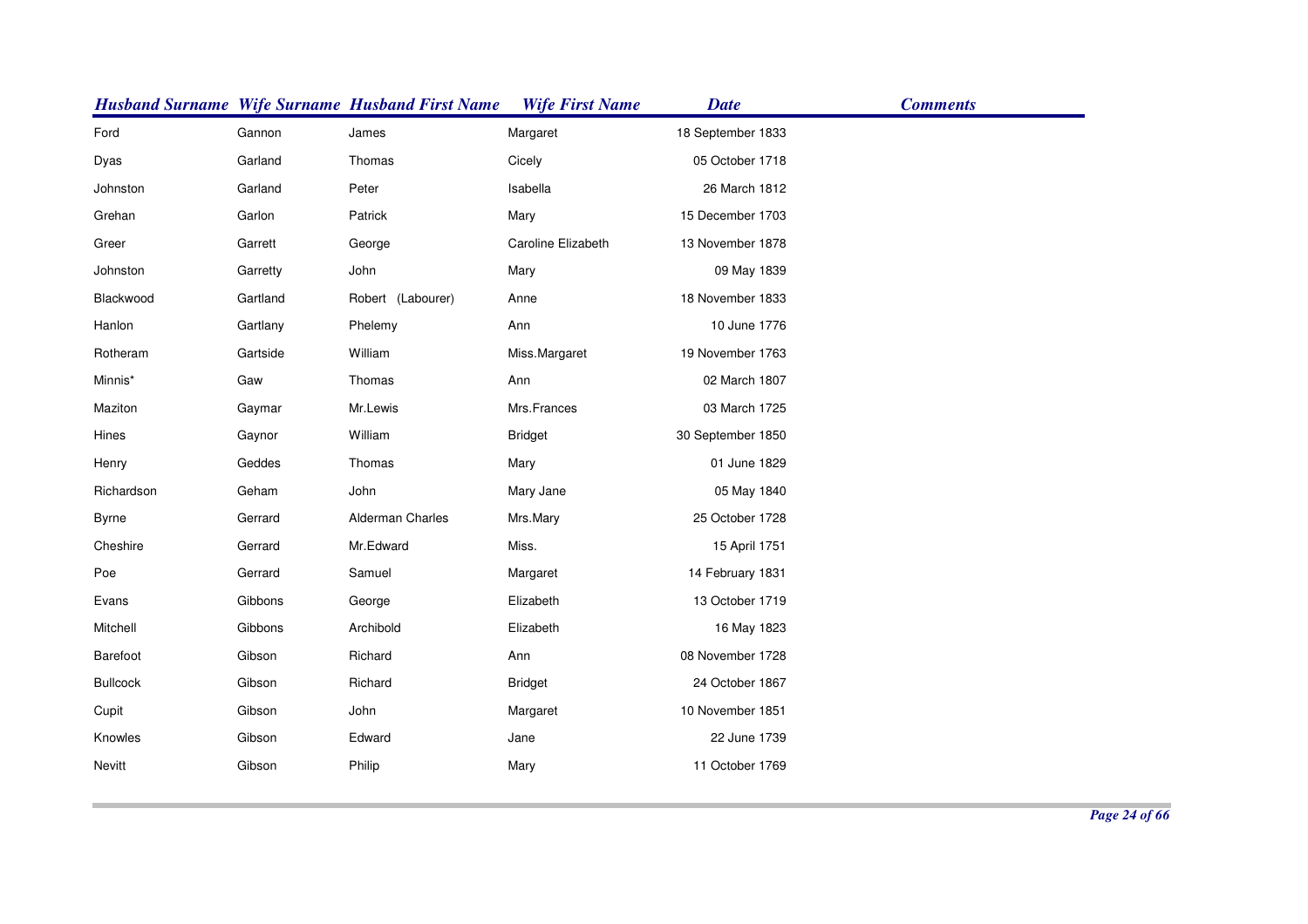|              |            | <b>Husband Surname Wife Surname Husband First Name</b> | <b>Wife First Name</b>    | <b>Date</b>       | <b>Comments</b> |
|--------------|------------|--------------------------------------------------------|---------------------------|-------------------|-----------------|
| Vinland      | Gibson     | Mr.Thomas                                              | Miss.Catherine            | 23 February 1765  |                 |
| Allen        | Gilbert    | William                                                | Mary Anne                 | 28 February 1865  |                 |
| Dingwall     | Gilbert    | John                                                   | Sarah                     | 15 October 1860   |                 |
| Mc Blane     | Gilbert    | Edward                                                 | Jane                      | 12 January 1853   |                 |
| Duffey       | Gillereese | Thomas                                                 | Margaret [Alias Dougherty | 27 June 1713      |                 |
| Tracy        | Gillon     | Noble                                                  | Anne                      | 23 June 1829      |                 |
| <b>Byrne</b> | Gilmer     | Matthew                                                | Margaret                  | 29 July 1820      |                 |
| Mc Kay       | Ginn       | Donald                                                 | Esther                    | 28 September 1818 |                 |
| Mitchell     | Glin       | William                                                | Margeret                  | 03 December 1820  |                 |
| Cain         | Glinn      | Valentine                                              | Mary                      | 09 October 1833   |                 |
| Hyde         | Glinn      | James                                                  | Rosanna                   | 09 November 1805  |                 |
| Mc Anally    | Glover     | Michael                                                | Rachael                   | 02 July 1817      |                 |
| Kelly        | Glynn      | William                                                | Sarah                     | 10 May 1815       |                 |
| Dayly        | Good       | Hugh                                                   | Sarah                     | 27 August 1710    |                 |
| Healy        | Goolby     | Michael                                                | Sarah                     | 01 March 1832     |                 |
| Williams     | Gore       | George                                                 | Mrs.Mary                  | 02 February 1742  |                 |
| Richardson   | Govin      | James                                                  | Margaret                  | 18 February 1833  |                 |
| Hinds        | Grady      | Thomas                                                 | Mary                      | 05 July 1826      |                 |
| Marshall     | Graham     | John                                                   | Sarah                     | 27 December 1709  |                 |
| McConchy     | Graham     | Mr.James                                               | Mrs.Mary                  | 29 January 1713   |                 |
| Singleton    | Graham     | The Rev.Mr.Rowland                                     | Mrs.Elizabeth             | 25 November 1704  |                 |
| Spencer      | Graham     | Conway                                                 | Miss.Mary                 | 26 November 1745  |                 |
| Dobson       | Graves     | Mr.Edward                                              | Mrs.Elizabeth             | 07 June 1706      |                 |
| Leiland      | Graves     | Charles                                                | Grace                     | 25 June 1705      |                 |
|              |            |                                                        |                           |                   |                 |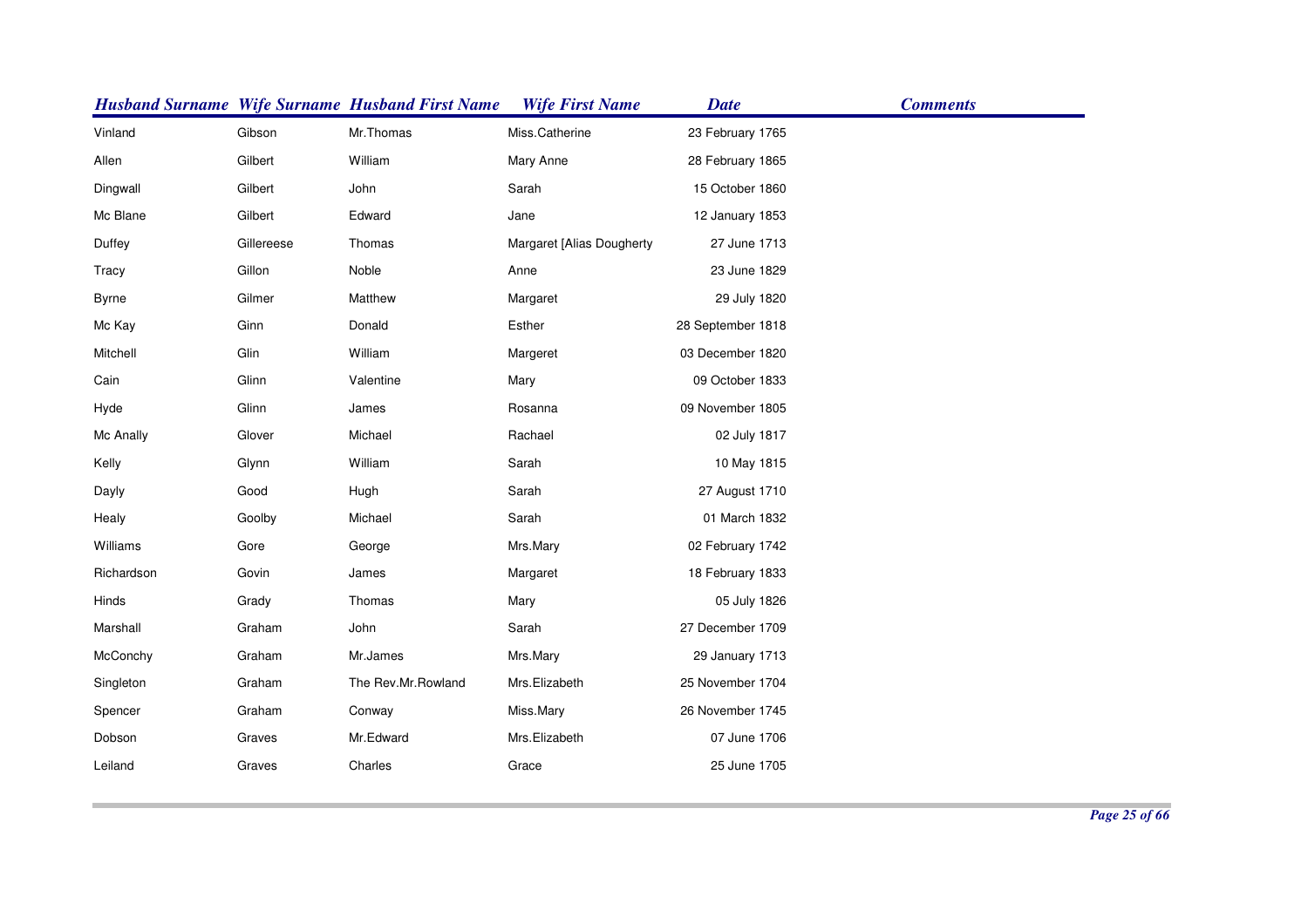|               |           | <b>Husband Surname Wife Surname Husband First Name</b> | <b>Wife First Name</b>  | <b>Date</b>       | <b>Comments</b> |
|---------------|-----------|--------------------------------------------------------|-------------------------|-------------------|-----------------|
| Armstrong     | Gray      | John                                                   | Eleanor                 | 04 April 1804     |                 |
| Paton         | Gray      | Joseph                                                 | Margaret                | 21 January 1868   |                 |
| Leland        | Green     | Henry                                                  | Susana                  | 19 April 1761     |                 |
| Reid          | Green     | James                                                  | Wilhemina               | 20 February 1896  |                 |
| Nicholson     | Greene    | Samuel                                                 | Maria                   | 11 July 1811      |                 |
| Spinks        | Greene    | Arthur James                                           | Martha Anne             | 01 July 1856      |                 |
| <b>Burns</b>  | Grehem    | James                                                  | Elizabeth               | 27 November 1878  |                 |
| <b>Butler</b> | Grey      | Edmund F.G. (Fitz Garret)                              | Margaret L.             | 17 August 1870    |                 |
| Kearns        | Grey      | Joseph                                                 | Anne                    | 25 March 1809     |                 |
| Moore         | Grey      | William                                                | Anne                    | 02 December 1811  |                 |
| Bagmate       | Griffin   | Thomas                                                 | Charity                 | 02 December 1758  |                 |
| Griffin       | Griffin   | Philip                                                 | Margaret                | 22 October 1751   |                 |
| Sheale        | Griffin   | Jesper                                                 | Joane                   | 03 October 1703   |                 |
| Winter        | Griffins  | Thomas                                                 | Mary                    | 08 November 1762  |                 |
| Ackerly       | Griffith  | William                                                | Mary                    | 23 November 1813  |                 |
| Davis         | Grimes    | Thomas                                                 | Margaret                | 27 December 1821  |                 |
| Younge        | Grindly   | Peter                                                  | Mary                    | 29 June 1812      |                 |
| Atkinson      | Grooleer  | Mr.John                                                | Mrs.Jane                | 19 March 1726     |                 |
| Kilroy        | Groome    | <b>William Wesley</b>                                  | Annie Catherine Maxwell | 20 September 1888 |                 |
| Joyce         | Hackett   | James John                                             | Helen                   | 04 July 1860      |                 |
| Montray       | Hagan     | Charles                                                | <b>Bridget</b>          | 13 November 1814  |                 |
| Carroll       | Halfpenny | Thomas                                                 | Elizabeth               | 30 September 1834 |                 |
| Kean          | Halfpenny | Thomas                                                 | Mary                    | 03 August 1821    |                 |
| Woods         | Halfpenny | Charles                                                | Allice                  | 19 May 1765       |                 |
|               |           |                                                        |                         |                   |                 |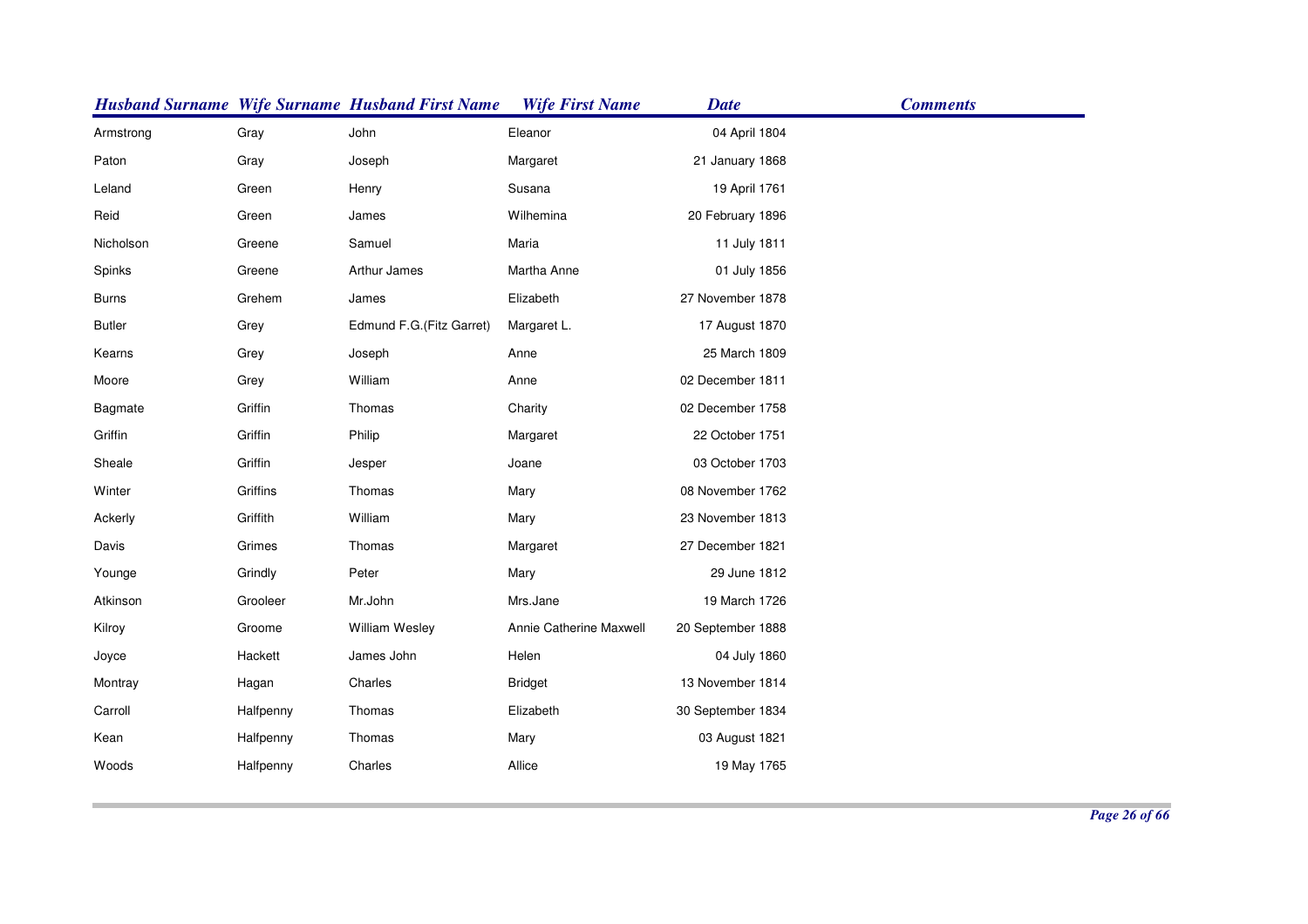|               |          | <b>Husband Surname Wife Surname Husband First Name</b> | <b>Wife First Name</b> | <b>Date</b>           | <b>Comments</b> |
|---------------|----------|--------------------------------------------------------|------------------------|-----------------------|-----------------|
| Thompson      | Hall     | Joseph                                                 | Johanna                | 10 January 1862       |                 |
| Harwood       | Halo     | Mathew                                                 | Sarah                  | 02 April 1815         |                 |
| Duffy         | Halpin   | James                                                  | Jane                   | 03 February 1847      |                 |
| Sheppard      | Hamill   | Isaac                                                  | Anne                   | 14 February 1807      |                 |
| Davys         | Hamilton | Henry                                                  | Elinor                 | 30 May 1769           |                 |
| Leavy         | Hamilton | James A.                                               | Anne                   | 24 February 1843      |                 |
| Robinson      | Hamilton | Edward                                                 | Sarah                  | 15 May 1814           |                 |
| Costregan     | Hamlin   | Patrick                                                | Amye                   | 28 October 1717       |                 |
| Piersy        | Hammond  | Robert                                                 | <b>Bridget</b>         | 31 May 1821           |                 |
| Bohannan      | Hampton  | Duncan                                                 | Mary                   | 19 April 1767         |                 |
| <b>Barlow</b> | Han      | William                                                | Jane                   | 23 August 1777        |                 |
| Elliott       | Handlins | Francis                                                | Sarah                  | 01 January 1764       |                 |
| Norris        | Hangrove | Patrick                                                | Mary                   | 25 May 1778           |                 |
| Clarke        | Hanlon   | John                                                   | Mary                   | 02 April 1805         |                 |
| Kenion        | Hanlon   | Henry                                                  | Mary Anne              | 16 February 1820      |                 |
| Molloy        | Hanlon   | Charles                                                | Anne                   | 06 August 1806        |                 |
| Moorehead     | Hanlon   | James                                                  | Margaret               | 28 September 1835     |                 |
| Bradshaw      | Hardman  | Mr.John                                                | Mrs.Margret            | 02 December 1727      |                 |
| Gartside      | Hardman  | Mr. William                                            | Mrs.Ann                | 21 February 1717      |                 |
| Jones         | Hardman  | Mr.John                                                | Miss.Elizabeth         | 30 April 1759         |                 |
| Schoals       | Hardman  | Edmond                                                 | Mrs.Catherine          | 20 July 1714 Sherriff |                 |
| Wigglesworth  | Hardy    | Alfred                                                 | Selina                 | 02 September 1862     |                 |
| Price         | Harison  | Mr.John                                                | Mrs.Dorothy            | 05 October 1710       |                 |
| Annaheim      | Harley   | James                                                  | Sophia Grace           | 01 August 1882        |                 |
|               |          |                                                        |                        |                       |                 |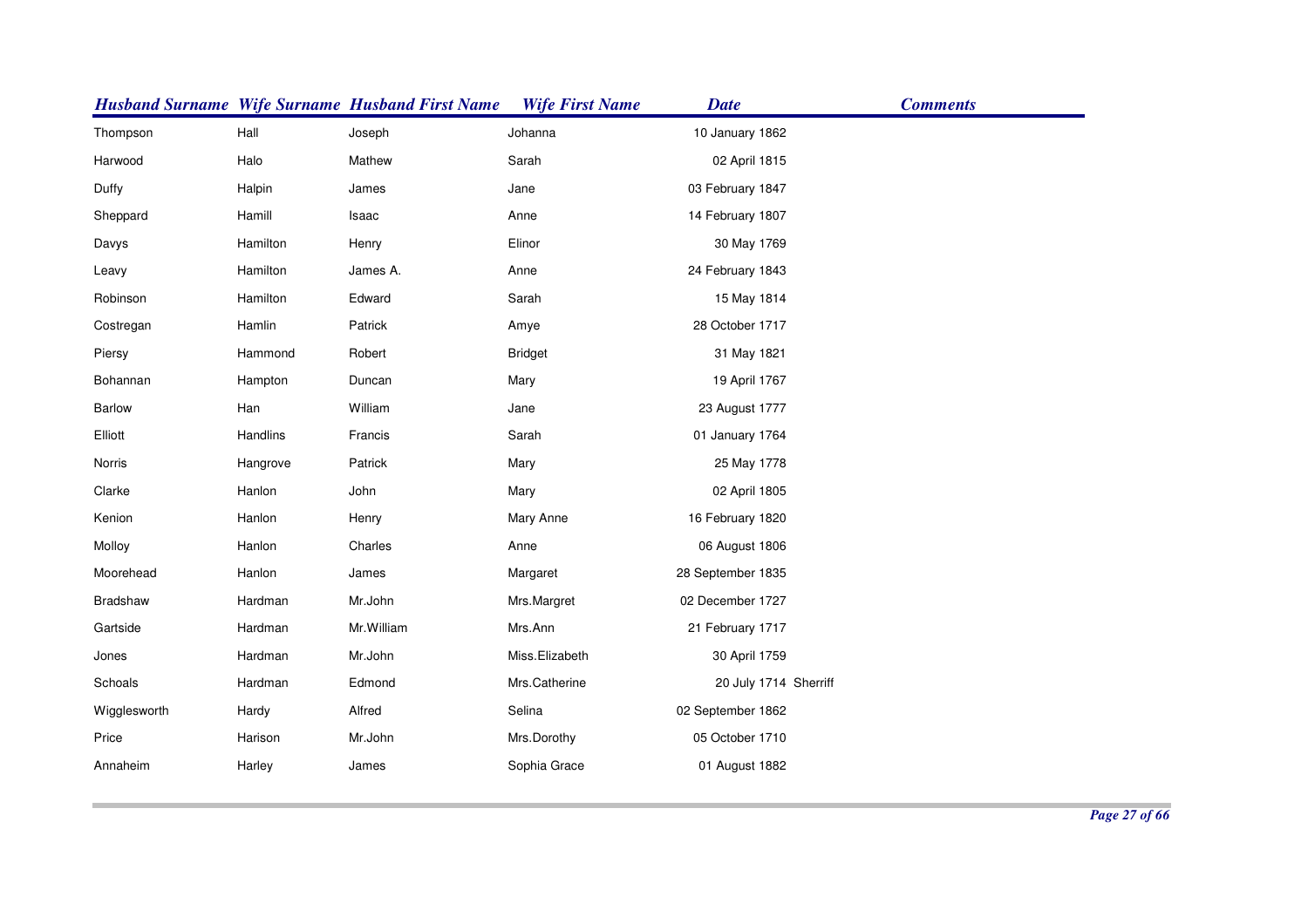|               |           | <b>Husband Surname Wife Surname Husband First Name</b> | <b>Wife First Name</b> | <b>Date</b>       | <b>Comments</b> |
|---------------|-----------|--------------------------------------------------------|------------------------|-------------------|-----------------|
| McCleen       | Harpur    | John                                                   | Jane                   | 27 April 1725     |                 |
| <b>Beatty</b> | Harris    | John                                                   | Susanna Clementina     | 14 November 1876  |                 |
| Heron         | Harris    | James                                                  | Sarah                  | 23 July 1874      |                 |
| Collins       | Harrison  | <b>Charles Tottenham</b>                               | Elizabeth              | 02 July 1812      |                 |
| Patterson     | Harrison  | James                                                  | Elizabeth              | 24 November 1876  |                 |
| Harrison      | Harrison* | John                                                   | Mary                   | 18 July 1805      |                 |
| North         | Harrisson | Thomas                                                 | Elizabeth              | 23 January 1765   |                 |
| Weldon        | Harvey    | Samuel                                                 | Rachel Elizabeth       | 05 February 1874  |                 |
| Ennis         | Hatckett  | Richard                                                | Mary                   | 17 September 1764 |                 |
| Lee           | Hauskins  | Richard                                                | Miss.Allice            | 18 October 1764   |                 |
| Purcell       | Hawkins   | Edward                                                 | Hannah                 | 09 June 1824      |                 |
| Kelsey        | Hayrd     | James                                                  | Margrett               | 17 November 1720  |                 |
| Dougherty     | Heale     | John                                                   | Jane                   | 01 December 1706  |                 |
| Huthwhite     | Heale     | James                                                  | Jane                   | 02 February 1703  |                 |
| Boden         | Heath     | Henry                                                  | Elizabeth              | 21 January 1868   |                 |
| Hobson        | Heeney    | Arthur                                                 | Mary                   | 18 October 1848   |                 |
| Common        | Heeny     | Derby                                                  | Mary                   | 12 August 1706    |                 |
| Heeny         | Heeny     | Thomas                                                 | Anne                   | 18 May 1706       |                 |
| Keegan        | Heeny     | John                                                   | Ann                    | 07 June 1743      |                 |
| McShane       | Heeny     | William                                                | Jane                   | 14 February 1710  |                 |
| Mooran        | Heeny     | Thomas                                                 | Katherine              | 29 May 1712       |                 |
| Bell          | Henderson | William                                                | Sarah                  | 09 November 1814  |                 |
| Sweetman      | Henderson | Laurence                                               | Ann                    | 08 October 1767   |                 |
| Mayes         | Henry     | Thomas                                                 | Mary                   | 26 May 1809       |                 |
|               |           |                                                        |                        |                   |                 |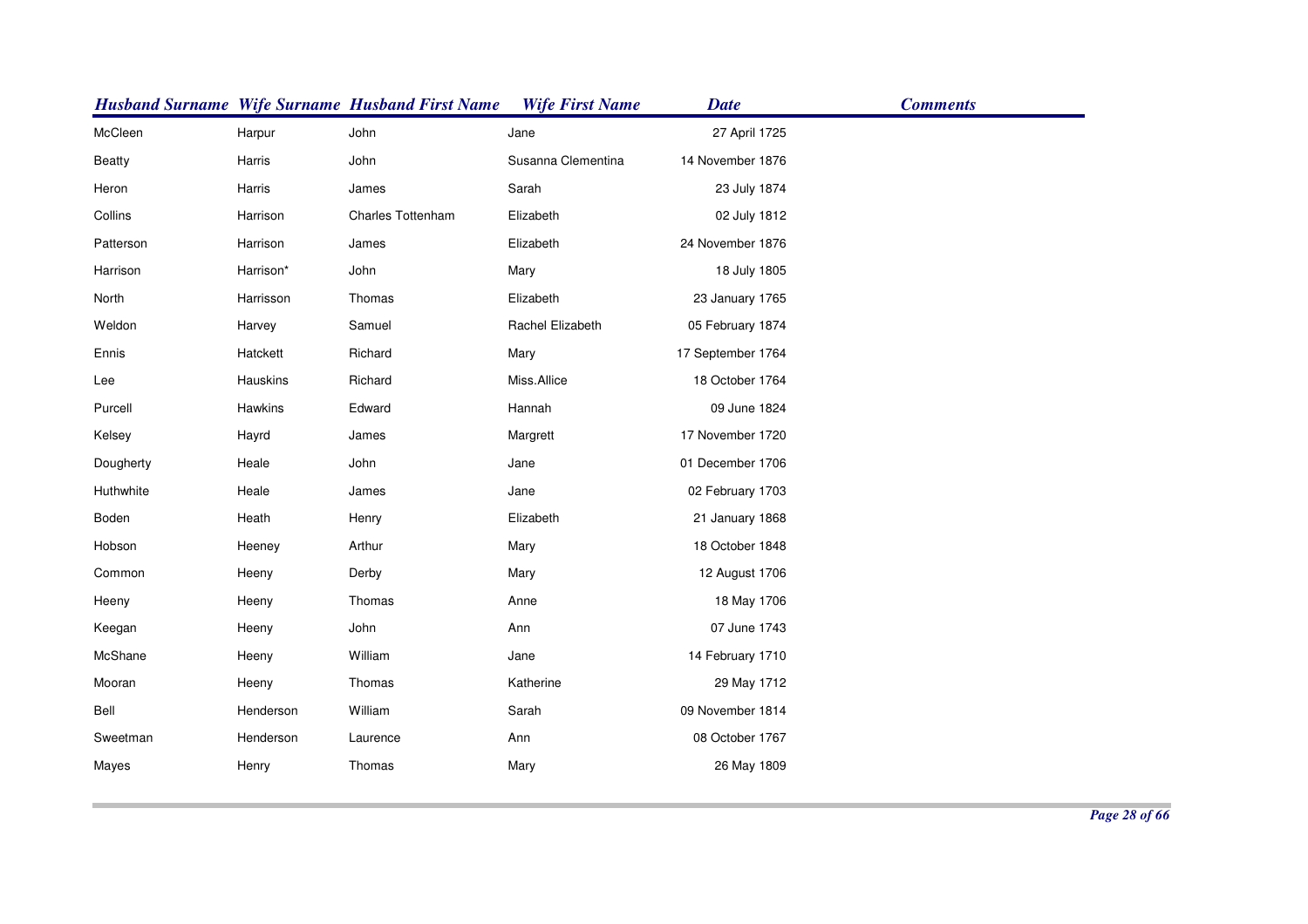|               |               | <b>Husband Surname Wife Surname Husband First Name</b> | <b>Wife First Name</b> | <b>Date</b>                | <b>Comments</b> |
|---------------|---------------|--------------------------------------------------------|------------------------|----------------------------|-----------------|
| Barbon*       | Henry*        | Samuel [30th Foot]                                     | Eliza                  | 11 August 1826             |                 |
| Shetford      | Hern          | Garnett                                                | Elianor                | 15 December 1722           |                 |
| Dugan         | Hernon        | John                                                   | Elizabeth [Widow]      | 02 June 1826               |                 |
| Pippard       | Herst         | Francis                                                | Elizabeth              | 09 February 1715           |                 |
| Colwell       | Heywood       | Mr.                                                    | Mrs.                   | 01 January 1733 Check date |                 |
| <b>Browne</b> | Higgins       | Daniel                                                 | Mary                   | 25 October 1816            |                 |
| Callon        | Higgins       | Thomas                                                 | Mary                   | 18 April 1706              |                 |
| <b>Booker</b> | Hill          | Henry Samuel                                           | Margaret Dakin         | 28 October 1875            |                 |
| Manisty       | Hill          | <b>Francis Steuart</b>                                 | Sarah Comberbach       | 26 October 1876            |                 |
| Miller        | Hill          | John                                                   | Barbarry               | 20 February 1726           |                 |
| Purse         | Hill          | Samuel                                                 | Margaret Jane          | 24 December 1848           |                 |
| Johnston      | Hill/Forsythe | Patrick William                                        | Jane                   | 19 February 1836           |                 |
| Hoy           | Hillcock      | Patrick                                                | Elizabeth              | 01 December 1711           |                 |
| Callan        | Hinds         | Thomas                                                 | Mary                   | 07 November 1815           |                 |
| Tomlinson     | Hinson        | William                                                | Elizabeth              | 15 August 1764             |                 |
| English       | Hissey        | James                                                  | Eleanor                | 14 March 1843              |                 |
| Cassidy       | Hobson        | James                                                  | Annie                  | 17 October 1870            |                 |
| Eccleston     | Hobson        | Thomas                                                 | Mary                   | 20 October 1824            |                 |
| Sims          | Hobson        | Lawrence                                               | Catharine              | 03 June 1821               |                 |
| Young         | Hobson        | John                                                   | Anne                   | 26 August 1821             |                 |
|               | Holland       | George                                                 | Jane                   | 09 November 1769           |                 |
| Cook          | Holland       | George                                                 | Ann                    | 02 November 1716           |                 |
| Crowson       | Holland       | Kenedy                                                 | Jane                   | 15 March 1761              |                 |
| Fleming       | Holland       | John                                                   | Elizabeth              | 20 June 1774               |                 |
|               |               |                                                        |                        |                            |                 |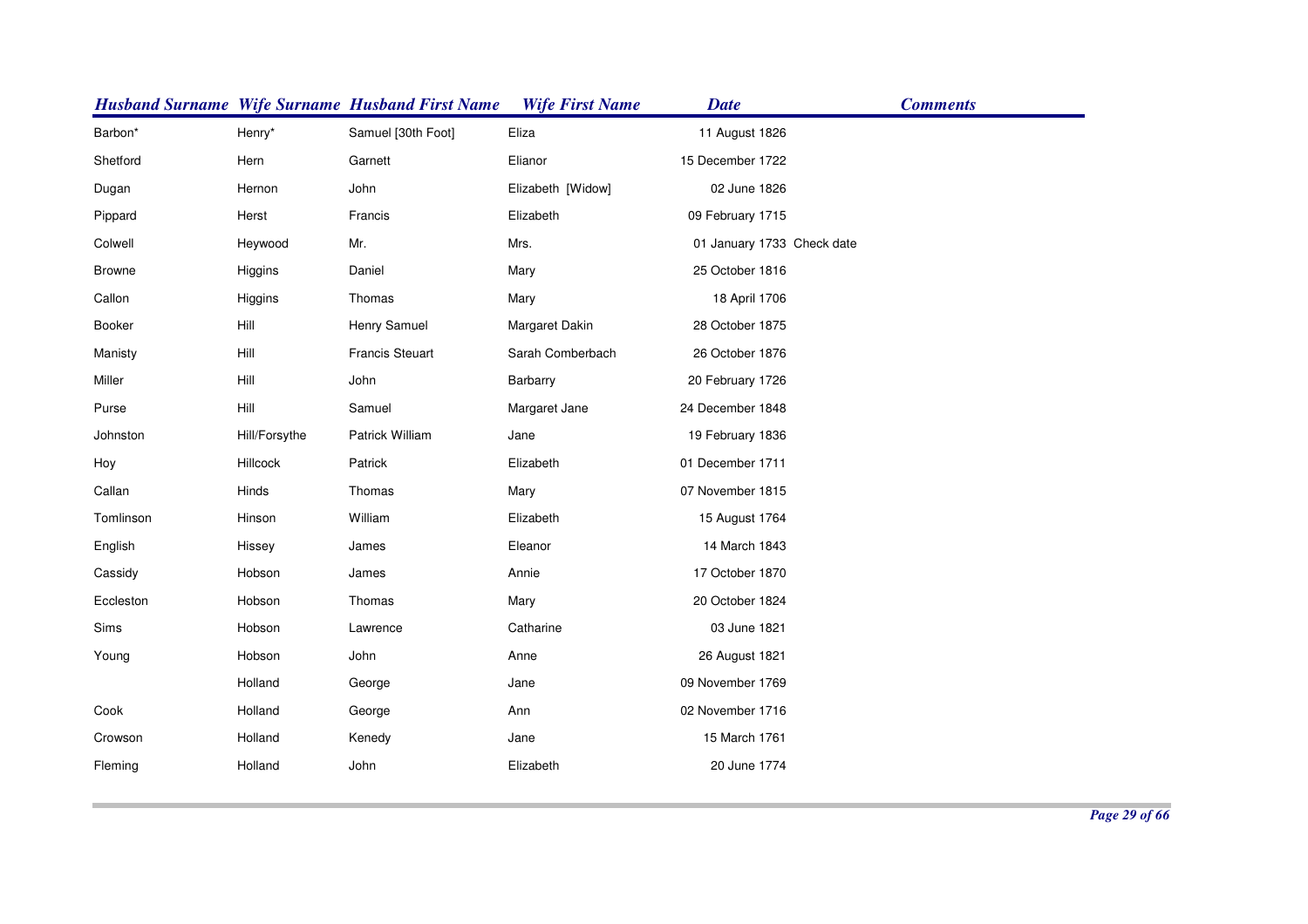|            |                | <b>Husband Surname Wife Surname Husband First Name</b> | <b>Wife First Name</b> | <b>Date</b>       | <b>Comments</b> |
|------------|----------------|--------------------------------------------------------|------------------------|-------------------|-----------------|
| Knight     | Holland        | Nicholas                                               | Mary                   | 19 September 1763 |                 |
| Knight     | Holland        | John                                                   | Margaret               | 28 May 1761       |                 |
| Meade      | Holland        | James                                                  | Elizabeth              | 23 July 1711      |                 |
| Tisdall    | Holland        | George                                                 | Catherine              | 15 January 1747   |                 |
| Gannon     | Holmes         | Patrick(Private75thRegt)                               | Phebe                  | 23 April 1838     |                 |
| Pendry     | Holmes         | John                                                   | Alicia                 | 31 August 1814    |                 |
| Rencher    | Holmes         | George                                                 | Widow                  | 17 July 1744      |                 |
| Richardson | Holmes         | John                                                   | Margaret               | 03 February 1818  |                 |
| Ruth       | Holmes         | Jasper                                                 | Jane                   | 13 February 1770  |                 |
| Salisbury  | Holmes         | George                                                 | Elizabeth              | 21 July 1832      |                 |
| Lucas      | Holmes [Widow] | Miles                                                  | Mary                   | 06 November 1777  |                 |
| Turner     | Holt           | Matthew                                                | Esther                 | 29 December 1853  |                 |
| Campbell   | Hope           | John                                                   | Mary                   | 23 November 1835  |                 |
|            | Hopkins        | John                                                   | Allice                 | 25 January 1763   |                 |
| Black      | Hopkins        | John                                                   | Elenor                 | 24 June 1804      |                 |
| Kavanagh   | Hore           | James                                                  | Mary                   | 24 August 1807    |                 |
| Phrazier   | Horgart        | Kennoth                                                | Mary                   | 30 January 1742   |                 |
| Danby      | Horn           | Thomas<br>(Millwright)                                 | Ellen<br>(Spinster)    | 25 December 1832  |                 |
| Plowman    | Howard         | Thomas                                                 | Elizabeth [Alias Hunt] | 01 April 1722     |                 |
| Moneypenny | Howell         | Michael                                                | Letitia                | 10 November 1768  |                 |
| Russell    | Hoye           | Nicholas                                               | Margaret               | 27 February 1704  |                 |
| Welch      | Hoye           | Oliver                                                 | Mary                   | 19 September 1715 |                 |
| Darley     | Hudson         | Hamett                                                 | <b>Bridgett</b>        | 28 November 1724  |                 |
| Davison    | Hudson         | James                                                  | Catherine              | 29 May 1808       |                 |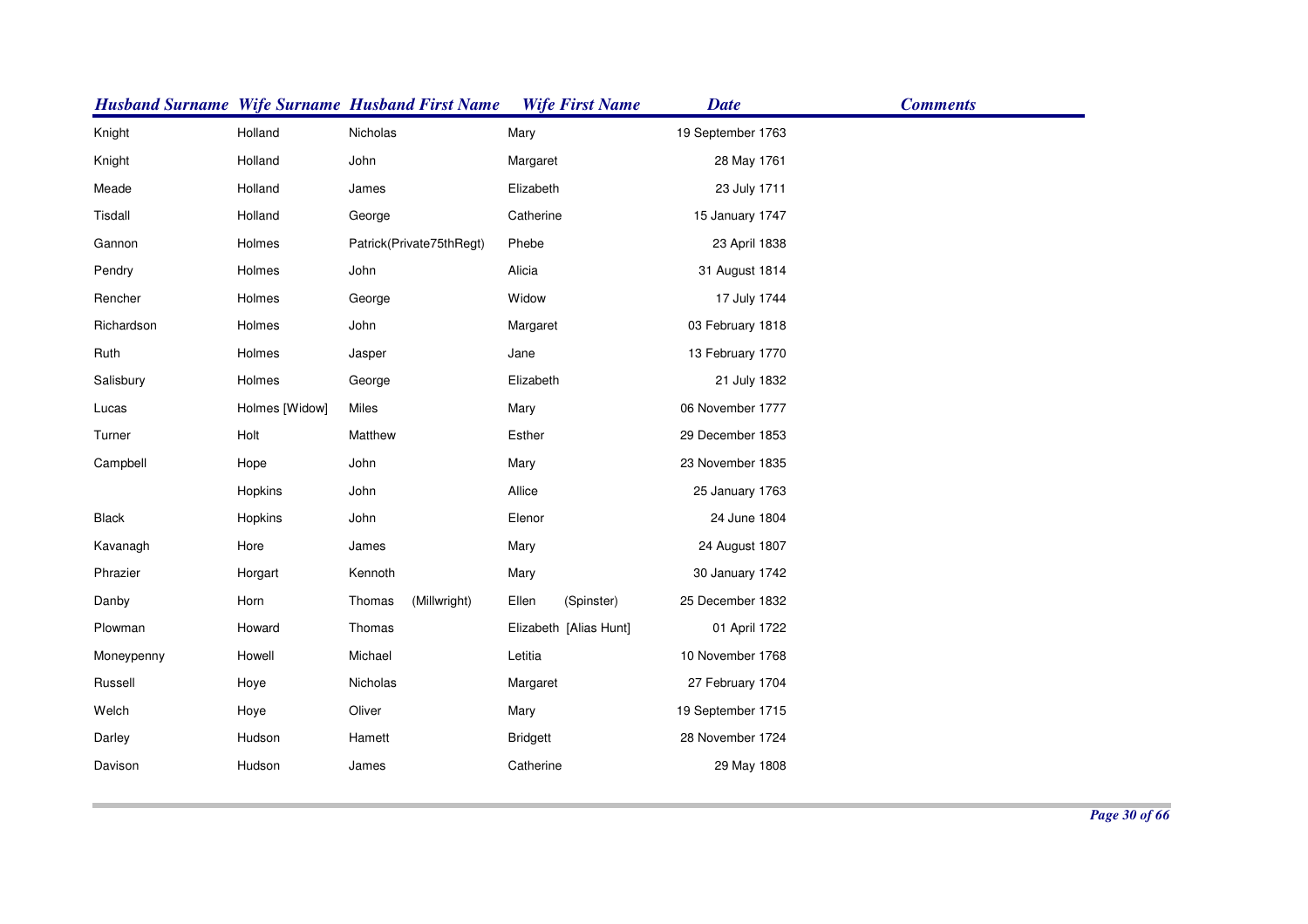|                |            | <b>Husband Surname Wife Surname Husband First Name</b> | <b>Wife First Name</b> | <b>Date</b>               | <b>Comments</b> |
|----------------|------------|--------------------------------------------------------|------------------------|---------------------------|-----------------|
| <b>Bollard</b> | Hughes     | John                                                   | Ann                    | 30 March 1804             |                 |
| Campbell       | Hughes     | Richard                                                | Mary Anne              | 11 October 1855           |                 |
| Flattery*      | Hughes     | Roger                                                  | Mary                   | 13 February 1809          |                 |
| McCahill       | Hughes     | John                                                   | Cecilia                | 23 April 1750             |                 |
| McCartney      | Hughes     | John                                                   | Ann                    | 20 November 1751          |                 |
| Mitchell       | Hughes     | Thomas                                                 | Cecila                 | 12 May 1779               |                 |
| Noble          | Hughes     | Mark                                                   | Eleanor                | 31 March 1845             |                 |
| Reed           | Hughes     | John                                                   | Rose                   | 10 June 1822              |                 |
| Watson         | Hughes     | Oliver                                                 | Ann                    | 08 December 1761          |                 |
| Williamson     | Hughes     | John                                                   | Mary                   | 03 May 1768               |                 |
| Darmore        | Hughs      | Richard                                                | Margret                | 18 October 1705           |                 |
| Hanlon         | Hughs      | John                                                   | Catherine              | 05 April 1811             |                 |
| Mc Nellans     | Hughs      | William                                                | Margaret               | 23 July 1809              |                 |
| Boyne          | Hunter     | Patrick                                                | Maryanne               | 27 December 1832          |                 |
| Smith          | Hunter     | John                                                   | Ann                    | 22 June 1730 Bellore[Him] |                 |
| Robinson       | Huson      | John                                                   | Ann                    | 26 April 1720             |                 |
| Hopkins        | Husong     | Richard                                                | Sarah                  | 30 June 1756              |                 |
| Morgnn         | Huston     | Thomas                                                 | <b>Bridget</b>         | 06 September 1853         |                 |
| Maguire*       | Hutchinson | John                                                   | Elizabeth              | 20 July 1864              |                 |
| Thompson       | Hutchinson | John                                                   | Anne                   | 14 May 1838               |                 |
| Witton         | Hutchinson | James                                                  | Mary                   | 17 January 1844           |                 |
| Develin        | Hutchison  | Patrick                                                | Margaret               | 02 July 1849              |                 |
| Leonard        | Hyans      | Alexander                                              | Judith                 | 01 January 1830           |                 |
| Mitchell       | Hyde       | William                                                | Margaret               | 28 August 1813            |                 |
|                |            |                                                        |                        |                           |                 |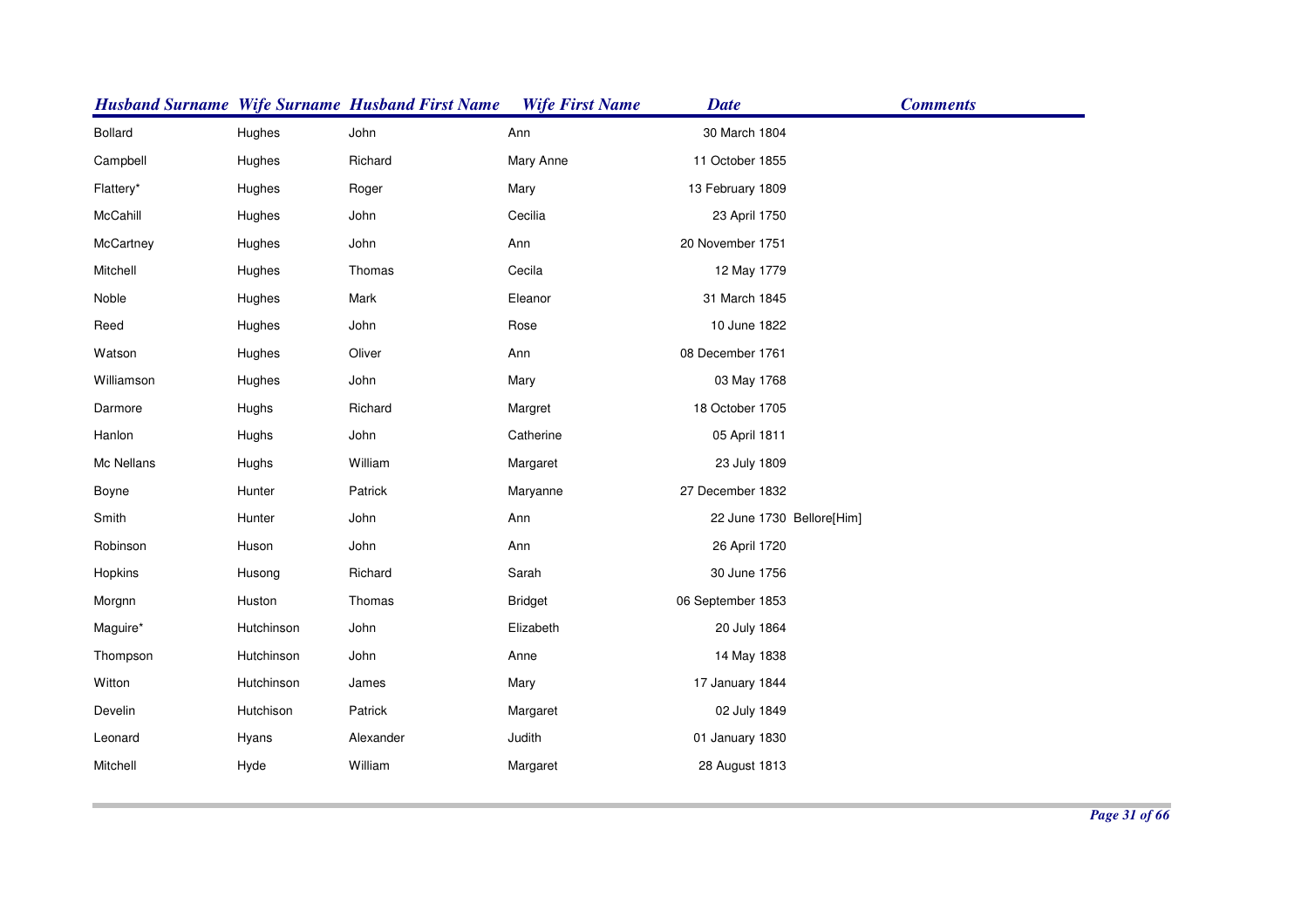|                |          | <b>Husband Surname Wife Surname Husband First Name</b> | <b>Wife First Name</b> | <b>Date</b>              | <b>Comments</b> |
|----------------|----------|--------------------------------------------------------|------------------------|--------------------------|-----------------|
| Gray           | Hygate   | William                                                | Elizabeth              | 01 May 1726              |                 |
| Stone          | Hygate   | John                                                   | Ann                    | 13 May 1723              |                 |
| Munro          | Hyland   | Robert                                                 | Elizabeth              | 20 June 1818             |                 |
| Blake          | Ingham   | Patrick                                                | Mary Anne              | 07 December 1805         |                 |
| O'Neill        | Inglish  | James                                                  | Mary                   | 14 May 1776              |                 |
| West           | Ingram   | George Henry                                           | Jane                   | 18 November 1865         |                 |
| <b>Bailiff</b> | Irwin    | John                                                   | Agnes                  | 27 June 1754             |                 |
| <b>Blythe</b>  | Irwin    | Christopher                                            | Ann                    | 27 December 1776         |                 |
| Cooper         | Irwin    | Hugh                                                   | Catharine              | 09 May 1821              |                 |
| Donnellan      | Jackson  | Mr.James                                               | Mrs.Alice              | 10 July 1708             |                 |
| Marsdin        | Jackson  | Matthew                                                | Elizabeth              | 01 March 1731 Check date |                 |
| Richardson     | Jackson  | Thomas                                                 | Anna                   | 29 January 1837          |                 |
| Stoaks         | Jacob    | Christopher                                            | Dorothy                | 05 January 1714          |                 |
| Hopkins        | Jaret    | William                                                | Anne                   | 09 May 1842              |                 |
| Wye            | Jeans    | Rev.Doctor                                             | Mrs.Elizabeth          | 29 July 1726             |                 |
| McCormack      | Jebb     | Mr.Robert                                              | Miss.Elizabeth         | 28 December 1750         |                 |
| Sotheby        | Jebb     | Mr.Joseph                                              | Ms.Elizabeth           | 28 March 1745            |                 |
| Lindsay        | Jephson  | Walter                                                 | Thomasine Jane Eliza   | 19 January 1828          |                 |
| Henry          | Jervis   | John William                                           | Emily                  | 22 April 1830            |                 |
| Bashford       | Johnson  | James                                                  | Elizabeth              | 27 July 1770             |                 |
| Orson          | Johnson  | Mr.                                                    | Ms.Margret             | 23 June 1739             |                 |
| Fisher         | Johnston | David                                                  | Jane                   | 06 October 1734          |                 |
| Johnston       | Johnston | Jason                                                  | Sarah                  | 13 May 1857              |                 |
| Kerr           | Johnston | Thomas                                                 | Rachel                 | 03 April 1865            |                 |
|                |          |                                                        |                        |                          |                 |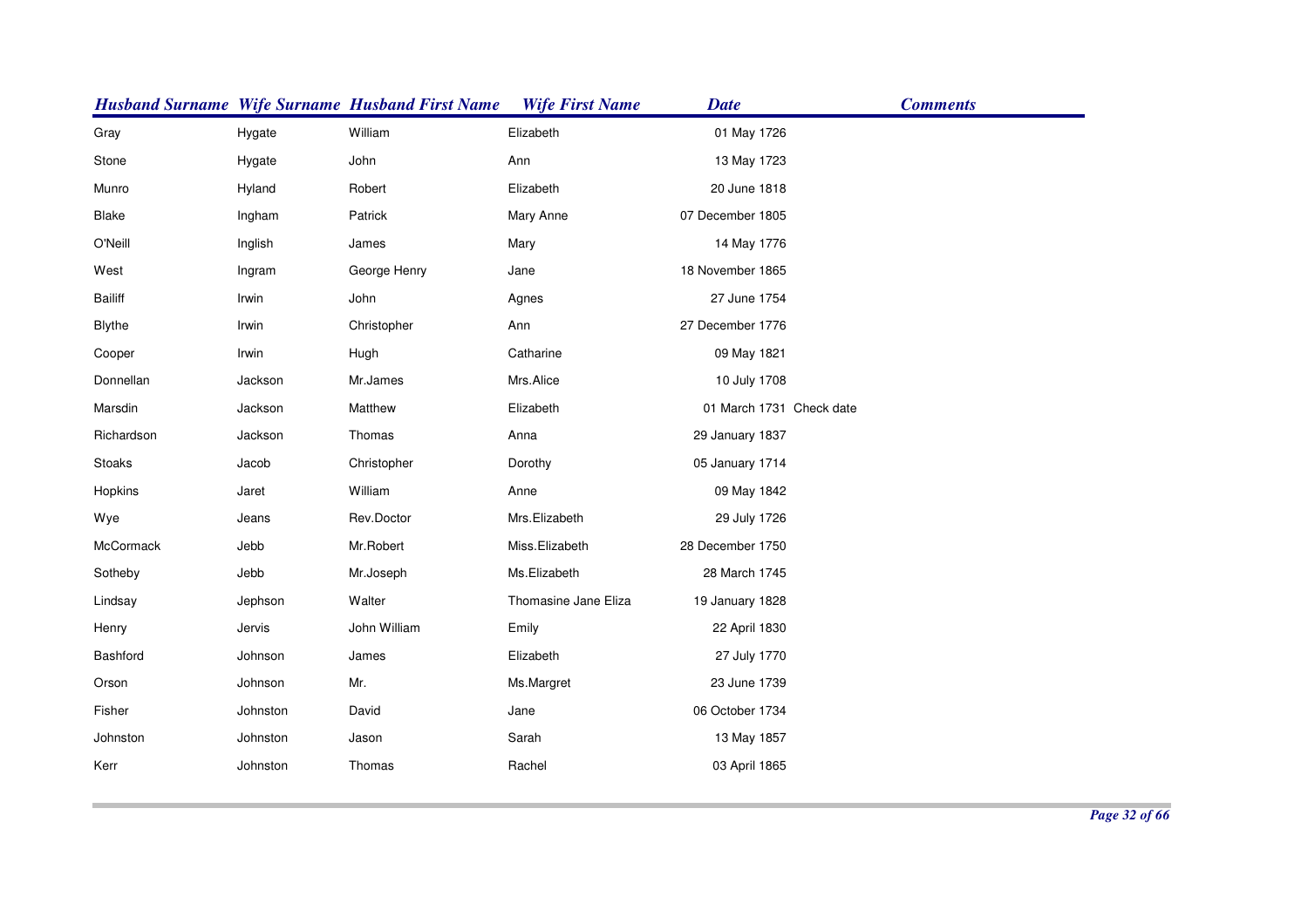|           |           | <b>Husband Surname Wife Surname Husband First Name</b> | <b>Wife First Name</b> | <b>Date</b>       | <b>Comments</b> |
|-----------|-----------|--------------------------------------------------------|------------------------|-------------------|-----------------|
| Hallogin  | Johnstone | Mathew                                                 | Anne                   | 04 February 1706  |                 |
| Abraham   | Jones     | Isacc                                                  | Elizabeth              | 04 February 1770  |                 |
| Bruntford | Jones     | Richard                                                | Charity                | 27 December 1726  |                 |
| Durnin    | Jones     | Thomas                                                 | Elizabeth              | 05 December 1768  |                 |
| Flin      | Jones     | Richard                                                | Mary                   | 21 January 1719   |                 |
| Sharp     | Jones     | Ambrose                                                | Susanna                | 21 February 1723  |                 |
| Sharp     | Jones     | Mr.Ambrose                                             | Grace                  | 16 March 1744     |                 |
| Smith     | Jones     | William                                                | Esther                 | 25 August 1803    |                 |
| Thornton  | Jones     | Henry                                                  | Mary                   | 20 April 1704     |                 |
| Ward      | Jones     | Owen                                                   | Margaret               | 30 August 1772    |                 |
| Winslow   | Jones     | Thomas                                                 | Mary                   | 02 February 1730  |                 |
| Eccleston | Jordan    | George                                                 | Elizabeth              | 12 May 1766       |                 |
| Sullivan  | Jordon    | Patrick                                                | Elizabeth              | 10 November 1766  |                 |
| Lodge     | Joyce     | John                                                   | Catherine              | 10 April 1816     |                 |
| Hyans     | Kage      | William                                                | Hester                 | 13 November 1823  |                 |
| Moore     | Kaine     | Matthew                                                | Anne                   | 09 February 1852  |                 |
| Cookery   | Kane      | William                                                | Margaret               | 08 June 1773      |                 |
| Davis     | Kane      | Robert                                                 | Margaret               | 23 May 1879       |                 |
| Sagriff   | Karton    | Matthew                                                | Anne                   | 03 May 1714       |                 |
| Davis     | Kean      | Thomas                                                 | Eleanor                | 14 January 1828   |                 |
| Wallace   | Kean      | Hugh                                                   | Catherine              | 10 September 1838 |                 |
| Porter    | Kearney   | Alfred William                                         | Anne                   | 31 December 1875  |                 |
| Shields   | Kearney   | John                                                   | Caroline               | 02 April 1885     |                 |
| Scott     | Kearns    | James                                                  | Margaret               | 11 May 1836       |                 |
|           |           |                                                        |                        |                   |                 |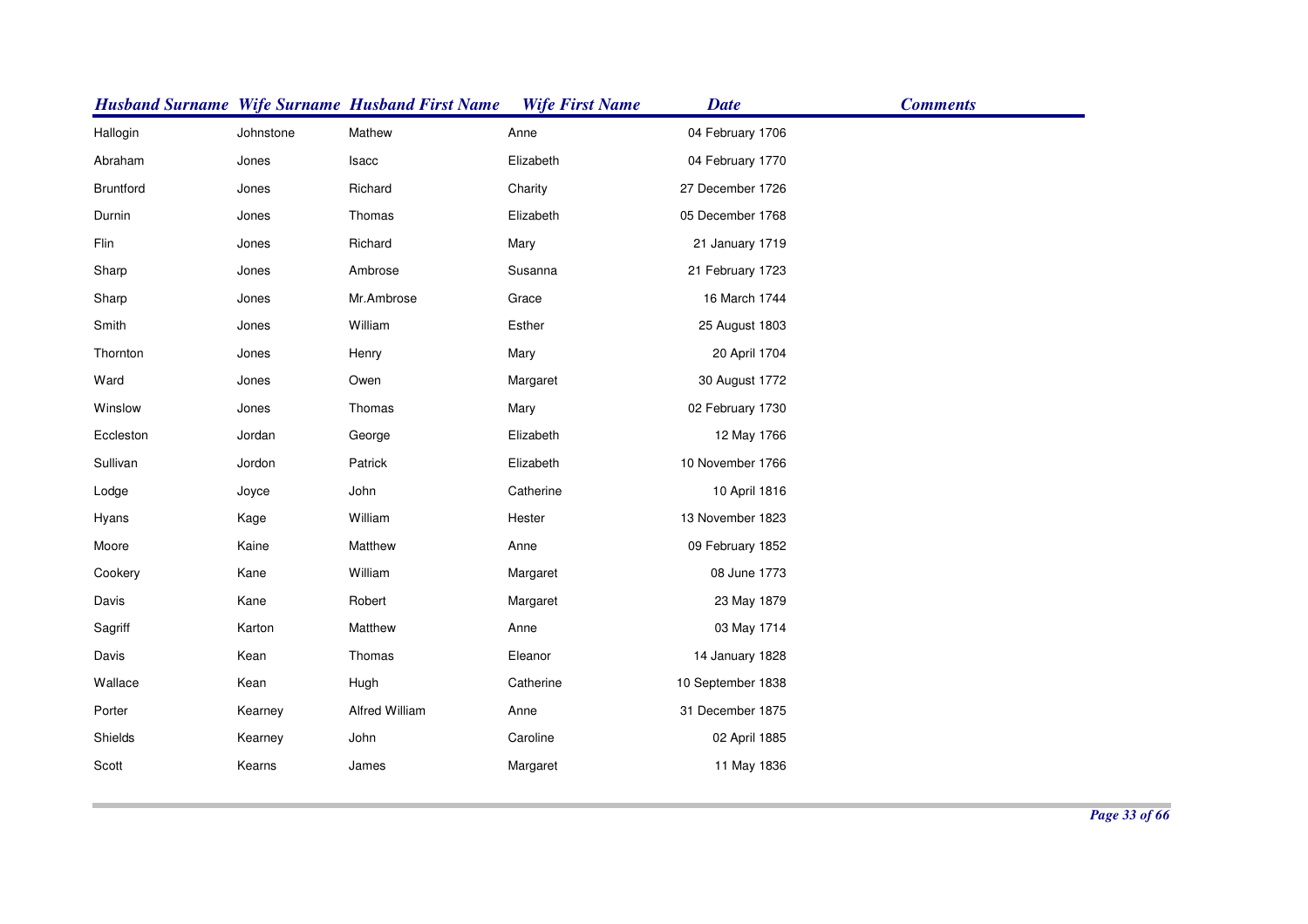|               |         | <b>Husband Surname Wife Surname Husband First Name</b> | <b>Wife First Name</b> | <b>Date</b>                | <b>Comments</b> |
|---------------|---------|--------------------------------------------------------|------------------------|----------------------------|-----------------|
| <b>Barlow</b> | Keaton  | George                                                 | Esther                 | 14 February 1813           |                 |
| Fisher        | Keegan  | James                                                  | Mary                   | 08 February 1760           |                 |
| Kelly         | Keegan  | John                                                   | Margaret               | 28 February 1874           |                 |
| Nixon         | Keegan  | Allen                                                  | Elizabeth              | 08 March 1764              |                 |
| Smith         | Keegan  | Robert                                                 | Elizabeth              | 29 May 1815                |                 |
| Wade          | Keen    | George Nugent                                          | Eliza                  | 05 May 1811                |                 |
| Armstrong     | Keenan  | Robert                                                 | Eleanor                | 28 June 1820               |                 |
| Harris        | Keenan  | William                                                | Rose                   | 20 November 1837           |                 |
| Bingham       | Kegan   | John                                                   | Martha Maria           | 25 April 1826              |                 |
| Blackwell     | Kelly   | William                                                | Hannah                 | 17 March 1845              |                 |
| Curren        | Kelly   | Thomas                                                 | Mary                   | 20 May 1757                |                 |
| Galbraith     | Kelly   | David                                                  | Elizabeth              | 18 January 1844            |                 |
| Hall          | Kelly   | Eleazer                                                | Sarah                  | 01 January 1829 Check date |                 |
| Hamilton      | Kelly   | John                                                   | Mary                   | 15 April 1854              |                 |
| Hayes         | Kelly   | Richard                                                | Mary                   | 20 April 1808              |                 |
| Kelly         | Kelly   | Alexander                                              | Mary Anne              | 08 August 1817             |                 |
| Kennedy       | Kelly   | John                                                   | Margaret               | 14 January 1893            |                 |
| Mc Dowell     | Kelly   | William                                                | Helen                  | 22 October 1838            |                 |
| Morgan        | Kelly   | Thomas Poole                                           | Elizabeth Woulfe       | 02 December 1868           |                 |
| Roork         | Kelly   | Richard                                                | Catherine              | 16 September 1707          |                 |
| Shields       | Kelly   | Robert                                                 | Patricia               | 26 January 1847            |                 |
| Smith         | Kelly   | Thomas                                                 | Patience               | 04 March 1769              |                 |
| Gosson        | Kennedy | John                                                   | Anne                   | 12 August 1821             |                 |
| Lightly       | Kennedy | Henry                                                  | Mary                   | 26 May 1890                |                 |
|               |         |                                                        |                        |                            |                 |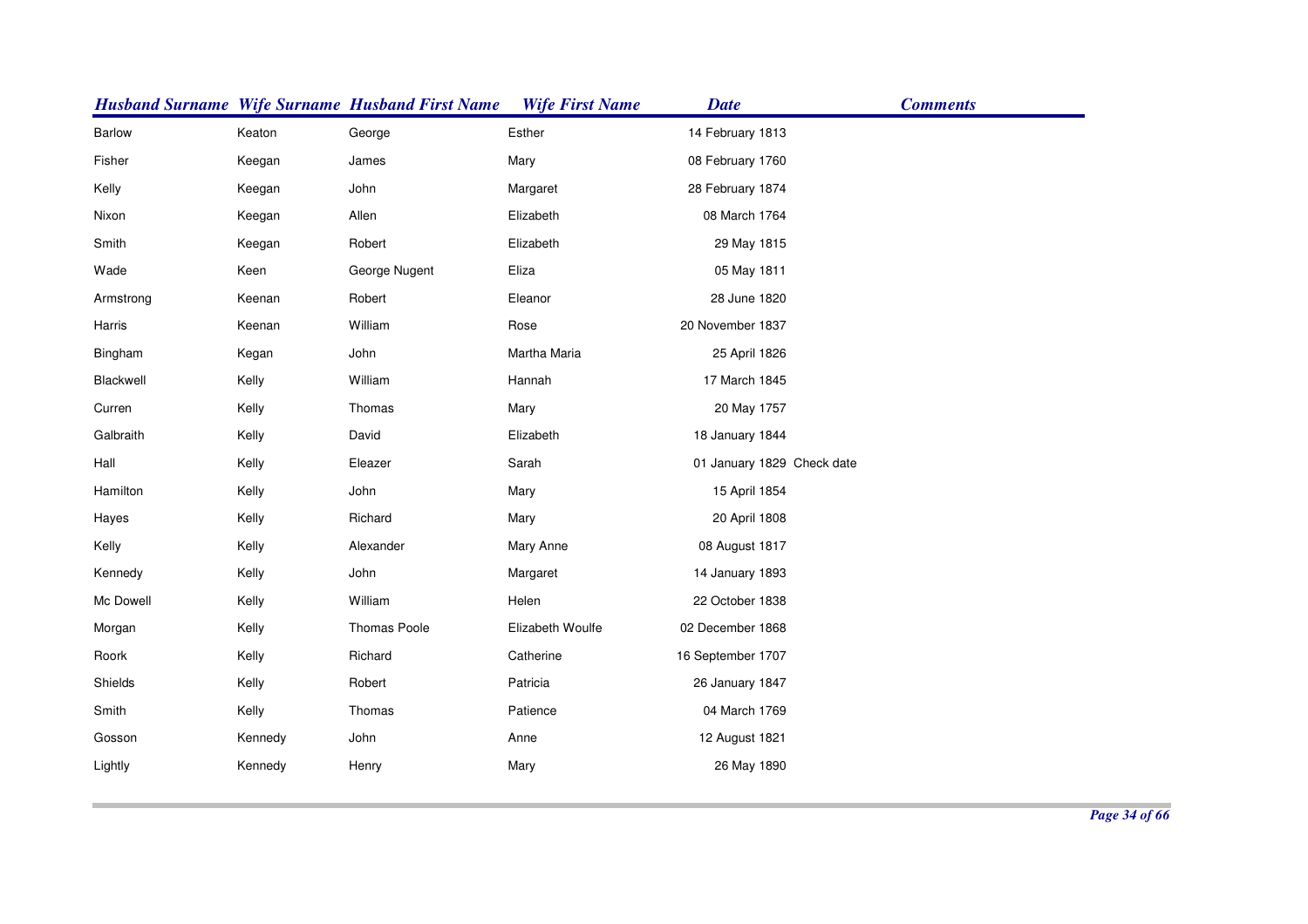|           |                | <b>Husband Surname Wife Surname Husband First Name</b> | <b>Wife First Name</b> | <b>Date</b>       | <b>Comments</b> |
|-----------|----------------|--------------------------------------------------------|------------------------|-------------------|-----------------|
| Mc Knight | Kennedy        | Alexander                                              | Margaret               | 20 June 1812      |                 |
| Myers     | Kennedy        | William                                                | Margaret Anne          | 07 July 1886      |                 |
| Oneill    | Kennedy        | Andrew                                                 | Elizabeth              | 30 October 1845   |                 |
| Mc Knight | Kenny          | Matthew                                                | Eleanor                | 29 January 1822   |                 |
| Stuart    | Kenny          | John                                                   | Isabella               | 03 February 1818  |                 |
| Corry     | Kerr           | Robert                                                 | Jane                   | 02 March 1810     |                 |
| Downes    | Kerr           | Richard                                                | Letitia                | 14 January 1836   |                 |
| Eaton     | Kerr           | Andrew                                                 | Elizabeth              | 18 February 1806  |                 |
| Simpell   | Keys           | Henry                                                  | Ann                    | 29 December 1717  |                 |
| Clinton   | Kieran         | Peter                                                  | Catherine              | 10 May 1780       |                 |
| Lamb      | Kimmins        | William                                                | Anne                   | 14 March 1833     |                 |
| Codd      | King           | Loftus                                                 | Margaret               | 24 June 1815      |                 |
| Kennedy   | King           | Thomas                                                 | Jane                   | 08 February 1819  |                 |
| Latimer   | King           | James                                                  | Sarah                  | 01 June 1809      |                 |
| Lord      | King           | Robert                                                 | Margeret               | 01 May 1821       |                 |
| Somers    | King           | Andrew                                                 | Elizabeth              | 07 August 1820    |                 |
| Smyth     | Kirwan/Deignan | George                                                 | Elizabeth Catharina    | 08 September 1846 |                 |
| Bayley    | Knaggs         | John[ColourSerj.8thFoot]                               | Catharine              | 03 August 1827    |                 |
| Galbraith | Knaggs         | Hugh                                                   | Elizabeth              | 18 October 1853   |                 |
| Chester   | Knight         | Mr.Miles                                               | Rose                   | 10 February 1748  |                 |
| Martin    | Knight         | Robert                                                 | Frances                | 03 October 1721   |                 |
| Booth     | Knowles        | Nathaniel                                              | Anne                   | 16 May 1809       |                 |
| Crowther  | Knowles        | John                                                   | Susannah               | 16 September 1813 |                 |
| Padmor    | Knowles        | Thomas                                                 | Jane                   | 21 September 1742 |                 |
|           |                |                                                        |                        |                   |                 |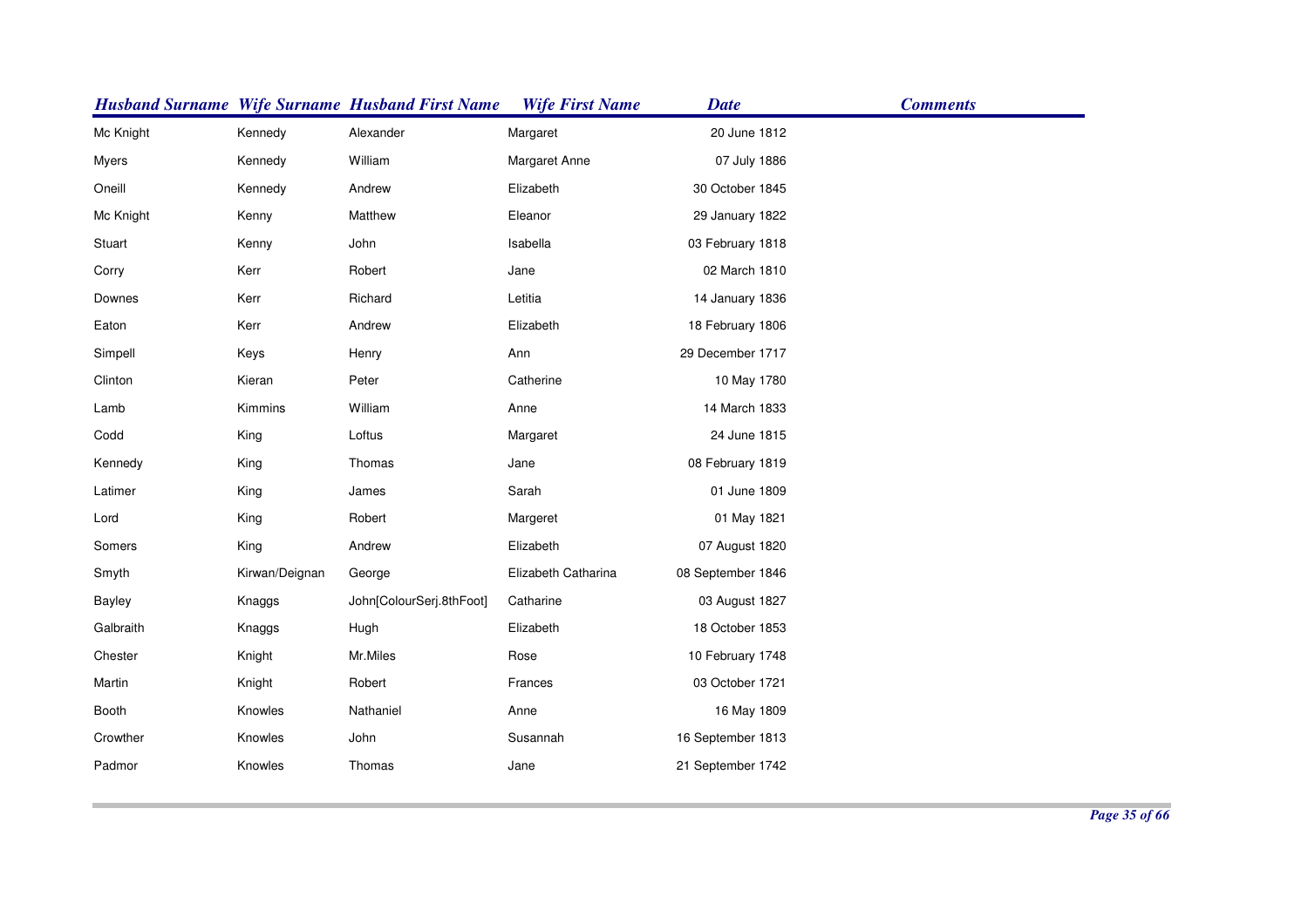|                 |            | <b>Husband Surname Wife Surname Husband First Name</b> | <b>Wife First Name</b> | <b>Date</b>       | <b>Comments</b> |
|-----------------|------------|--------------------------------------------------------|------------------------|-------------------|-----------------|
| Saunders        | Kohler `o` | Simon Maddock                                          | Maria                  | 03 August 1853    |                 |
| Shannon         | Ladly      | Samuel                                                 | Mary                   | 11 September 1815 |                 |
| Smith           | Lahy       | Thomas                                                 | Mary                   | 20 July 1866      |                 |
| Abraham         | Lamb       | William                                                | Margaret               | 25 June 1813      |                 |
| Hodger          | Lamb       | James                                                  | Margaret               | 17 May 1725       |                 |
| Kenny           | Lamb       | Thomas                                                 | Mary                   | 20 September 1823 |                 |
| Reid            | Lamb       | William                                                | Anne                   | 22 May 1848       |                 |
| Warren          | Lamb       | John                                                   | Margreat               | 26 December 1808  |                 |
| Mc Manus        | Lambert    | Alexander Daniel                                       | Kathleen               | 01 June 1898      |                 |
| Rayley          | Lashley    | Glasney                                                | Joan                   | 26 January 1711   |                 |
| Haskis          | Latham     | Samuel                                                 | Sophia Jane            | 27 May 1866       |                 |
| <b>Bassiere</b> | Latimer    | Anthony                                                | Matilda                | 04 April 1836     |                 |
| Harrison        | Latimer    | Samuel                                                 | Anne                   | 29 May 1839       |                 |
| Mc Dougall      | Latimer    | Alexander                                              | Elizabeth              | 26 March 1850     |                 |
| Morris          | Latimer    | William                                                | Frances Jane           | 20 November 1825  |                 |
| Porter          | Latimer    | William                                                | Hannah                 | 22 July 1833      |                 |
| Richardson      | Latimer    | George                                                 | Ann                    | 21 May 1778       |                 |
| Sanderson       | Latimer    | Robert                                                 | Matilda                | 27 January 1843   |                 |
| Wilcock         | Latimer    | Joseph                                                 | Hannah                 | 30 November 1834  |                 |
| Brown           | Laycock    | John                                                   | Elinor                 | 16 December 1753  |                 |
| Eccleston       | Leacock    | John                                                   | Jane                   | 28 July 1748      |                 |
| Caulfield       | Lealon     | William                                                | Elizabeth              | 09 November 1765  |                 |
| Johnstone       | Lecock     | James                                                  | Elizabeth              | 21 November 1708  |                 |
| Dobson          | Lee        | Robert                                                 | Elizabeth              | 17 June 1755      |                 |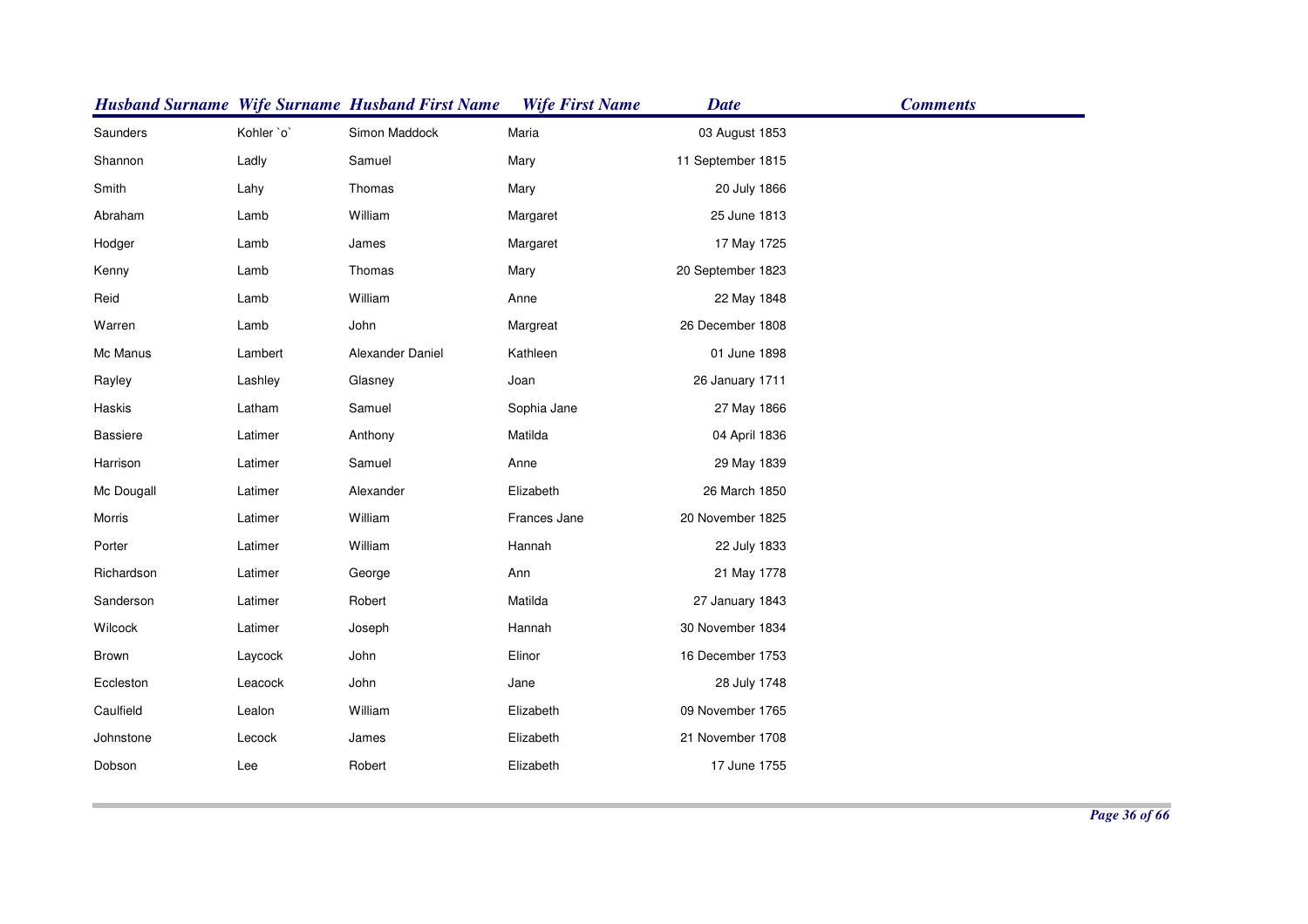|                |           | <b>Husband Surname Wife Surname Husband First Name</b> | <b>Wife First Name</b> | <b>Date</b>       | <b>Comments</b> |
|----------------|-----------|--------------------------------------------------------|------------------------|-------------------|-----------------|
| Holland        | Lee       | Thomas                                                 | Miss.Jane              | 10 July 1762      |                 |
| Kelly          | Lee       | Thomas                                                 | Dorothy                | 19 February 1726  |                 |
| Price          | Lee       | William                                                | Elizabeth Anne         | 31 October 1825   |                 |
| Snook          | Lee       | William                                                | Mary                   | 03 September 1777 |                 |
| <b>Brookes</b> | Leech     | Daniel                                                 | Anne                   | 02 July 1836      |                 |
| Lomess         | Leech     | Thomas                                                 | Esther                 | 11 May 1849       |                 |
| Burchell       | Lees      | John                                                   | Elizabeth              | 13 July 1725      |                 |
| Brown          | Legg      | George                                                 | Hannah                 | 31 March 1741     |                 |
| <b>Barlow</b>  | Leigh     | James*                                                 | Ms.Althemia            | 14 January 1731   |                 |
| Dickson        | Leland    | Lee Wallace                                            | Letitia                | 08 December 1845  |                 |
| Greene         | Leland    | James                                                  | Anne                   | 07 April 1835     |                 |
| Lamprey        | Leland    | Christopher                                            | Dorothy                | 30 July 1760      |                 |
| Smyth          | Leland    | Mr.Richard                                             | Miss.Hannah            | 24 September 1751 |                 |
| Kilroy         | Lenaghan  | James                                                  | Margaret               | 01 June 1777      |                 |
| Hawkins        | Lennon    | John                                                   | Mary                   | 25 February 1810  |                 |
| Duggan         | Leonard   | William                                                | Jane                   | 19 January 1813   |                 |
| Leonard        | Leonard   | William                                                | Alice                  | 19 January 1844   |                 |
| Reay           | Leonard   | Samuel                                                 | Mary                   | 25 August 1821    |                 |
| Willson        | Leonard   | William                                                | Mary Drake             | 18 February 1804  |                 |
| Sleater        | Lestrange | John                                                   | Elizabeth              | 18 May 1810       |                 |
| Loughlin       | Levins    | James                                                  | Catherine              | 15 November 1818  |                 |
| James          | Liddy     | Thomas[1stBattRifleBrig]                               | Elizabeth              | 18 April 1827     |                 |
| Magrath        | Lilliss   | Thomas [Corporal]                                      | Martha                 | 05 August 1808    |                 |
| Flood          | Lindsay   | Hugh                                                   | Jane                   | 28 May 1826       |                 |
|                |           |                                                        |                        |                   |                 |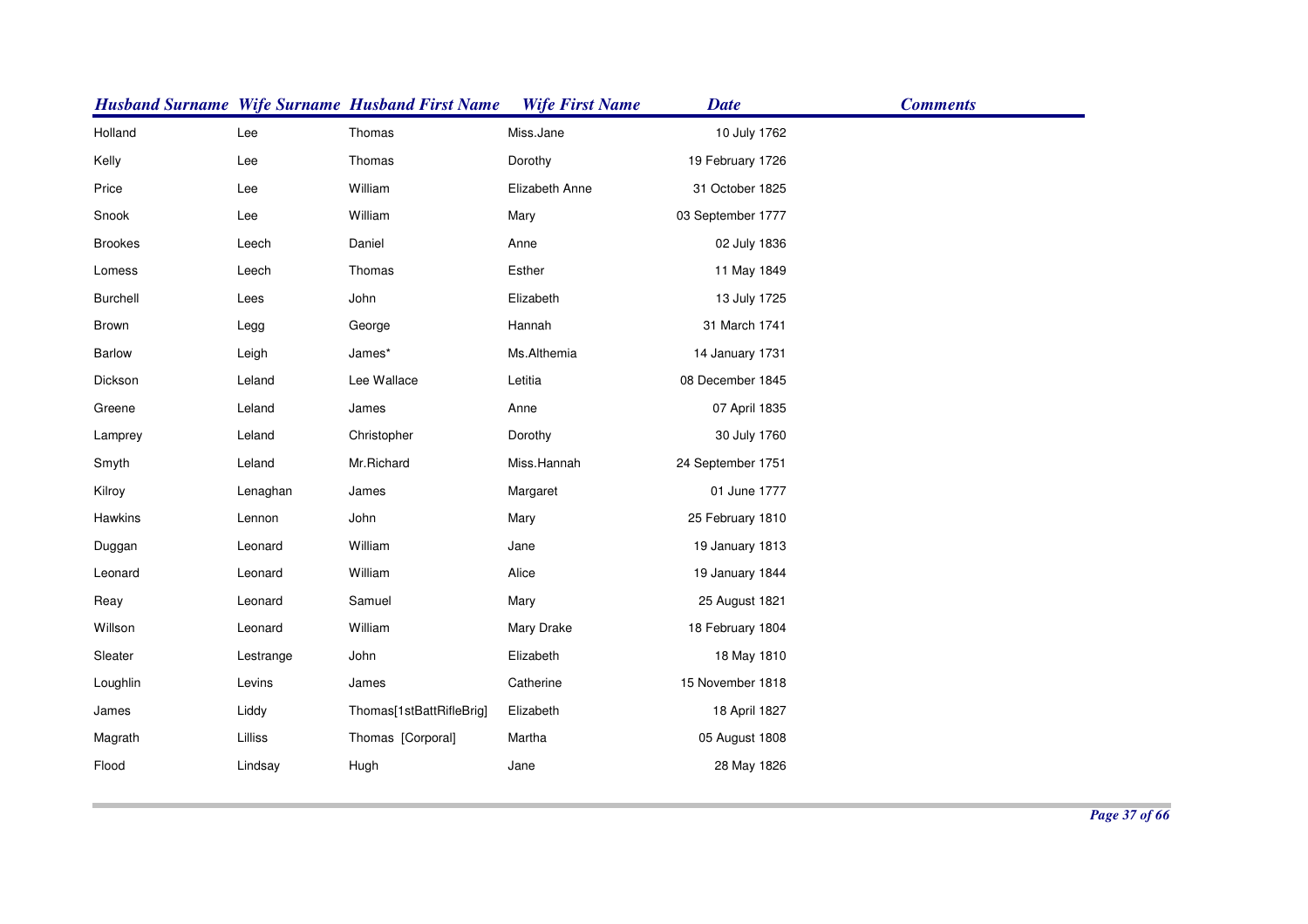|           |            | <b>Husband Surname Wife Surname Husband First Name</b> | <b>Wife First Name</b> | <b>Date</b>       | <b>Comments</b> |
|-----------|------------|--------------------------------------------------------|------------------------|-------------------|-----------------|
| Morrow    | Lindsay    | John                                                   | Alice                  | 07 July 1815      |                 |
| Sherrid   | Lingan     | James                                                  | Ann                    | 16 September 1765 |                 |
| Mc Cloy   | Little     | David                                                  | Anna Maria             | 28 June 1882      |                 |
| Benson    | Lloyd      | Samuel                                                 | Mary Anne              | 26 March 1839     |                 |
| Mally     | Lloyd      | Joseph                                                 | Fanny                  | 11 August 1891    |                 |
| Kelly     | Loftus     | Peter                                                  | Sarah                  | 05 May 1829       |                 |
| Ryan      | Loftus     | Owen                                                   | Sarah                  | 07 January 1822   |                 |
| Eccleston | Long       | Walter                                                 | <b>Bridget</b>         | 04 May 1756       |                 |
| Tumilty   | Long       | Edward                                                 | Mary Anne              | 30 August 1830    |                 |
| Buchanan  | Loughran   | Charles                                                | Anne                   | 27 April 1818     |                 |
| Gartside  | Lucas      | Mr.                                                    | Ms.                    | 27 May 1746       |                 |
| Marsdin   | Lucas      | Edward                                                 | Hannah                 | 07 September 1729 |                 |
| Derdin    | Lunders    | Henry                                                  | Rebecka                | 26 December 1705  |                 |
| Holmes    | Lurcan     | Joseph                                                 | Jane                   | 28 July 1728      |                 |
| Reily     | Lutton     | Henry                                                  | Margaret               | 25 July 1813      |                 |
| Manning   | Lynagh     | Graves                                                 | Ellen                  | 04 October 1832   |                 |
| Tongue    | Lynch      | Thomas                                                 | Judith                 | 28 June 1813      |                 |
| Ward      | Lynch      | Patrick                                                | Margaret               | 13 June 1853      |                 |
| Knaggs    | Lytle      | George                                                 | Matilda                | 21 August 1872    |                 |
| Gaaff     | Macanalley | William                                                | Catherine              | 16 April 1718     |                 |
| Chambers  | Machon     | Richard                                                | Katherine              | 07 May 1705       |                 |
| Bagnall   | Mackay     | George Henry                                           | Margaret               | 24 May 1859       |                 |
| Mc Clue*  | Mackemson  | John [SEE BANNS Mc Glu Margaret                        |                        | 01 February 1807  |                 |
| Knox      | Maganis    | Robert                                                 | Mary                   | 23 April 1759     |                 |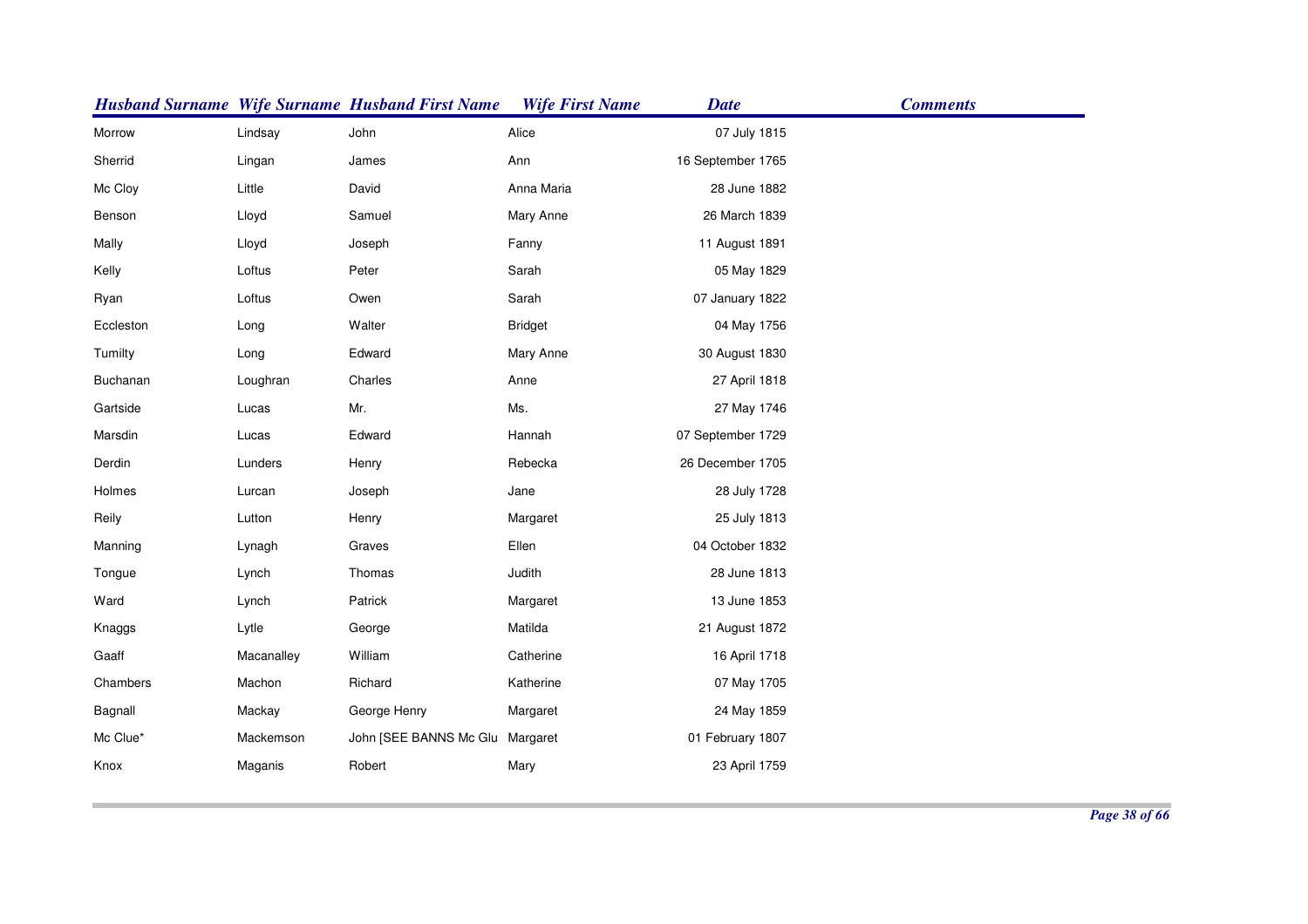|               |           | <b>Husband Surname Wife Surname Husband First Name</b> | <b>Wife First Name</b> | <b>Date</b>       | <b>Comments</b> |
|---------------|-----------|--------------------------------------------------------|------------------------|-------------------|-----------------|
| Richardson    | Magee     | James                                                  | Eliza Jane             | 21 November 1868  |                 |
| Carron        | Magenis   | Michael                                                | Rose                   | 12 January 1755   |                 |
| Sloane        | Magenis   |                                                        | Elizabeth              | 25 August 1782    |                 |
| <b>Browne</b> | Magennis  | Henry Thornburgh                                       | Mary                   | 07 November 1818  |                 |
| Magenis       | Maginis   | John                                                   | <b>Bridget</b>         | 13 July 1755      |                 |
| Russell       | Maginis   | Thomas                                                 | Anne Eliza             | 03 February 1817  |                 |
| Collier       | Magran    | Anthony                                                | Margaret               | 18 September 1769 |                 |
| Tolmey        | Magrath   | William                                                | Mary                   | 07 July 1819      |                 |
| Hoey          | Maguillan | William                                                | Mary                   | 21 May 1776       |                 |
| <b>Brown</b>  | Maguire   | James                                                  | Catherine              | 06 April 1869     |                 |
| Elliott       | Maguire   | James                                                  | Frances                | 15 April 1830     |                 |
| Read          | Maher     | Richard                                                | Mary                   | 10 March 1806     |                 |
| Fleeton       | Mahon     | Edmondson                                              | Mary Anne              | 06 August 1885    |                 |
| Richardson    | Mailland  | Edward                                                 | Catherine              | 21 January 1771   |                 |
| <b>Brett</b>  | Major     | The Rev.Mr.William                                     | Mrs.Jane               | 23 November 1727  |                 |
| Clewlow       | Major     | The Rev.Mr.James                                       | Mrs.Charity            | 12 December 1728  |                 |
| Chambers      | Malone    | William                                                | Mary                   | 30 September 1814 |                 |
| Malony        | Manly     | Martin                                                 | Margaret               | 08 October 1823   |                 |
| Carter        | Manning   | Richard                                                | Margaret               | 16 November 1772  |                 |
| Halliday      | Manning   | James [Mariner]                                        | Anne                   | 02 February 1813  |                 |
| Hutchinson    | Manning   | James                                                  | Elizabeth              | 28 May 1824       |                 |
| Speer         | Marks     | Thomas                                                 | [Alias Rencher<br>Mary | 31 August 1774    |                 |
| Hamilton      | Marriott  | Mr.Edward                                              | Mrs.Mary               | 21 September 1710 |                 |
| Dawson        | Marsden   | James                                                  | Elizabeth              | 27 October 1757   |                 |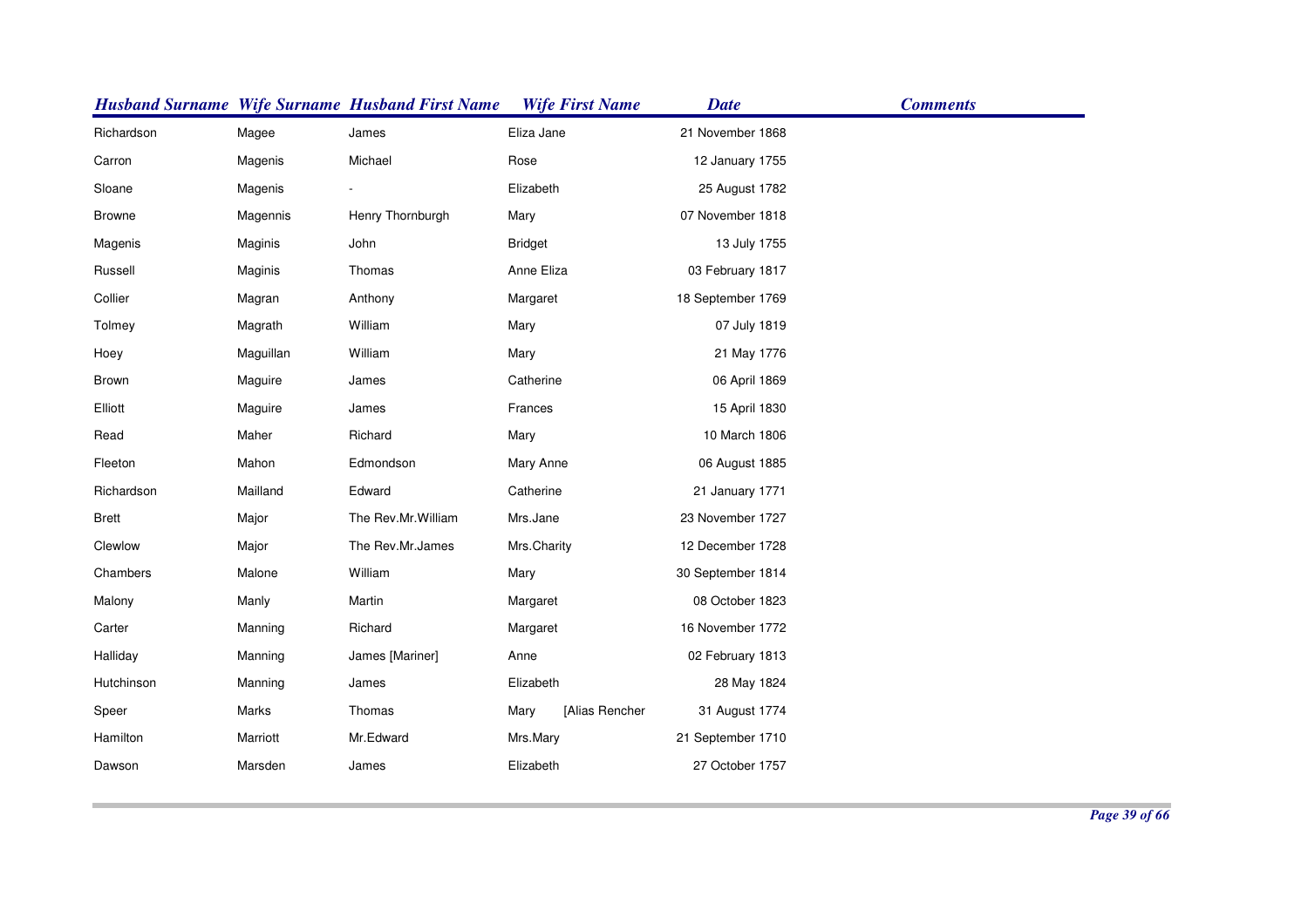|                |                 | <b>Husband Surname Wife Surname Husband First Name</b> | <b>Wife First Name</b> | <b>Date</b>       | <b>Comments</b> |
|----------------|-----------------|--------------------------------------------------------|------------------------|-------------------|-----------------|
| Jackson        | Marsden         | Henry                                                  | Frances                | 08 August 1763    |                 |
| Henkison       | Marsdin         | Henry                                                  | Elizabeth              | 26 April 1714     |                 |
| Robinson       | Marsdin         | Leonard                                                | Margret                | 30 August 1727    |                 |
| Winn           | Marsdin         | Charles                                                | Sarah                  | 18 October 1718   |                 |
| Chambers       | Marshall        | Edward                                                 | Mary                   | 26 August 1772    |                 |
| Chesshire      | Marshall        | Edward                                                 | Miss.Elizabeth         | 05 June 1779      |                 |
| Jones          | Marshall        | Luke                                                   | Elizabeth              | 10 December 1772  |                 |
| Vanumrigh      | Marshall        | John                                                   | Miss.Allice            | 26 November 1763  |                 |
| Deacon         | Marshill        | John                                                   | Joan                   | 28 July 1707      |                 |
| Alkinson       | Martin          | William                                                | Jane                   | 11 October 1777   |                 |
| Briddon        | Martin          | Robert                                                 | Emily                  | 24 November 1858  |                 |
| Douglas        | Martin          | John                                                   | Julia Anne             | 26 November 1850  |                 |
| Faulker        | Martin          | James                                                  | Alice                  | 21 January 1850   |                 |
| Herle          | Martin          | Bryan                                                  | Mary                   | 14 May 1702       |                 |
| Low            | Martin          | James                                                  | Jane                   | 17 July 1769      |                 |
| Rencher        | Martin          | Joseph                                                 | Jane                   | 15 July 1742      |                 |
| Alder          | Mason           | John                                                   | Anne                   | 13 December 1847  |                 |
| Wilson         | Mason           | John                                                   | Catherine              | 29 September 1806 |                 |
| Cox            | Mathews         | John                                                   | Catharine              | 22 July 1821      |                 |
| Pickett        | Mathews         | Joseph                                                 | Mary                   | 29 April 1872     |                 |
| Berford        | Matthews        | William                                                | Anne                   | 18 February 1805  |                 |
| <b>Bridges</b> | <b>Matthews</b> | Oliver                                                 | Elinor                 | 03 February 1818  |                 |
| Caffold        | <b>Matthews</b> | John                                                   | Catherine              | 30 July 1805      |                 |
| Divin*         | <b>Matthews</b> | Bartholomew                                            | Mary                   | 21 July 1823      |                 |
|                |                 |                                                        |                        |                   |                 |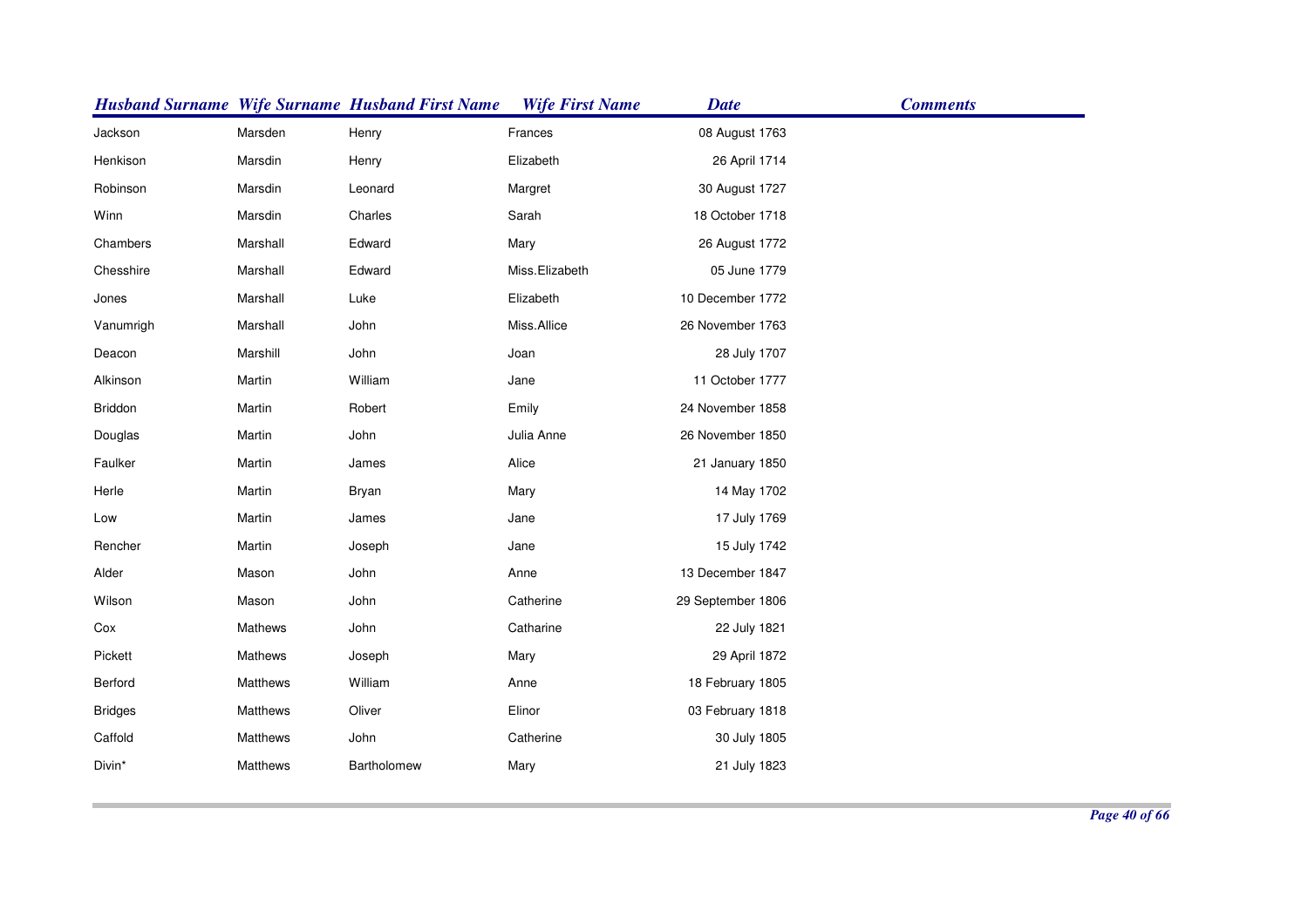|               |             | <b>Husband Surname Wife Surname Husband First Name</b> | <b>Wife First Name</b> | <b>Date</b>       | <b>Comments</b> |
|---------------|-------------|--------------------------------------------------------|------------------------|-------------------|-----------------|
| Duffey        | Matthews    | John                                                   | Mary                   | 22 October 1716   |                 |
| Smith         | Maynea      | William                                                | Margaret               | 11 February 1833  |                 |
| Wright        | Mc Alister  | Joseph                                                 | Margaret               | 25 April 1817     |                 |
| Berry         | Mc Allister | Bernard                                                | Eleanor                | 03 February 1824  |                 |
| Gilbert       | Mc Blain    | John                                                   | Jane                   | 18 May 1838       |                 |
| Mc Loughlin   | Mc Cabe     | John                                                   | Mary                   | 25 September 1834 |                 |
| McQuine **    | Mc Cabe     | John                                                   | Anne                   | 25 November 1833  |                 |
| Mc Gawley     | Mc Cadden   | Francis                                                | Sarah                  | 25 January 1807   |                 |
| Forsayth      | Mc Clean    | David                                                  | Margaret               | 14 June 1805      |                 |
| Moore         | Mc Connell  | William                                                | Elizabeth              | 21 January 1878   |                 |
| <b>Brown</b>  | Mc Connin   | James                                                  | Anne                   | 20 April 1826     |                 |
| Branagan      | Mc Cormick  | John                                                   | Sidney                 | 17 February 1830  |                 |
| Mc Allister   | Mc Court    | William                                                | Catherine              | 29 December 1818  |                 |
| Walmsley      | Mc Cracken  | Henry                                                  | Margaret               | 30 January 1856   |                 |
| Black         | Mc Culloagh | William                                                | Maryanne               | 19 April 1833     |                 |
| <b>Bigger</b> | Mc Culloch  | Lennox James                                           | Francis Anne           | 29 October 1861   |                 |
| Atkinson      | Mc Cullogh  | Edward                                                 | Rosetta                | 25 June 1833      |                 |
| <b>Burns</b>  | Mc Culloh   | James                                                  | Anne                   | 31 October 1809   |                 |
| Wilson        | Mc Daniel   | John                                                   | Jane                   | 17 May 1819       |                 |
| Downes        | Mc Donnell  | William                                                | Catherine              | 10 February 1834  |                 |
| Preston       | Mc Donnell  | Isaac                                                  | Jane                   | 28 July 1822      |                 |
| Wilson        | Mc Donnell  | Ralph                                                  | Mary                   | 15 August 1859    |                 |
| Grant         | Mc Dougall  | James Alexander                                        | Sarah Isabella         | 26 June 1883      |                 |
| Porter        | Mc Dougall  | George Edmund                                          | Ellen Madeline         | 11 April 1893     |                 |
|               |             |                                                        |                        |                   |                 |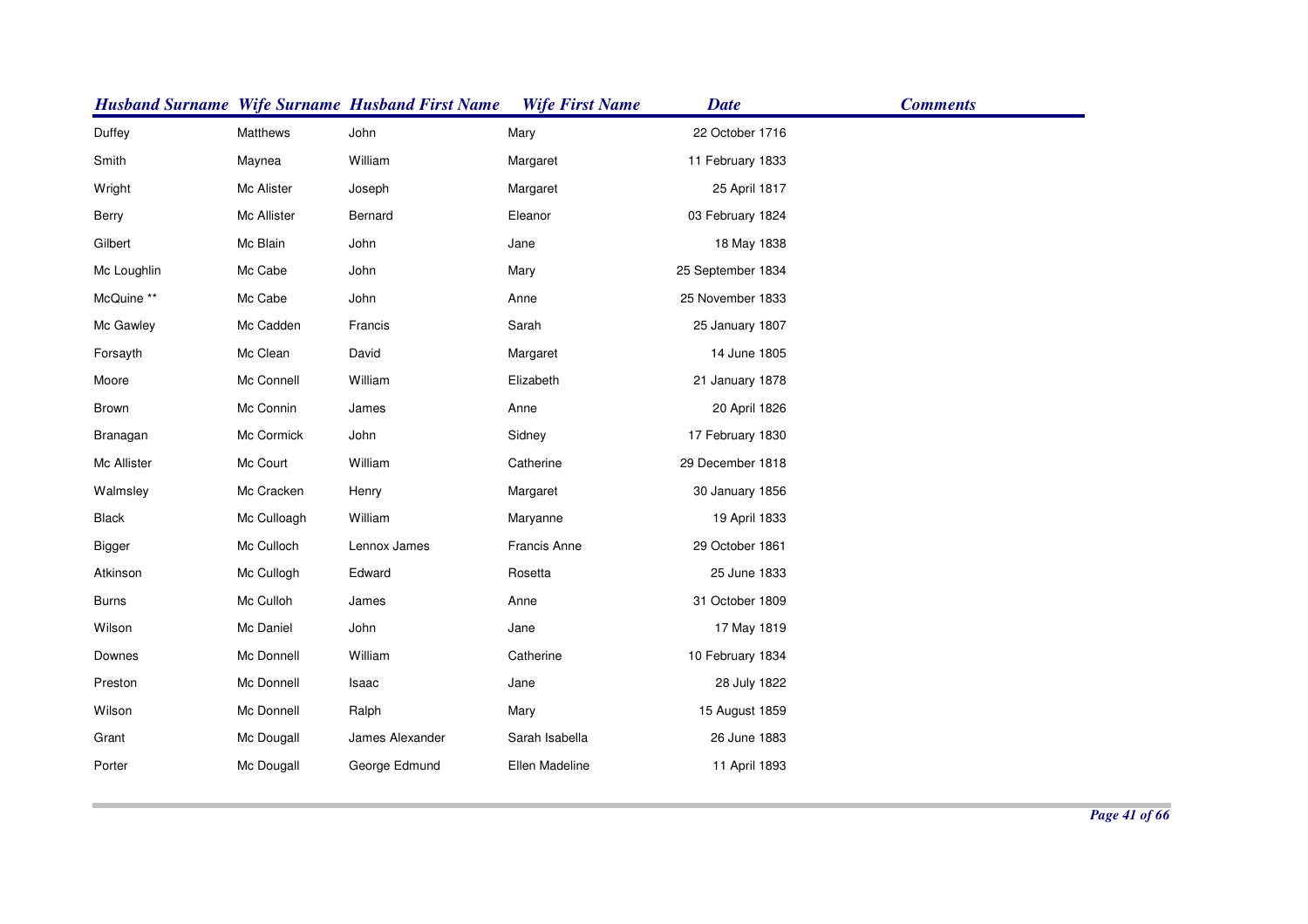|              |             | <b>Husband Surname Wife Surname Husband First Name</b> | <b>Wife First Name</b> | <b>Date</b>       | <b>Comments</b> |
|--------------|-------------|--------------------------------------------------------|------------------------|-------------------|-----------------|
| Gilbert      | Mc Dowell   | David [Private]                                        |                        | 05 August 1808    |                 |
| Forde        | Mc Entagart | Francis                                                | Elizabeth              | 04 August 1810    |                 |
| Taylor       | Mc Fadden   | Joseph                                                 | Jane                   | 07 April 1828     |                 |
| Mc Garr      | Mc Gill     | William                                                | <b>Bridget</b>         | 19 November 1860  |                 |
| Magrath      | Mc Givney   | Charles                                                | Elizabeth              | 07 February 1815  |                 |
| Little       | Mc Gowen    | James                                                  | Kate                   | 09 February 1877  |                 |
| Willis       | Mc Guire    | William                                                | Margaret               | 12 August 1823    |                 |
| Williamson   | Mc Kail     | James [Mariner]                                        | Anne                   | 07 December 1812  |                 |
| Morrow       | Mc Kechnie  | David                                                  | Christiana             | 15 May 1822       |                 |
| Carlow       | Mc Kee      | Henry                                                  | Mary                   | 08 July 1876      |                 |
| Carson       | Mc Kee      | John                                                   | Isabella               | 25 May 1824       |                 |
| Clarke       | Mc Kee      | Laurence                                               | Elizabeth              | 12 April 1852     |                 |
| Spencer      | Mc Kee      | William                                                | Catherine              | 01 September 1813 |                 |
| Cunliffe     | Mc Kenna    | Morris                                                 | Anne                   | 20 October 1820   |                 |
| Horan        | Mc Kenna    | John                                                   | Amelia                 | 28 December 1819  |                 |
| Garvan       | Mc Keown    | Pat                                                    | Mary                   | 31 October 1805   |                 |
| Mc Cullough  | Mc Keowne   | Michael                                                | Anne                   | 21 September 1811 |                 |
| Mc Cabe      | Mc Kone     | Patrick                                                | Elizabeth              | 28 February 1825  |                 |
| Mc Gill      | Mc Lean     | James                                                  | Elizabeth              | 07 February 1825  |                 |
| Hill         | Mc Loghlin  | William                                                | Mary Jane              | 07 December 1846  |                 |
| <b>Byrne</b> | Mc Mahon    | James                                                  | Catherine              | 09 September 1850 |                 |
| Smith        | Mc Manus    | Andrew                                                 | Anne                   | 20 November 1823  |                 |
| Vaughan      | Mc Mullan   | Hugh                                                   | Elizabeth              | 09 April 1810     |                 |
| Cavanagh     | Mc Mullen   | <b>Martin Patrick</b>                                  | Anne                   | 30 September 1825 |                 |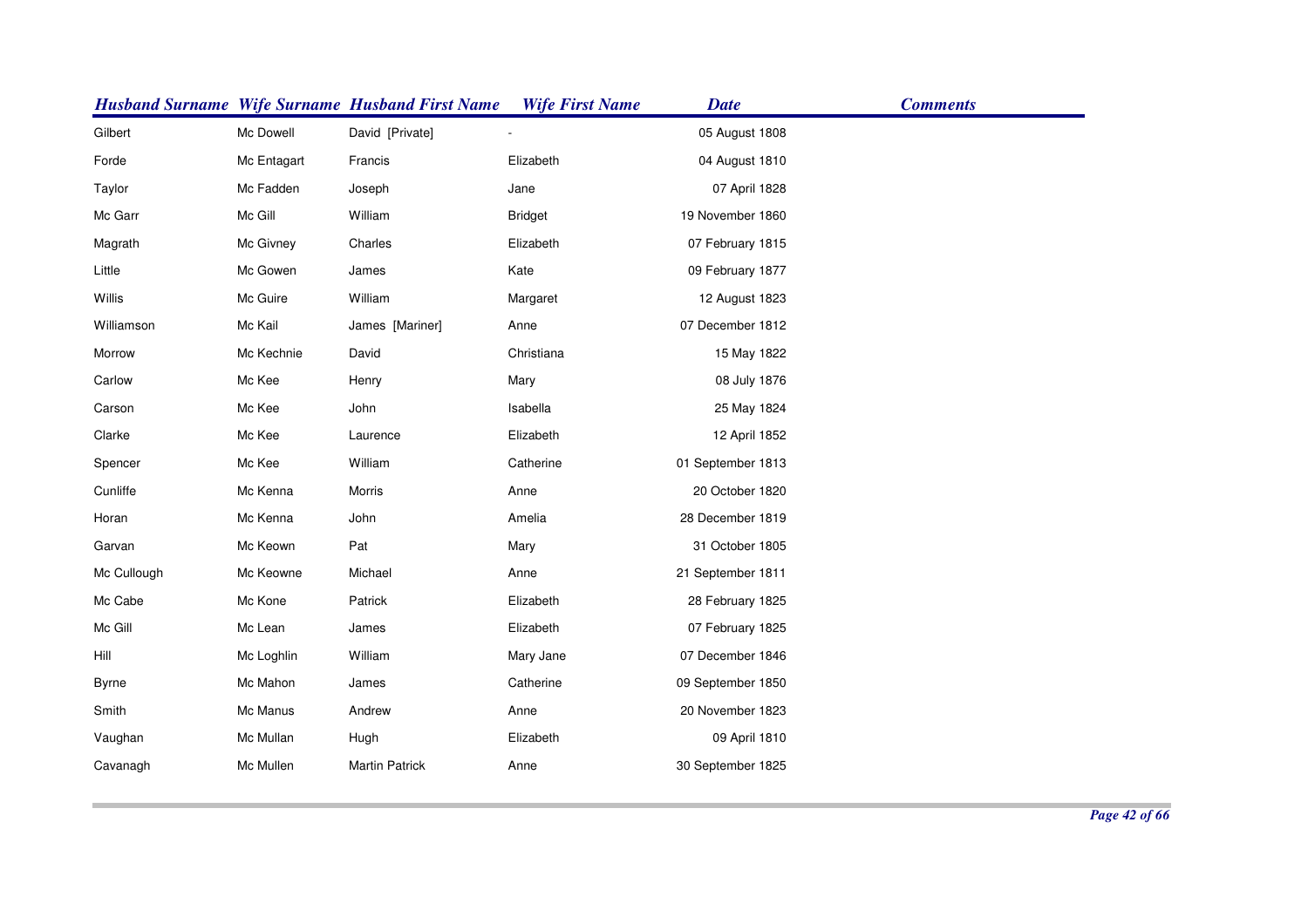|           |                    | <b>Husband Surname Wife Surname Husband First Name</b> | <b>Wife First Name</b> | <b>Date</b>        | <b>Comments</b> |
|-----------|--------------------|--------------------------------------------------------|------------------------|--------------------|-----------------|
| Morris    | Mc Namee           | George                                                 | Julia                  | 24 December 1861   |                 |
| Luffe     | Mc Roberts         | John Henry 89th Reg.Serj                               | Eliza                  | 24 April 1842      |                 |
| Haigh     | Mc Veigh           | George                                                 | Catherine              | 07 February 1831   |                 |
| Garrard   | McAnally           | Charles                                                | Honora                 | 27 June 1713       |                 |
| Appleyard | McAnaly            | James                                                  | Margaret               | 05 May 1759        |                 |
| Darcy     | McArdle            | Walter                                                 | Margaret               | 12 September 1715  |                 |
| Johnson   | McCabe             | Luke                                                   | Mable                  | 27 September 1762  |                 |
| Mckown    | McCabe             | John                                                   | Mary                   | 01 January 1835    |                 |
| Johnston  | McCarteney         | Adam                                                   | Ellizabeth             | 06 December 1764   |                 |
| Ferguson  | McCarthy           | William                                                | Mary                   | 05 January 1751    |                 |
| Martin    | McCartney          | James                                                  | Elizabeth              | 26 September 1762  |                 |
| Alwell    | McCausland         | James                                                  | Mary                   | 20 July 1776       |                 |
| Ropper    | McCormick          | John                                                   | Margret                | 26 July 1704       |                 |
| Fairest   | McCullagh          | Andrew                                                 | Mary                   | 19 October 1703    |                 |
| Kenny     | McDaniel           | John                                                   | Ann                    | 23 August 1763     |                 |
| Taylor    | McGee              | Duncan                                                 | Margret                | 27 February 1704   |                 |
| Murphy    | McGill             | William                                                | Mary                   | 01 June 1747       |                 |
| Cullin    | McGinnis           | John                                                   | Rose                   | 29 November 1703   |                 |
| Lee       | McGloughlin        | Thomas                                                 | Kathrin                | 27 March 1733      |                 |
| Wilcox    | McGrane            | Jonathan                                               | Jane                   | 22 July 1744 Widow |                 |
| Johnson   | McKann             | John                                                   | Mary                   | 04 February 1706   |                 |
| Smart     | <b>McKitterick</b> | George                                                 | Margarett              | 20 November 1719   |                 |
| Gray      | McMa               | Christopher                                            | Isabella               | 18 October 1772    |                 |
| Stringer  | McMaster           | Richard                                                | Widow                  | 04 May 1773        |                 |
|           |                    |                                                        |                        |                    |                 |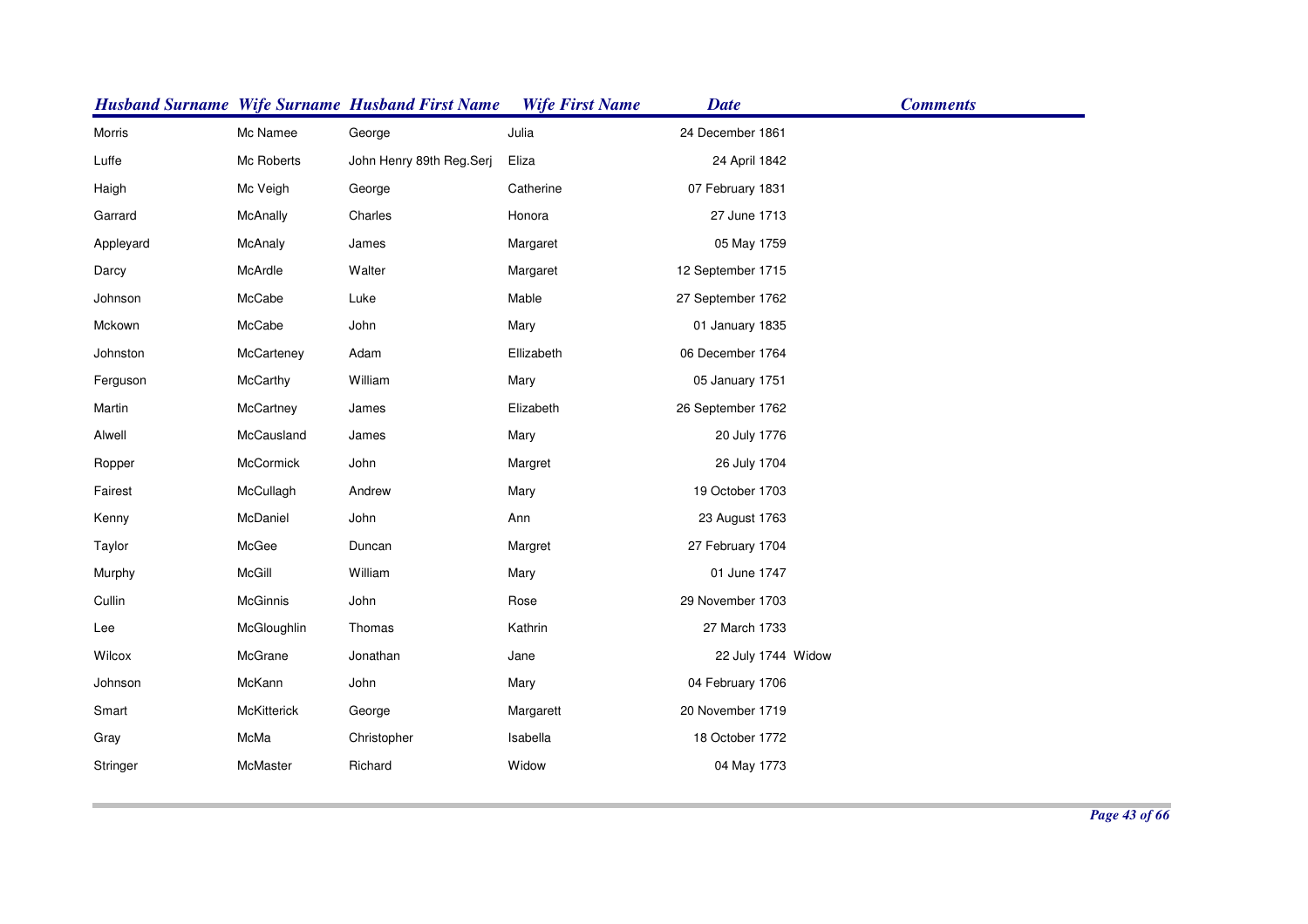|            |                 | <b>Husband Surname Wife Surname Husband First Name</b> | <b>Wife First Name</b> | <b>Date</b>       | <b>Comments</b> |
|------------|-----------------|--------------------------------------------------------|------------------------|-------------------|-----------------|
| Magee      | McMonaghon      | Samuel                                                 | Mary                   | 30 July 1716      |                 |
| Harris     | McNemarra       | John                                                   | Ann                    | 06 July 1726      |                 |
| Brown      | McOwen          | Samuel                                                 | Margaret               | 26 July 1765      |                 |
| Hawthorn   | <b>MCoy</b>     | John                                                   | Frances                | 03 October 1773   |                 |
| Quin       | MCullogh        | William                                                | Elizabeth              | 08 April 1811     |                 |
| Cain       | Meade           | William                                                | Mary                   | 17 January 1754   |                 |
| Harris     | Meares          | John                                                   | Susan                  | 17 May 1851       |                 |
| Hill       | Medcalf         | Edward                                                 | Mary                   | 03 August 1735    |                 |
| Mc Mullen  | Menagh          | Robert                                                 | Elizabeth              | 07 June 1807      |                 |
| Wallass    | Mercer          | John                                                   | Elizabeth              | 29 December 1721  |                 |
| Simcox     | Meskell         | Thomas                                                 | Matilda                | 02 June 1829      |                 |
| Merrifield | Metcalf [Widow] | Robert                                                 | Palm                   | 16 March 1772     |                 |
| Climpson   | MGuire          | John James Clement                                     | Ellen                  | 16 February 1817  |                 |
| Bretherton | <b>MGuirk</b>   | James                                                  | Mary                   | 07 October 1818   |                 |
| Young      | Millar          | James                                                  | Margaret               | 24 February 1840  |                 |
| Herst      | Miller          | Rowland                                                | Jane                   | 28 April 1728     |                 |
| Rowe       | Mills           | Edward                                                 | Frances                | 22 October 1717   |                 |
| Mc Kay     | Milner          | James                                                  | Mary Anne              | 12 June 1847      |                 |
| Whitlock   | Mitchel         | Edward                                                 | Anne                   | 11 January 1818   |                 |
| Macmahon   | Mitchell        | Edward                                                 | Jane                   | 22 December 1859  |                 |
| Walsh      | <b>MKeowne</b>  | Henry                                                  | Margaret               | 29 September 1771 |                 |
| Kerr       | MLuin           | William Peter                                          | Jane                   | 09 September 1809 |                 |
| Kelly      | Moffat          | Arthur H.Gore                                          | Annie Elizabeth        | 17 March 1862     |                 |
| Caine      | Molkan          | John                                                   | Alice                  | 19 November 1745  |                 |
|            |                 |                                                        |                        |                   |                 |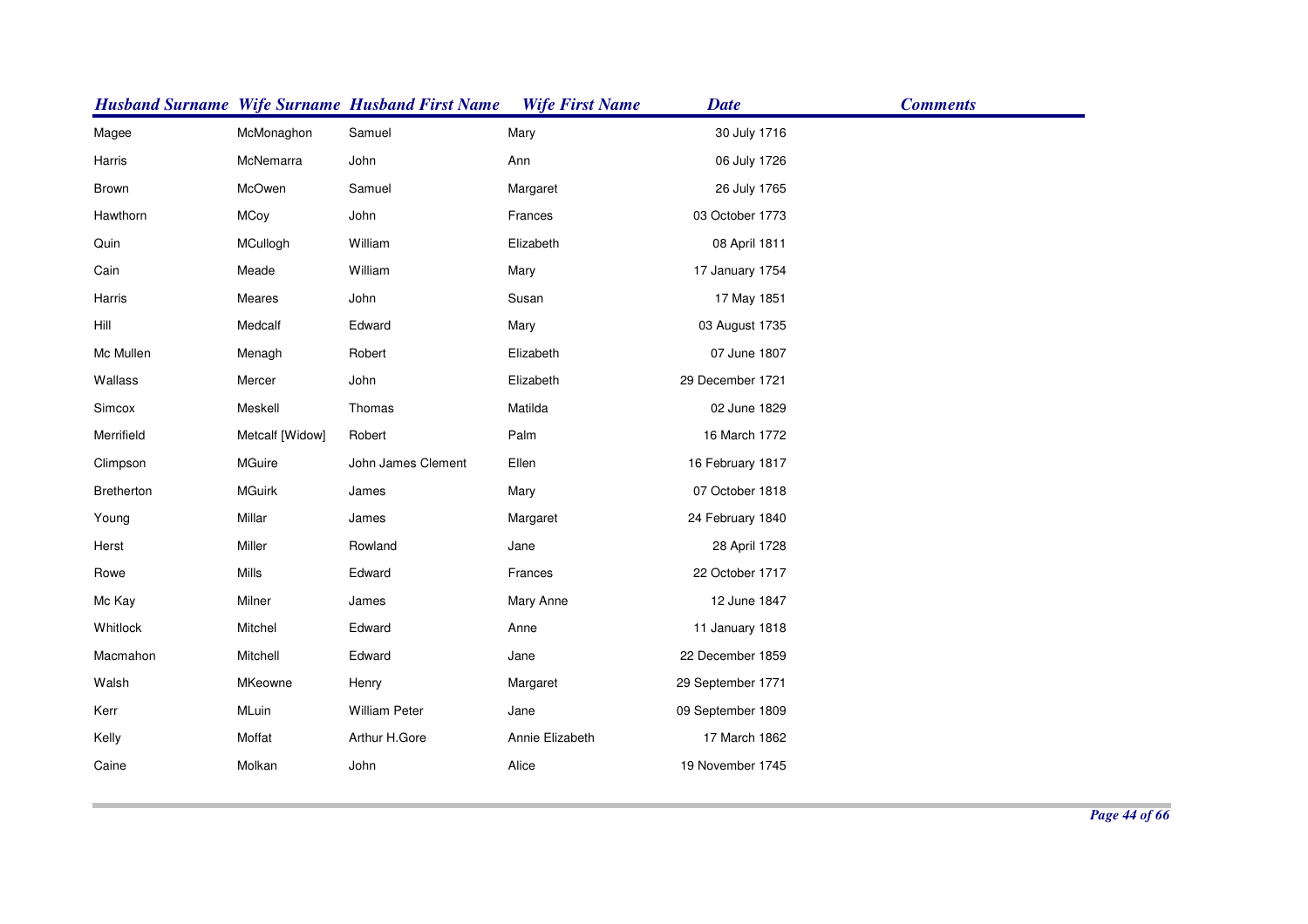|             |             | <b>Husband Surname Wife Surname Husband First Name</b> | <b>Wife First Name</b> | <b>Date</b>       | <b>Comments</b> |
|-------------|-------------|--------------------------------------------------------|------------------------|-------------------|-----------------|
| Sucksmith   | Molkan      | Henry                                                  | Mrs.Sarah              | 04 June 1744      |                 |
| Walsh       | Molloy      | James                                                  | Mary                   | 08 July 1808      |                 |
| Kerns       | Montgomerie | Mr.                                                    | Miss.Jane              | 27 March 1742     |                 |
| Hardman     | Montgomery  | Alderman Edward                                        | Mrs.Lucey              | 07 October 1732   |                 |
| Mc Allum    | Mooney      | Daniel                                                 | Cecilia                | 15 February 1843  |                 |
| Phillips    | Mooney      | William                                                | Mary Anne              | 02 April 1836     |                 |
| Russell     | Mooney      | Patrick                                                | Elizabeth              | 29 August 1703    |                 |
| <b>Bray</b> | Moor        | William                                                | Ann                    | 13 February 1716  |                 |
| Lucas       | Moor        | John                                                   | Jane                   | 04 April 1761     |                 |
| Clarendon   | Moore       | William John Lewis                                     | Anna                   | 12 April 1899     |                 |
| Clarke      | Moore       | Laurence Russel                                        | Jane Emily             | 23 November 1842  |                 |
| Cope        | Moore       | James                                                  | Cath                   | 27 January 1770   |                 |
| Dowden      | Moore       | Henry                                                  | Mary                   | 05 September 1711 |                 |
| Eakins      | Moore       | George                                                 | Margaret               | 22 February 1870  |                 |
| Galbraith   | Moore       | George                                                 | Sarah Jane             | 05 December 1881  |                 |
| Graham      | Moore       | John                                                   | <b>Bridget</b>         | 28 April 1805     |                 |
| Henery      | Moore       | John                                                   | Mary Anne              | 29 March 1842     |                 |
| Jenkens     | Moore       | Samuel                                                 | Ann                    | 19 March 1771     |                 |
| Jepson      | Moore       | William                                                | <b>Bridget</b>         | 19 July 1833      |                 |
| Jones       | Moore       | Thomas                                                 | Ellen                  | 20 October 1849   |                 |
| Mc Intosh   | Moore       | <b>Robert Morris</b>                                   | Amelia                 | 11 July 1881      |                 |
| MComb       | Moore       | Thomas                                                 | Anne                   | 27 September 1809 |                 |
| Sagriff     | Moore       | Matthew                                                | Mary                   | 28 April 1713     |                 |
| Webster     | Moore       | John                                                   | Ellen                  | 18 July 1865      |                 |
|             |             |                                                        |                        |                   |                 |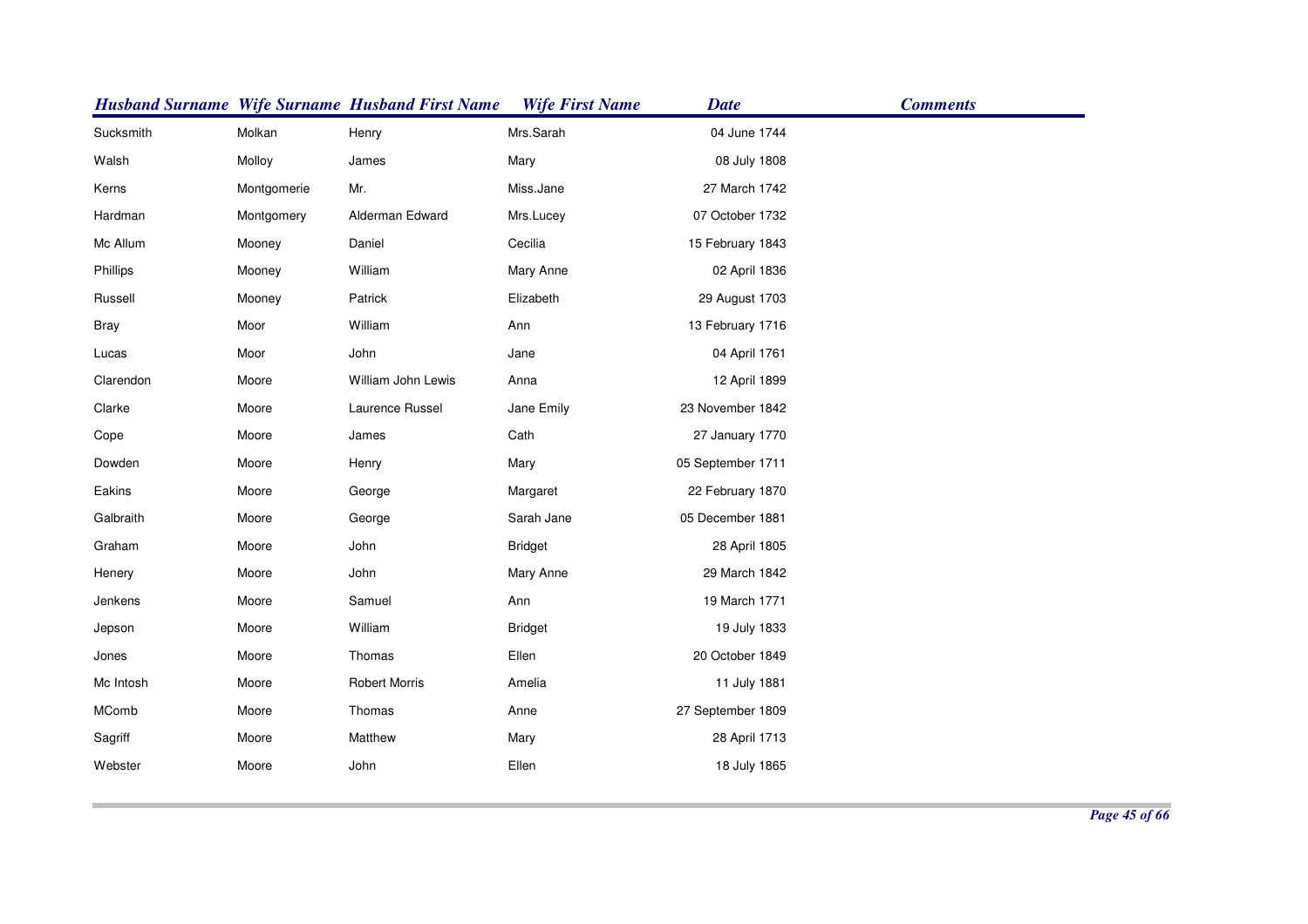|               |             | <b>Husband Surname Wife Surname Husband First Name</b> | <b>Wife First Name</b> | <b>Date</b>                 | <b>Comments</b> |
|---------------|-------------|--------------------------------------------------------|------------------------|-----------------------------|-----------------|
| Wilson        | Moore       | David                                                  | Mary                   | 29 August 1831              |                 |
| Handy         | Moorhead    | Andrew                                                 | Mary                   | 24 August 1810              |                 |
| Mackle        | Moorhead    | Patrick                                                | Jane                   | 17 March 1844               |                 |
| <b>Byrne</b>  | Moran       | Nicholas                                               | Margaret               | 25 February 1759            |                 |
| Conly         | Morgan      | Terence                                                | Margaret               | 25 February 1709            |                 |
| Kelly         | Morgan      | Patrick                                                | Judith                 | 18 October 1762             |                 |
| <b>Browne</b> | Morris      | Edward                                                 | Susan                  | 18 January 1806             |                 |
| Weldon        | Morris      | Mr.                                                    | Mrs.Sarah              | 01 December 1731 Check date |                 |
| Choyle        | Mortimer    | Bryan                                                  | Ann                    | 01 May 1718                 |                 |
| Crawford      | Mowatt      | Thomas                                                 | Clara                  | 06 April 1817               |                 |
| Higgins       | Mullen      | Thomas                                                 | Anne                   | 01 December 1779            |                 |
| Carrette      | Munce       | <b>Edward William</b>                                  | Annie                  | 04 October 1864             |                 |
| Barton        | Munkittrick | Mr.Thomas                                              | Widow                  | 21 February 1732            |                 |
| Murray        | Murdoch     | Henry Raymond                                          | Mary Anne              | 21 August 1890              |                 |
| Rollestone    | Murdock     | Archibald                                              | Margaret               | 28 August 1872              |                 |
| Feegan        | Murphy      | John                                                   | Martha                 | 06 August 1726              |                 |
| Galaspy       | Murphy      | James                                                  | Margret                | 03 September 1745           |                 |
| Hodom         | Murphy      | John                                                   | Mary Anne              | 14 September 1852           |                 |
| Lee           | Murphy      | Robert                                                 | Jane                   | 05 January 1812             |                 |
| Murphy        | Murphy      | Patrick                                                | Catherine              | 21 June 1837                |                 |
| Murphy        | Murphy      | Patrick                                                | Alice                  | 19 June 1727                |                 |
| Parkison      | Murphy      | Thomas                                                 | Jane                   | 01 November 1708            |                 |
| Maguire       | Murray      | Richard                                                | Rose                   | 02 March 1775               |                 |
| Ormsby        | Murray      | Henry Wilmot Sandys                                    | Barbara Mary           | 13 April 1871               |                 |
|               |             |                                                        |                        |                             |                 |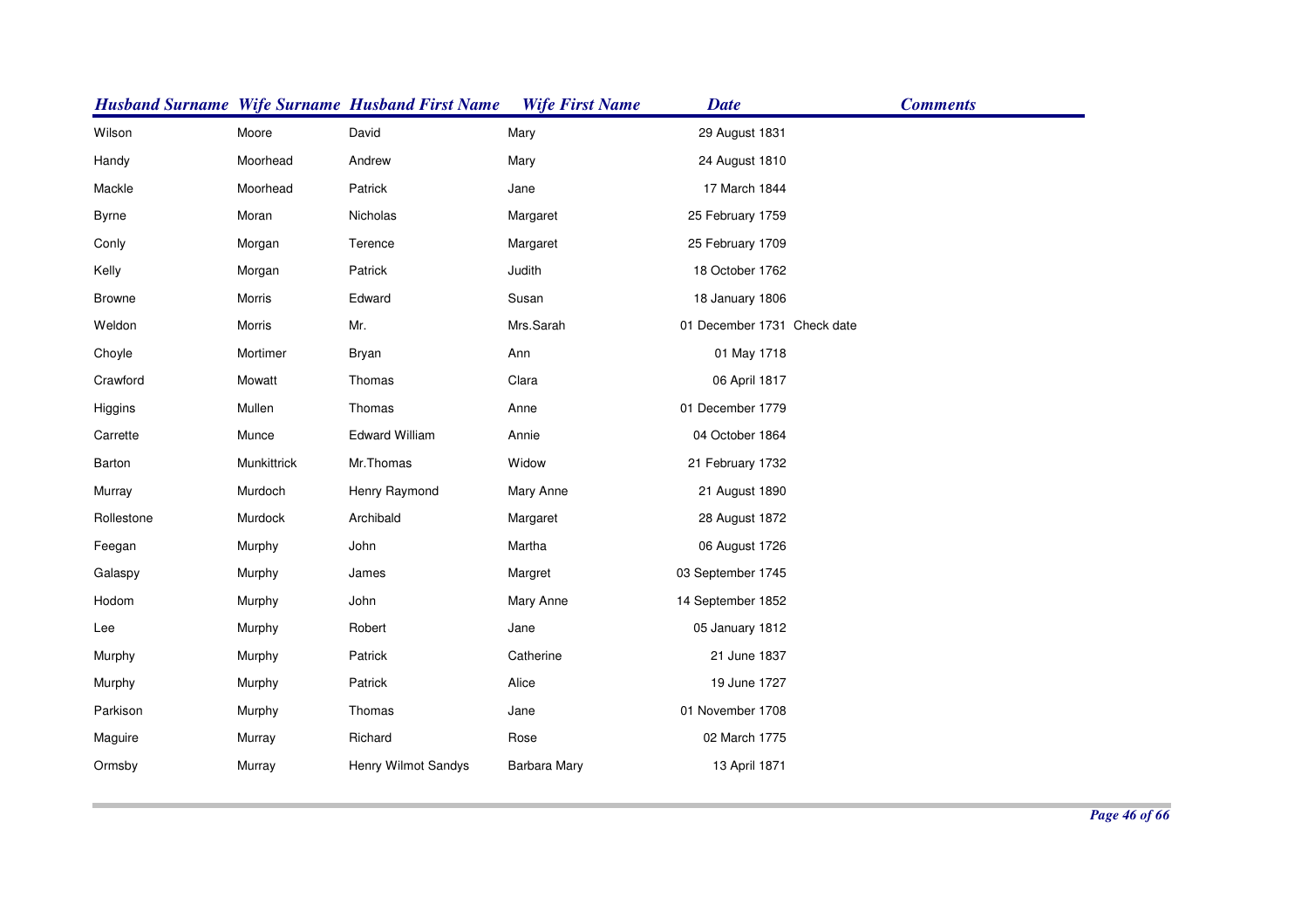|            |          | <b>Husband Surname Wife Surname Husband First Name</b> | <b>Wife First Name</b> | <b>Date</b>      | <b>Comments</b> |
|------------|----------|--------------------------------------------------------|------------------------|------------------|-----------------|
| Crosby     | Murron   | John                                                   | Ann                    | 17 May 1760      |                 |
| Kelly      | Murtagh  | James                                                  | Margaret               | 16 January 1835  |                 |
| Shawe      | Murtagh  | Thomas                                                 | Catherine              | 03 October 1817  |                 |
| Glover     | Myles    | John                                                   | Mary                   | 14 November 1872 |                 |
| Shaw       | Natyan   | George John                                            | Emilie                 | 14 June 1853     |                 |
| Jephson    | Neal     | William                                                | Jane                   | 28 June 1807     |                 |
| Mc Chesney | Neal     | Samuel                                                 | Jane                   | 04 April 1809    |                 |
| Cherry     | Neile    | Edward                                                 | Ann                    | 01 March 1767    |                 |
| Blain      | Neill    | Thomas                                                 | Margaret               | 05 May 1851      |                 |
| Blain      | Neill    | Joseph                                                 | Elizabeth              | 30 November 1853 |                 |
| Coghlan    | Neill    | Thomas                                                 | Mary                   | 12 August 1841   |                 |
| Perry      | Neill    | Thomas                                                 | Mary                   | 01 July 1839     |                 |
| Rodgers    | Neill    | Robert                                                 | Mary Jane              | 01 June 1867     |                 |
| Trotter    | Neill    | Richard                                                | Elizabeth Annie        | 10 July 1885     |                 |
| Woods      | Nelson   | Arthur                                                 | Mary                   | 21 July 1825     |                 |
| Ball       | Newett   | John                                                   | Mary Anne              | 26 December 1868 |                 |
| Newland    | Newitt   | Samuel                                                 | Mary                   | 12 August 1856   |                 |
| Hanratty   | Newland  | John                                                   | Jane                   | 21 January 1850  |                 |
| Gibbons    | Newton   | The Rev.Mr.Richard                                     | Mrs.Mary               | 20 November 1712 |                 |
| Godfrey    | Newton   | Alderman John                                          | Ms.Christian           | 01 May 1732      |                 |
| Sweetlove  | Newton   | Mr.Adam                                                | Mrs.Elizabeth          | 27 February 1704 |                 |
| Mc Cleod   | Neynoe   | John                                                   | Caroline Matilda       | 13 July 1812     |                 |
| Clements   | Nicholls | Thomas                                                 | Anne                   | 12 April 1819    |                 |
| Folds      | Nicholls | Mr.                                                    | Ms.                    | 31 May 1746      |                 |
|            |          |                                                        |                        |                  |                 |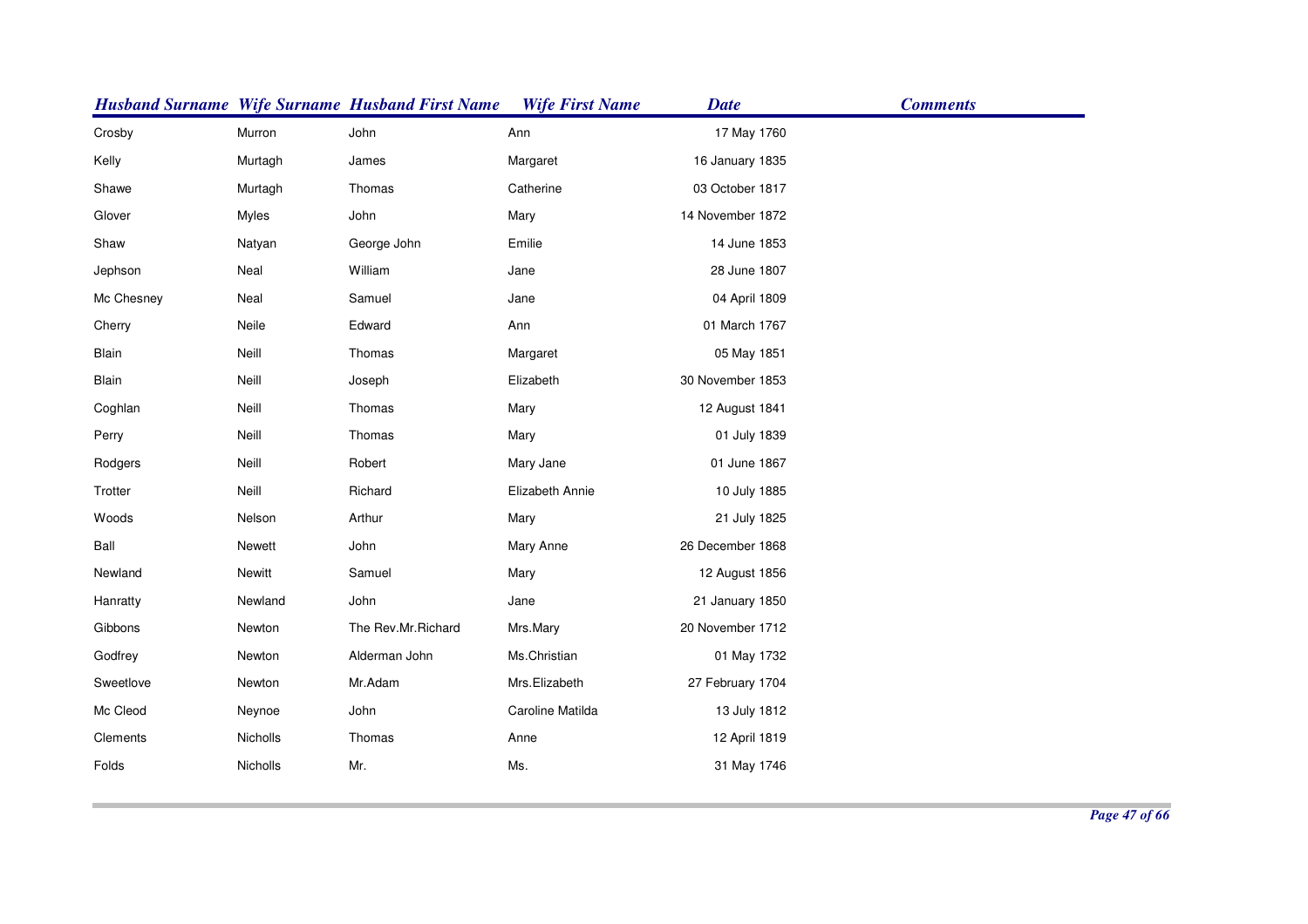|            |           | <b>Husband Surname Wife Surname Husband First Name</b> | <b>Wife First Name</b> | <b>Date</b>       | <b>Comments</b> |
|------------|-----------|--------------------------------------------------------|------------------------|-------------------|-----------------|
| Daniel     | Nichols   | Mr.Stanhurst                                           | Miss.Mary              | 03 September 1760 |                 |
| Leamond    | Nicholson | John                                                   | Mary                   | 27 May 1811       |                 |
| Harpur     | Nixon     | Thomas                                                 | Frances                | 04 March 1810     |                 |
| Mc Call    | Nixon     | David                                                  | Sophia                 | 10 July 1822      |                 |
| Stewart    | Nixon     | John                                                   | Louisa                 | 30 September 1810 |                 |
| Dermott    | Nolly     | Daniel                                                 | Margaret               | 16 February 1708  |                 |
| Bowden     | Norman    | Edward                                                 | Anne                   | 03 July 1808      |                 |
| Cheshire   | Norman    | Mr.Edward                                              | Mrs.Alice              | 23 September 1721 |                 |
| Holmes     | Norman    | Mr. William                                            | Miss.Ann               | 24 November 1761  |                 |
| Rathborne  | Norman    | Mr.Joseph                                              | Mrs.Katherine          | 30 June 1704      |                 |
| Wye        | Norman    | Mr.Thomas                                              | Mrs.Mary               | 12 February 1728  |                 |
| Holmes     | Norris    | Thomas                                                 | Margaret               | 12 August 1762    |                 |
| Ashby      | North     | George                                                 | Elizabeth              | 24 November 1832  |                 |
| Barnard    | North     | Solomon                                                | Maria                  | 15 September 1836 |                 |
| Bronkard   | North     | Thomas                                                 | Abigal                 | 08 June 1766      |                 |
| Brunton    | North     | Edward                                                 | Susana                 | 24 February 1759  |                 |
| Byram      | North     | Joseph                                                 | Susanna                | 01 January 1726   |                 |
| Grey       | North     | Patrick                                                | Harriet                | 13 June 1848      |                 |
| Killin     | North     | Joseph                                                 | Elizabeth              | 21 August 1721    |                 |
| Yeates     | North     | Robert                                                 | Sarah E.               | 20 April 1847     |                 |
| Howard     | Nowlton   | Isaac                                                  | Alice                  | 30 March 1703     |                 |
| Savage     | Nugent    | Richard                                                | Mary Anne              | 31 July 1851      |                 |
| Mc Clennan | OBrien    | Robert                                                 | Margaret               | 25 February 1858  |                 |
| Mc Cormick | OBryen    | Paul                                                   | Mary                   | 07 February 1808  |                 |
|            |           |                                                        |                        |                   |                 |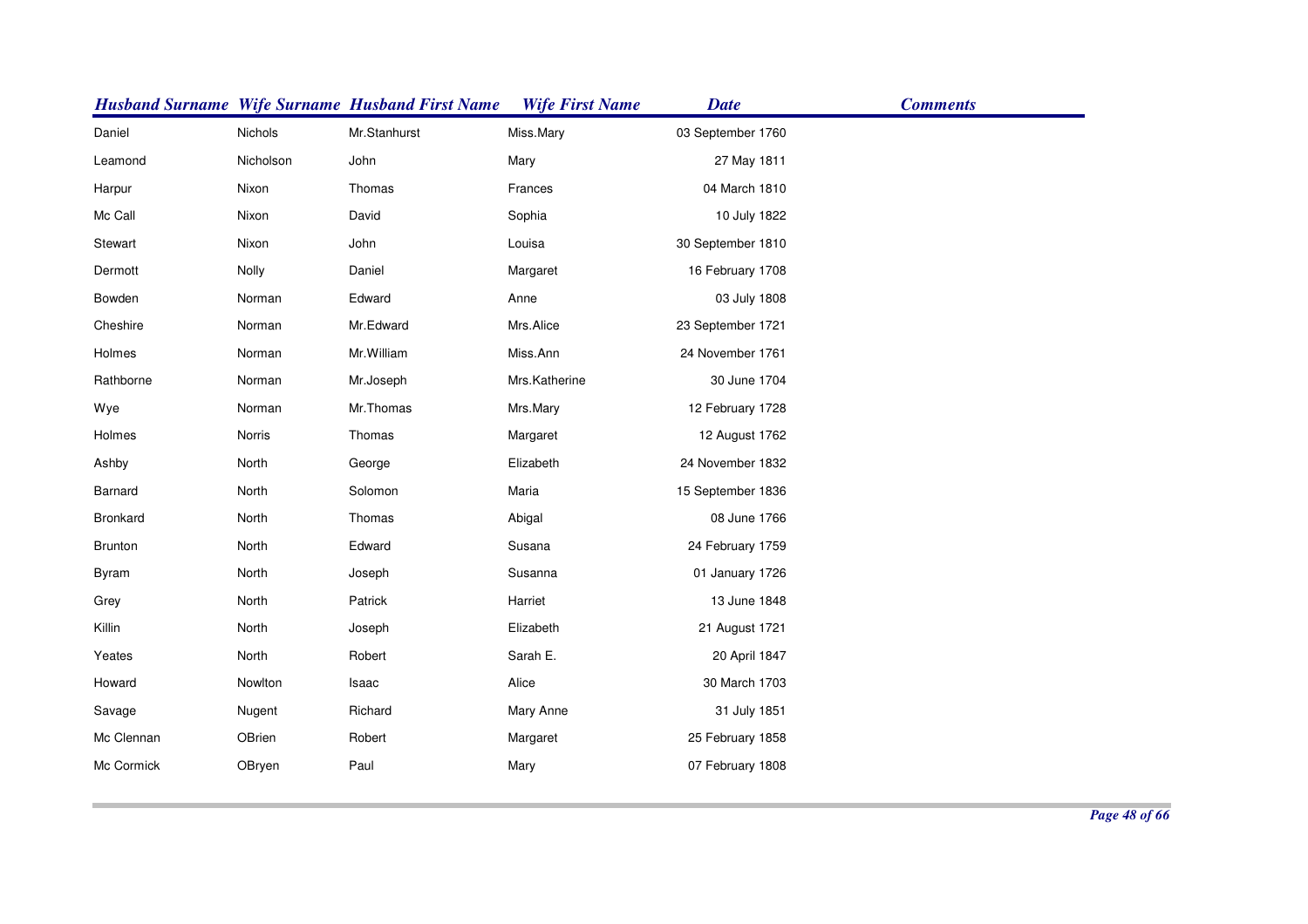|               |           | <b>Husband Surname Wife Surname Husband First Name</b> | <b>Wife First Name</b> | <b>Date</b>              | <b>Comments</b> |
|---------------|-----------|--------------------------------------------------------|------------------------|--------------------------|-----------------|
| Batt          | Ogle      | The Rev.Mr.William                                     | Miss.Jane              | 15 April 1759            |                 |
| Blundel       | Ogle      | The Rev.D                                              | Miss.Elizabeth         | 03 August 1760           |                 |
| Disney        | Ogle      | The Rev.Dr.                                            | Miss.Patience          | 27 August 1761           |                 |
| Levens        | Ogle      | The Rev.Robert                                         | Miss.Jane              | 27 February 1747         |                 |
| Tillery       | Ogle      | John                                                   | Rebecca                | 31 July 1780             |                 |
| Warren Dr.    | Ogle      | Mr. Robert                                             | Miss.Christian         | 30 April 1758 Check date |                 |
| Paterson      | Omelia    | Andrew                                                 | Mary                   | 23 April 1726            |                 |
| Coughran      | O'Neill   | Thomas                                                 | Ellen                  | 10 February 1872         |                 |
| Kelly         | O'Neill   | Thomas                                                 | Mary                   | 22 August 1831           |                 |
| Stephenson    | O'Neill   | William                                                | Wilhelmina             | 21 February 1859         |                 |
| Dobbs         | Osborne   | Arthur                                                 | Mrs.Ann                | 12 May 1719              |                 |
| <b>Beatty</b> | Owens     | James                                                  | Dorothy                | 22 November 1807         |                 |
| Kelly         | Owens     | Charles                                                | Mary                   | 19 September 1809        |                 |
| Stuart        | Oxburgh   | Charles                                                | Maryanne               | 02 December 1845         |                 |
| Higgins       | Page      | Thomas [Private31stFoot]                               | Catharine              | 25 February 1824         |                 |
| Brabazon      | Palmer    | <b>Charles Francis</b>                                 | Samina*                | 11 September 1810        |                 |
| Hudson        | Parke     | <b>Richard Rowland</b>                                 | Maryanne               | 26 April 1849            |                 |
| Culter        | Parkinson | John                                                   | Mary                   | 14 June 1766 Check date  |                 |
| Holme         | Parkinson | John                                                   | Susan                  | 17 May 1834              |                 |
| McDaniel      | Parks     | Daniel                                                 | Mary                   |                          | Check date      |
| Crompton      | Patten    | Mr.Charles                                             | Mrs.Hanna              | 08 January 1714          |                 |
| Eaton         | Patterson | Thomas                                                 | Sarah                  | 28 August 1823           |                 |
| Murdock       | Patterson | Isaac                                                  | Elizabeth              | 13 July 1891             |                 |
| Patterson     | Patterson | John                                                   | Sarah                  | 25 January 1820          |                 |
|               |           |                                                        |                        |                          |                 |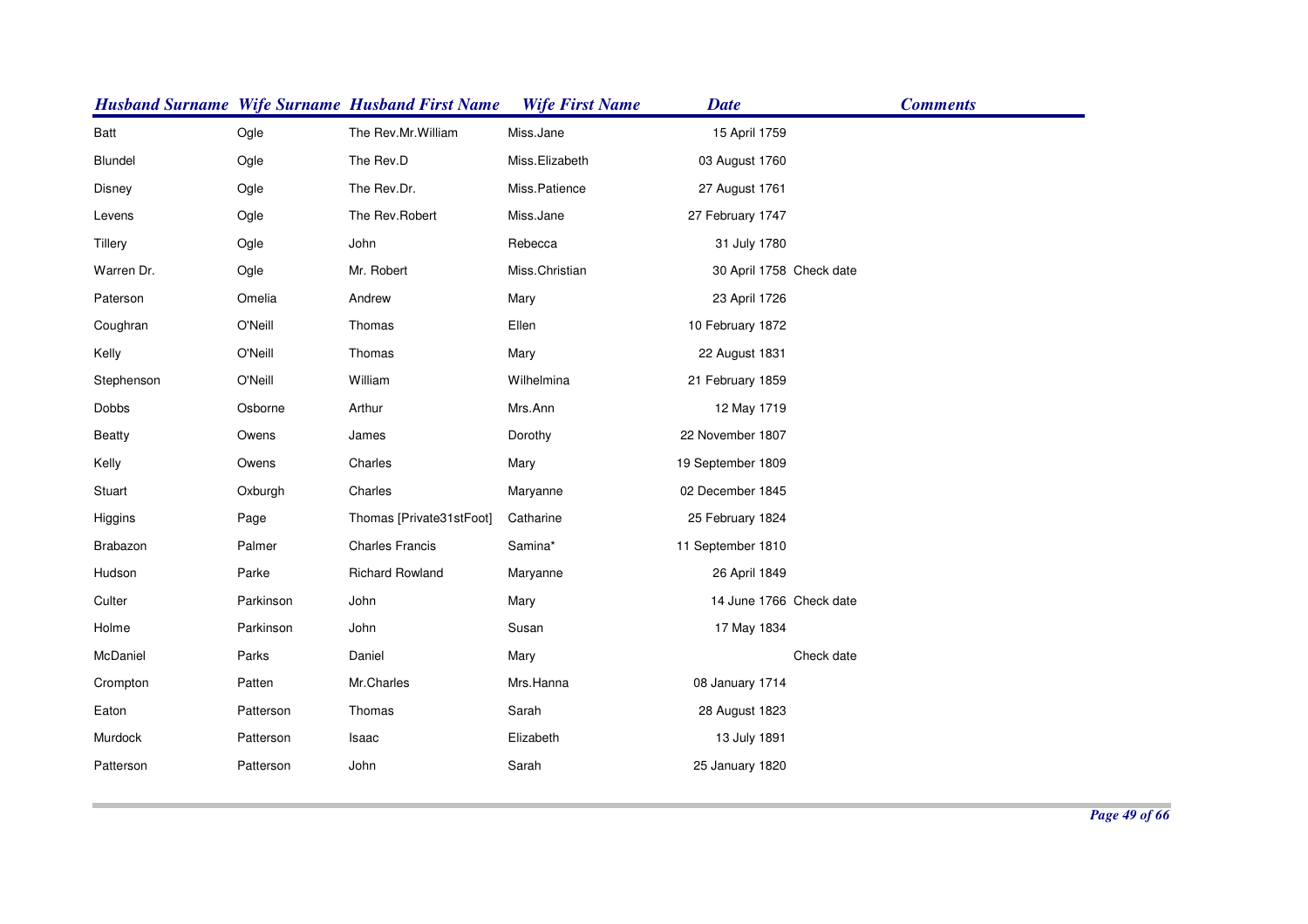|               |                           | <b>Husband Surname Wife Surname Husband First Name</b> | <b>Wife First Name</b> | <b>Date</b>              | <b>Comments</b> |
|---------------|---------------------------|--------------------------------------------------------|------------------------|--------------------------|-----------------|
| Knox          | Paul                      | William                                                | Sarah                  | 10 September 1881        |                 |
| Murphy        | Pealin                    | William                                                | Susan                  | 17 July 1851             |                 |
| <b>Byers</b>  | Pearson                   | Michael                                                | Judith                 | 06 January 1782          |                 |
| Stevenson     | Pearson                   | George G.C.                                            | Elizabeth              | 03 February 1873         |                 |
| Kirk          | Penitent                  | Paul                                                   | Ann                    | 19 January 1730 A Saylor |                 |
| Pentland      | Pentland                  | Henry                                                  | Sophia                 | 15 December 1835         |                 |
| Allen         | Pepper                    | James                                                  | Jane                   | 05 April 1806            |                 |
| Guess         | Percy                     | Charles                                                | Alice                  | 07 April 1809            |                 |
| Knox          | Percy                     | Andrew                                                 | Alice                  | 11 April 1814            |                 |
| Philips       | Percy                     | George                                                 | Mary                   | 27 December 1812         |                 |
| Kaine         | Perry                     | John                                                   | Elizabeth              | 13 February 1715         |                 |
| Calahan       | Phegan                    | James                                                  | Judith                 | 06 January 1759          |                 |
| <b>Butler</b> | Philipps                  | Michael                                                | Anne                   | 02 February 1835         |                 |
| Mills         | Philips                   | William                                                | Margaret               | 28 February 1808         |                 |
| Cogley        | Phillips                  | Daniel                                                 | Catherine              | 25 November 1713         |                 |
| Murphy        | Phillips                  | Edmond                                                 | <b>Bridgett</b>        | 22 June 1721             |                 |
| Walsh         | Phillips                  | Robert                                                 | Catherine              | 07 February 1842         |                 |
| Williamson    | Pierce                    | Roger                                                  | Eliza                  | 08 July 1821             |                 |
| Dixson        | Pilly                     | Andrew                                                 | Ann                    | 20 February 1710         |                 |
| Ryan          | Pippard FzGeorge Jeremiah |                                                        | Mrs.Margrett           | 02 December 1721         |                 |
| Drake         | Plunket                   | Christopher                                            | Teresa                 | 30 November 1757         |                 |
| King          | Plunket                   | William                                                | Mary Anne              | 17 September 1867        |                 |
| Nicholls      | Plunket                   | John                                                   | Elizabeth              | 08 January 1704          |                 |
| Jennings      | Poe                       | John                                                   | Rose Anne              | 14 June 1830             |                 |
|               |                           |                                                        |                        |                          |                 |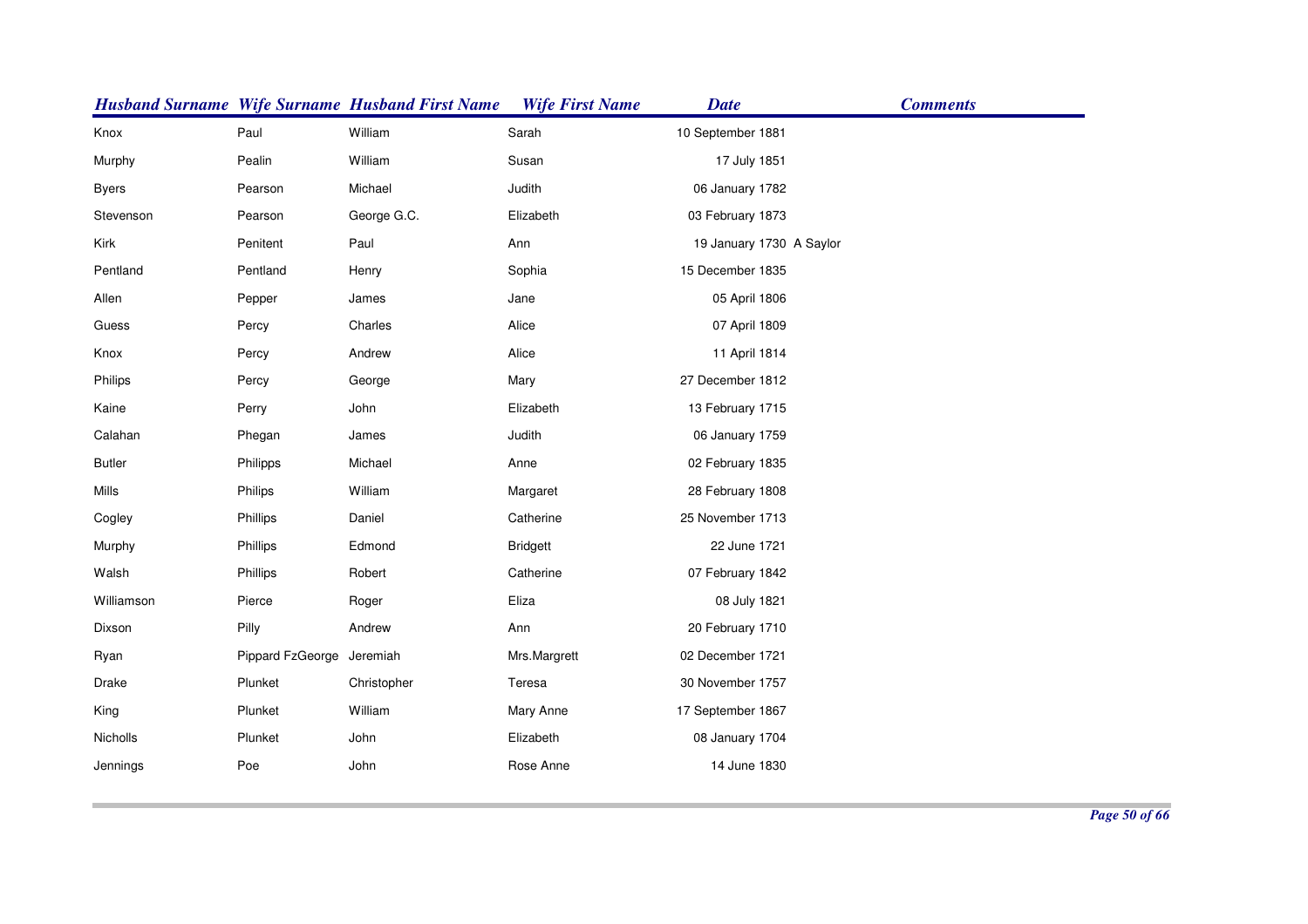|                |             | <b>Husband Surname Wife Surname Husband First Name</b> | <b>Wife First Name</b> | <b>Date</b>       | <b>Comments</b> |
|----------------|-------------|--------------------------------------------------------|------------------------|-------------------|-----------------|
| Pentland       | Poe*        | Henry                                                  | Elizabeth              | 09 June 1805      |                 |
| Cowin          | Poge        | Charles                                                | Anne                   | 18 April 1713     |                 |
| Nelson         | Pollock     | Thomas                                                 | Sarah                  | 05 October 1887   |                 |
| Downes         | Polly       | Richard                                                | Margaret               | 01 September 1849 |                 |
| Hill           | Polly       | William                                                | Elizabeth              | 05 December 1813  |                 |
| Lyons          | Polly       | George                                                 | Eleanor                | 15 December 1852  |                 |
| Conway         | Porter      | John                                                   | Hannah                 | 10 March 1848     |                 |
| OByrne         | Potter      | Timothy                                                | Mary                   | 01 September 1765 |                 |
| <b>Burrass</b> | Prestage    | Francis                                                | Elizabeth              | 25 July 1723      |                 |
| Ward           | Prestage    | Philip                                                 | Margrett               | 27 March 1733     |                 |
| Harrcus/Harcus | Preston     | John Sinclair                                          | Mary Jane              | 24 February 1867  |                 |
| Shareson       | Pri         | William                                                | Sarah                  | 30 November 1760  |                 |
| Carey          | Price       | Edward                                                 | Mary                   | 14 September 1714 |                 |
| Kaine          | Price       | Richard                                                | Elinor                 | 06 October 1712   |                 |
| Sharples       | Pritchard   | John                                                   | Mary Anne              | 19 March 1845     |                 |
| Adams          | Quash       | Henry                                                  | Sarah                  | 09 July 1809      |                 |
| Wynne          | Quigley     | Thomas                                                 | Elizabeth              | 15 February 1763  |                 |
| Taylor         | Quigly      | Mr.Robert                                              | Miss.Bridget           | 14 December 1767  |                 |
| Elliott        | Quin        | Francis Augustus                                       | Anne                   | 14 November 1823  |                 |
| Clarke         | Quinn       | George                                                 | Catherine              | 14 March 1852     |                 |
| Miller         | Quinn       | John                                                   | Margret                | 31 January 1706   |                 |
| Owgan          | Randle      | Peter                                                  | Margaret               | 26 December 1709  |                 |
| Barton         | Rathborne   | Mr.Thomas                                              | Mrs.Martha             | 28 February 1717  |                 |
| <b>Buntin</b>  | Ravenscraft | Richard                                                | Sarah                  | 09 October 1719   |                 |
|                |             |                                                        |                        |                   |                 |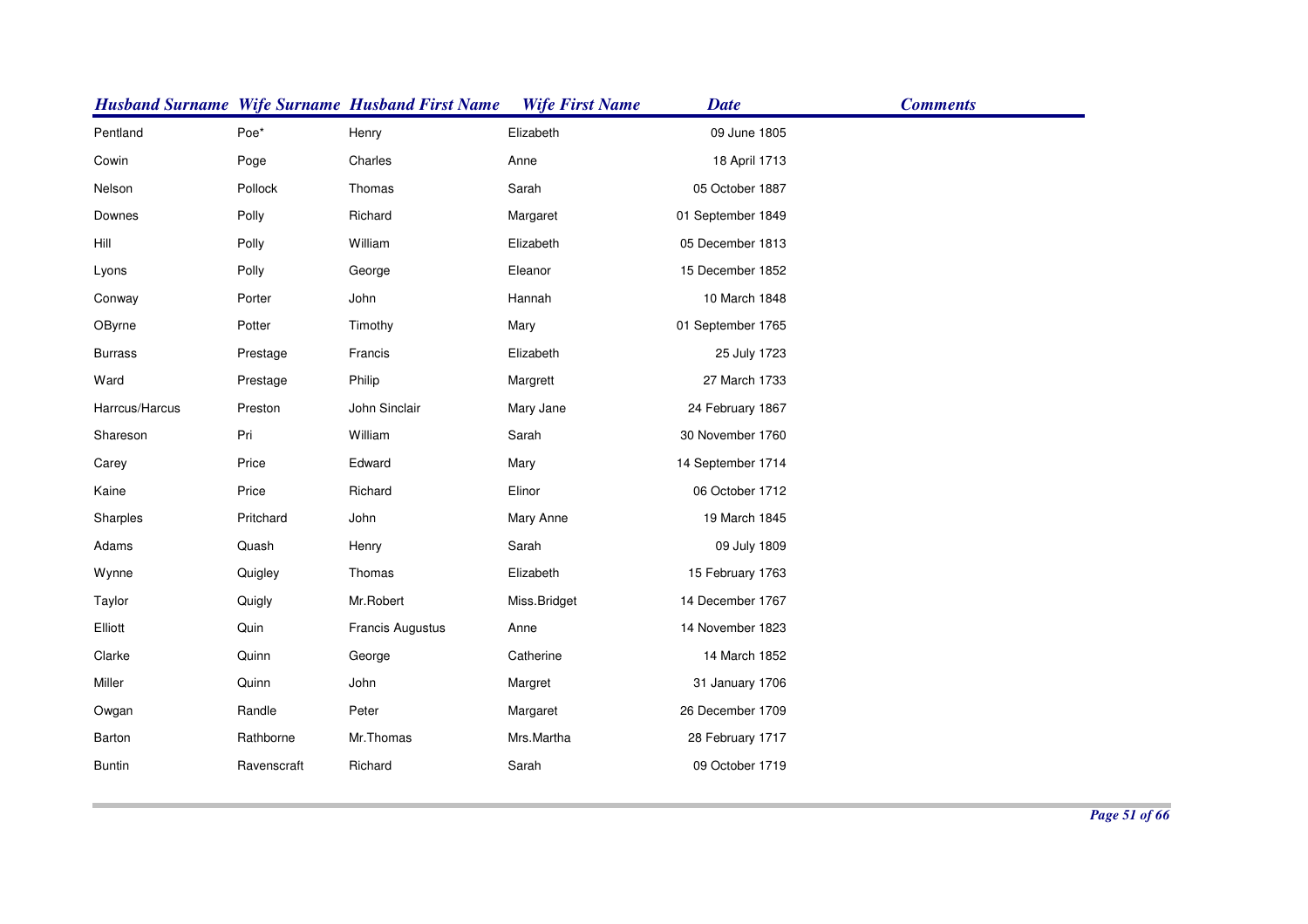|               |                | <b>Husband Surname Wife Surname Husband First Name</b> | <b>Wife First Name</b> | <b>Date</b>                    | <b>Comments</b>                   |
|---------------|----------------|--------------------------------------------------------|------------------------|--------------------------------|-----------------------------------|
| Corry         | Ravey          | Edward                                                 | Catherine              | 06 March 1831                  |                                   |
| Morris        | Ravle          | Mr.John                                                | Miss.                  | 21 April 1745                  |                                   |
| Bamford       | Rawson [Widow] | Captain Thomas Bradgate                                | Susanna Augusta        | 10 May 1807                    |                                   |
| Carolan       | Ray            | James                                                  | Catherine              | 24 February 1827               |                                   |
| <b>Browne</b> | Reade          | John                                                   | Mary                   | 29 July 1818                   |                                   |
| Marshall      | Reay           | John                                                   | Sarah                  | 24 February 1840               |                                   |
| Sloane        | Reay           | Henry                                                  | Sarah                  | 31 March 1807                  |                                   |
| Somerville    | Reay           | William Henry                                          | Katherine              | 02 January 1896                |                                   |
|               | Reed           | Mr.Mathias                                             | Ms.Mary                |                                | 07 January 1745 Surname not given |
| Hawthorne     | Reed           | Mr.John                                                | Mrs.Mary               |                                | 01 July 1727 Widow; Check date    |
| Crawley       | Reell          | Richard                                                | Alice                  | 13 October 1728                |                                   |
| Levinge       | Reilly         | Henry Nicluhon*                                        | Maria                  | 08 January 1859                |                                   |
| Mc Gara       | Reilly         | William                                                | Jane                   | 06 November 1822               |                                   |
| Moore         | Reilly         | William                                                | Rose                   | 20 September 1807              |                                   |
| Warren        | Reilly         | Thomas                                                 | Mary                   | 02 November 1837               |                                   |
| Warren        | Reilly         | Edward                                                 | Pricilla               | 26 June 1829                   |                                   |
| Reily         | Reily          | Abraham                                                | Mary                   | 01 January 1818                |                                   |
| Ryan          | Reily          | Mr.Patrick                                             | Mrs.Margrett           | 08 February 1732               |                                   |
| Leigh         | Rencher        | Robert                                                 | Miss.Isabella          | 16 May 1766                    |                                   |
| Pickrin       | Rencher        | Mr.John                                                | Sarah                  | 15 February 1742 Day not clear |                                   |
| Swetnham      | Rencher        | Mr.                                                    | Mrs.Ann                | 08 February 1730               |                                   |
| Dory          | Reyley         | James                                                  | Mary                   | 03 February 1709               |                                   |
| Conly         | Reyly          | Patrick                                                | Catherine              | 09 September 1706              |                                   |
| Scourfield    | Reyly          | Morris                                                 | Lettice                | 15 January 1705                |                                   |
|               |                |                                                        |                        |                                |                                   |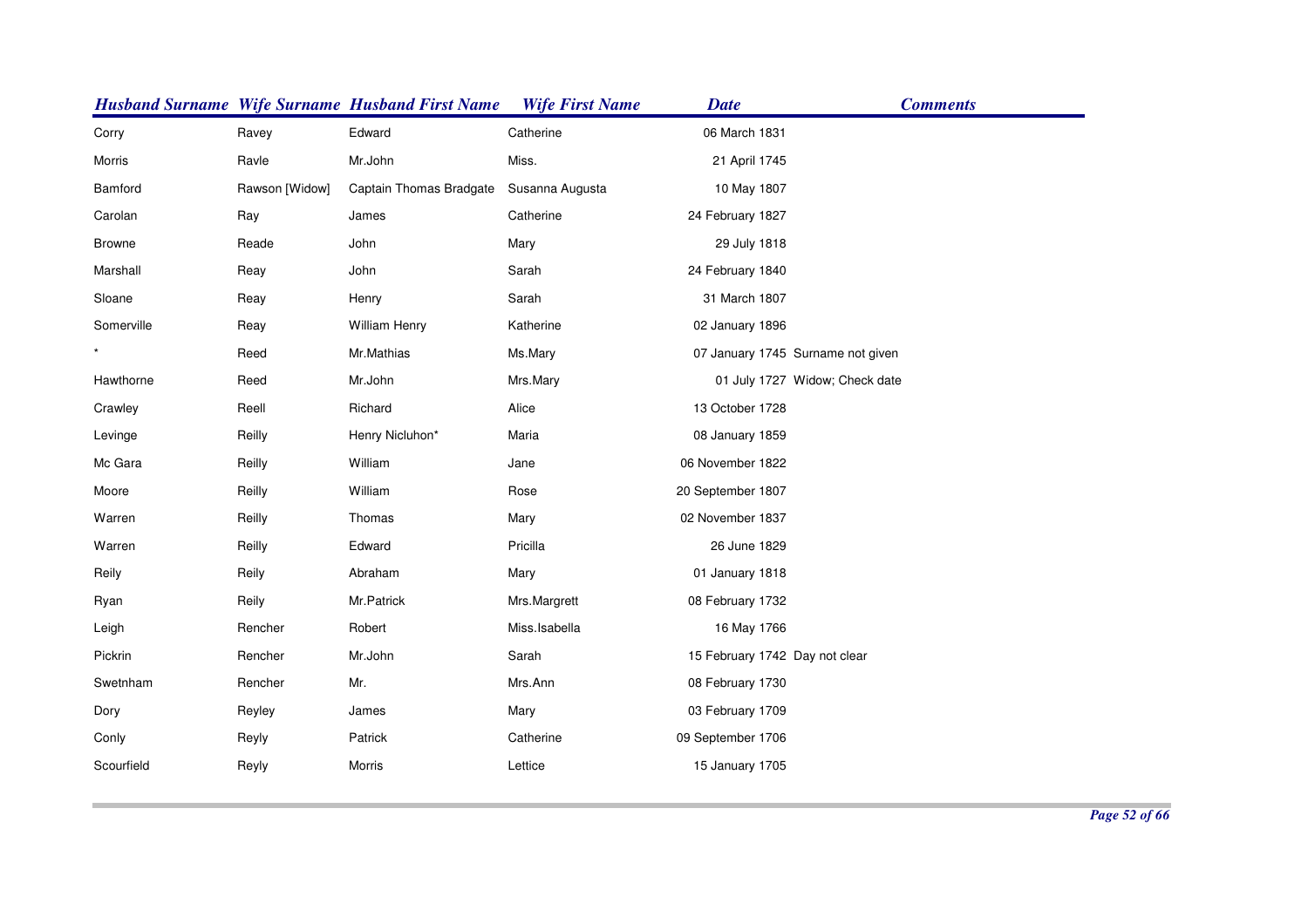|           |            | <b>Husband Surname Wife Surname Husband First Name</b> | <b>Wife First Name</b> | <b>Date</b>      | <b>Comments</b> |
|-----------|------------|--------------------------------------------------------|------------------------|------------------|-----------------|
| Tyon      | Reynolds   | George                                                 | Judith                 | 04 January 1835  |                 |
| Mc Cullen | Rice       | James                                                  | Ann                    | 26 August 1806   |                 |
| Anderson  | Richardson | George                                                 | Maria                  | 06 December 1854 |                 |
| Charters  | Richardson | Stephen Smith                                          | Eleanor                | 25 January 1806  |                 |
| Cook      | Richardson | John                                                   | Mary                   | 13 February 1742 |                 |
| Cuningham | Richardson | Daniel                                                 | Jane                   | 29 June 1815     |                 |
| Heron     | Richardson | Augustus                                               | Louisa                 | 19 July 1815     |                 |
| Jones     | Richardson | Thomas                                                 | Anne                   | 25 July 1809     |                 |
| Marcar    | Richardson | John                                                   | Jane                   | 18 May 1849      |                 |
| Miles     | Richardson | Nathaniell                                             | Elinor                 | 15 August 1744   |                 |
| Moran     | Richardson | William                                                | Anne                   | 27 March 1856    |                 |
| Murray    | Richardson | John                                                   | Anne                   | 02 March 1834    |                 |
| Prest     | Richardson | James                                                  | Mary                   | 15 February 1768 |                 |
| Ennis     | Rickards   | Fairfax                                                | Mary                   | 22 January 1744  |                 |
| Maltby    | Riddick    | Gilbert                                                | Jane                   | 24 January 1854  |                 |
| Abbott    | Ridge      | Patrick                                                | Hester                 | 06 October 1811  |                 |
| Conry     | Roberts    | Daniell                                                | Gaynor                 | 06 August 1717   |                 |
| Newport   | Roberts    | Arthur                                                 | Laura Henrietta        | 13 January 1812  |                 |
| Allen     | Robinson   | Thomas                                                 | Sarah                  | 03 April 1823    |                 |
| Dawson    | Robinson   | Jeremiah                                               | Esther                 | 06 February 1767 |                 |
| Dillon    | Robinson   | Francis                                                | Ann                    | 16 June 1728     |                 |
| Dodson    | Robinson   | Sawquell                                               | Dorothy                | 22 February 1726 |                 |
| Marriot   | Robinson   | Nathaniel                                              | Hannah                 | 12 October 1720  |                 |
| Prophett  | Robinson   | Nathan                                                 | Mary                   | 08 May 1725      |                 |
|           |            |                                                        |                        |                  |                 |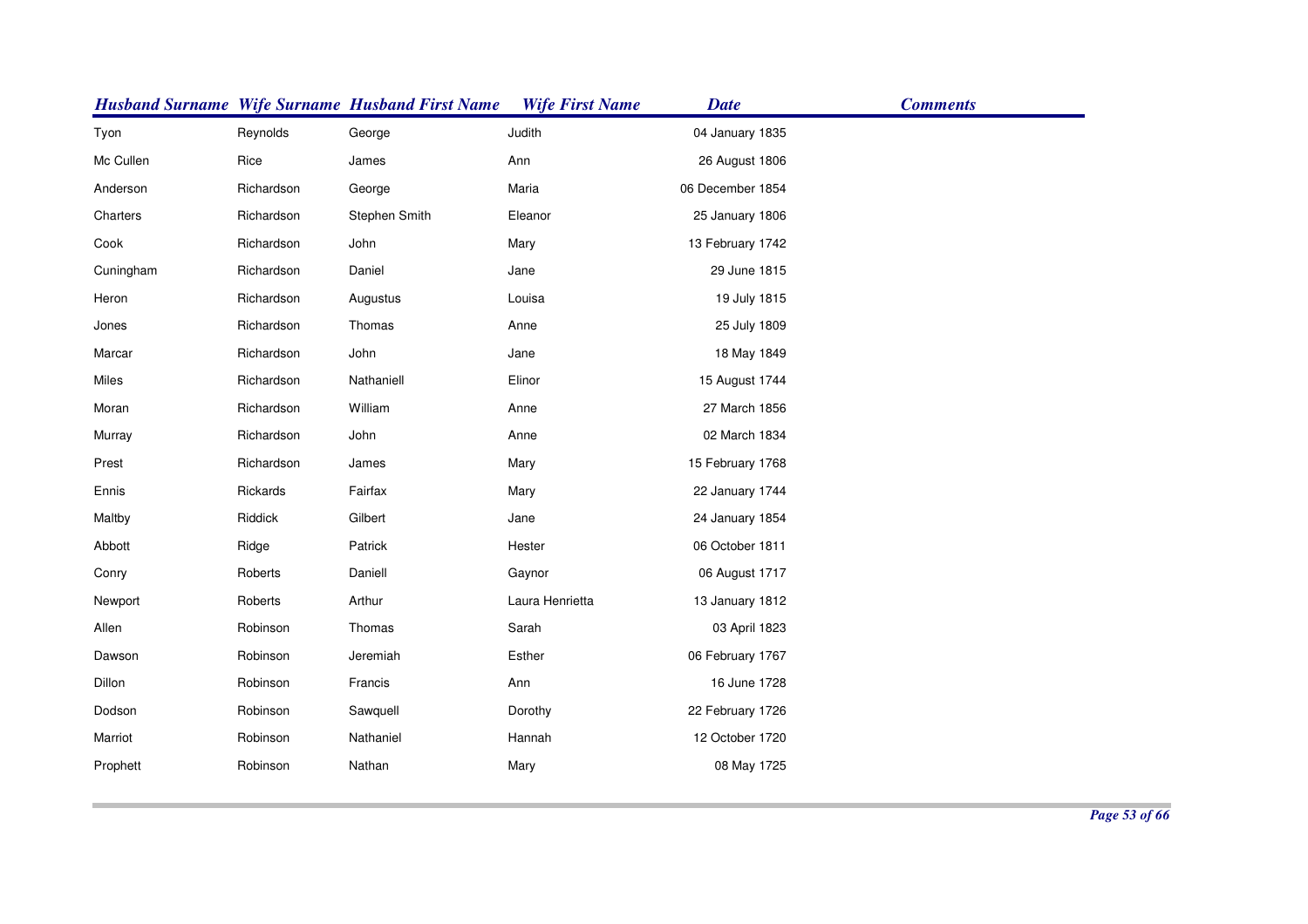|            |                  | <b>Husband Surname Wife Surname Husband First Name</b> | <b>Wife First Name</b> | <b>Date</b>       | <b>Comments</b> |
|------------|------------------|--------------------------------------------------------|------------------------|-------------------|-----------------|
| Richardson | Robinson         | Robert                                                 | Elizabeth              | 21 October 1723   |                 |
| Robinson   | Robinson         | John                                                   | Ann                    | 08 April 1769     |                 |
| Roony      | Robinson         | Richard                                                | Lucy                   | 03 February 1752  |                 |
| Cowin      | Robison          | Robert                                                 | Margery                | 21 September 1707 |                 |
| Hamilton   | Rochford         | James                                                  | Mary                   | 08 September 1755 |                 |
| Read       | Rochford         | William                                                | Mary                   | 23 November 1818  |                 |
| Sheils     | Rochford         | Robert                                                 | Catharine              | 30 April 1822     |                 |
| Boyd       | Rodwell          | <b>Arthur Gladwell</b>                                 | Isabella Margaret      | 22 November 1892  |                 |
| Standly    | Roe              | Patrick                                                | Katherine              | 24 November 1711  |                 |
| Ternan     | Roe              | Patrick                                                | Joan                   | 30 November 1706  |                 |
| Longg      | Roe [AliasCredon | Richard                                                | Margret                | 21 September 1703 |                 |
| Aston      | Rogers           | Thomas                                                 | Mary                   | 08 June 1773      |                 |
| Austin     | Rogers           | William                                                | Catharine              | 23 January 1820   |                 |
| Dolann     | Rogers           | John                                                   | Mary                   | 03 February 1743  |                 |
| Fay        | Rogers           | James                                                  | Ann                    | 23 April 1776     |                 |
| Kells      | Rogers           | George                                                 | Jane                   | 26 June 1817      |                 |
| Marks      | Rogers           | Joseph                                                 | Mary                   | 04 June 1811      |                 |
| Mc Manus   | Ronan            | John                                                   | Rose                   | 14 September 1829 |                 |
| Ker        | Rooney           | James                                                  | Anne                   | 10 June 1842      |                 |
| Parkinson  | Rooney           | John                                                   | <b>Bridget Teresa</b>  | 29 May 1837       |                 |
| Toner      | Rooney           | Bryan                                                  | Margrett               | 18 November 1729  |                 |
| McCartney  | Roony            | Nicholas                                               | Mary                   | 26 June 1768      |                 |
| Leland     | Ross             | Mr.John                                                | Miss.                  | 03 August 1747    |                 |
| Mc Auley   | Ross             | Patrick                                                | Catherine              | 09 April 1816     |                 |
|            |                  |                                                        |                        |                   |                 |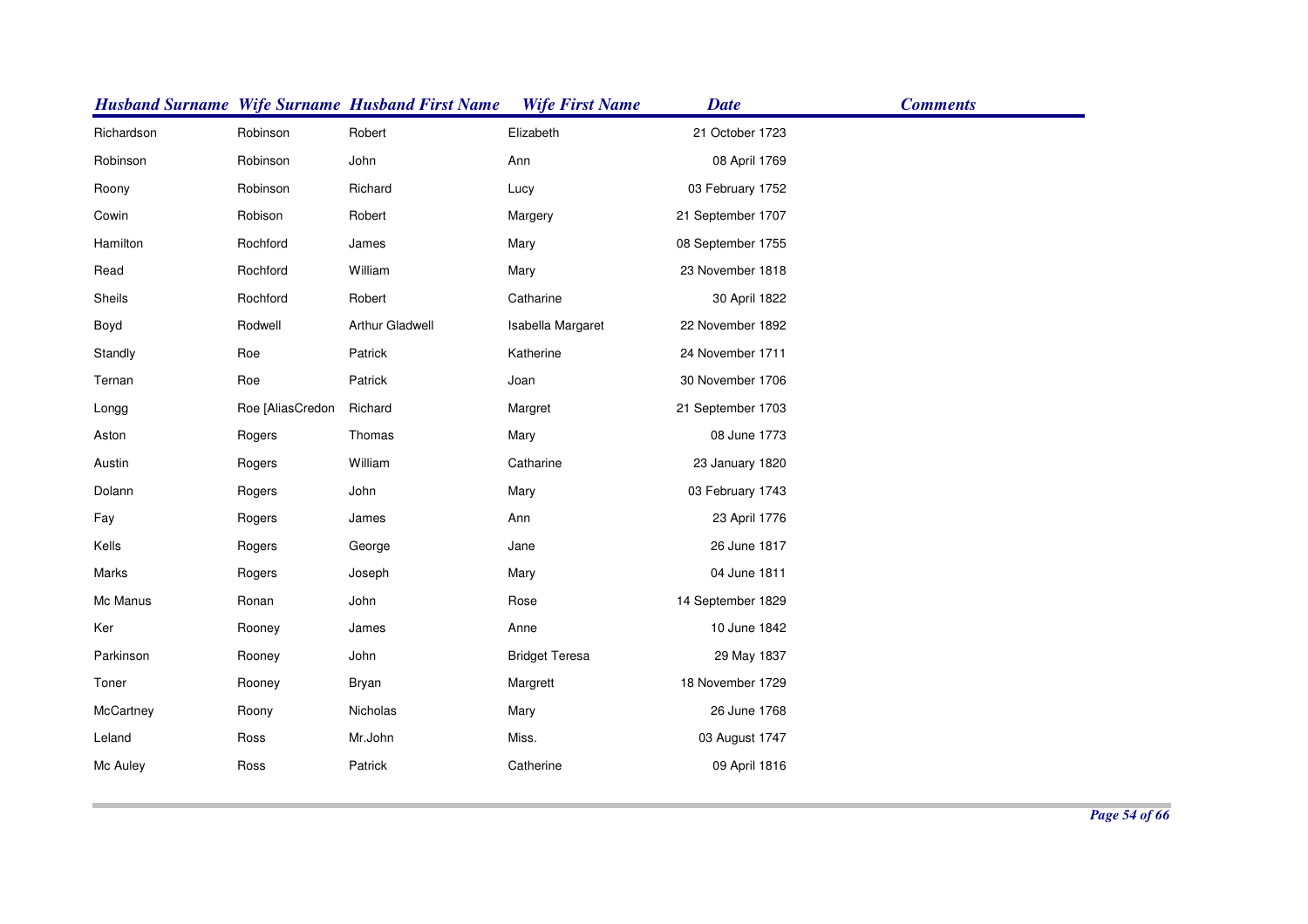|          |                 | <b>Husband Surname Wife Surname Husband First Name</b> | <b>Wife First Name</b>    | <b>Date</b>            | <b>Comments</b> |
|----------|-----------------|--------------------------------------------------------|---------------------------|------------------------|-----------------|
| Ambrose  | Rothwell        | Joseph                                                 | Elizabeth                 | 07 July 1774           |                 |
| Farrele  | Rothwell        | Michael                                                | Rose Anna                 | 22 December 1809       |                 |
| Sherrard | Rothwell        | Thomas                                                 | Mary                      | 03 June 1773           |                 |
| Langley  | Rourke          | John                                                   | Mary                      | 18 September 1765      |                 |
| Mc Kinly | Rourke          | John                                                   | Catherine                 | 29 September 1806      |                 |
| Smyth    | Rourke          | Peter                                                  | <b>Briget</b>             | 07 May 1766            |                 |
| Leymand  | Ruddy           | Robert                                                 | Catherine                 | 16 September 1773      |                 |
| Carroll  | Ryan            | Bernard                                                | Mary                      | 05 September 1853      |                 |
| Simpson  | Sallery         | Thomas [Carpenter]                                     | Miss. [Daugh.ofMrC.Saller | 10 October 1751        |                 |
| Hardman  | Sanders         | Mr.John                                                | Mrs.Dorothy               | 01 March 1712          |                 |
| McCash   | Sanders         | John                                                   | Mary                      | 23 April 1730          |                 |
| Tong     | Sanders         | John                                                   | Sarah                     | 22 December 1726       |                 |
| levan*   | Sanderson       | Francis                                                | Jane                      | 13 September 1824      |                 |
| Hepburn  | Sandys          | David                                                  | Sarah                     | 10 November 1823       |                 |
| Dobson   | Savage          | Peter                                                  | Anne                      | 06 June 1808           |                 |
| Savage   | Savage          | Mr.Francis                                             | Mary                      | 23 September 1756      |                 |
| Rogers   | Sawquell        | Edward                                                 | Mary                      | 10 July 1715           |                 |
| Ross     | Sawquell        | Mr.John                                                | Mrs.Catherine             | 05 September 1713      |                 |
| Credon   | Scaff           | Henry                                                  | Elizabeth                 |                        | Check date      |
| Smith    | <b>Schoales</b> | Mr.Jeremiah                                            | Miss.                     | 01 May 1741 Check date |                 |
| Holt     | Scott           | Frances                                                | Mary                      | 09 October 1721        |                 |
| Stewart  | Scourfield      | John                                                   | Elinor                    | 04 June 1710           |                 |
| Lenehan  | Scully          | John                                                   | Ellen                     | 20 January 1834        |                 |
| Clark    | Sharpe          | Robert                                                 | Margaret                  | 13 August 1771         |                 |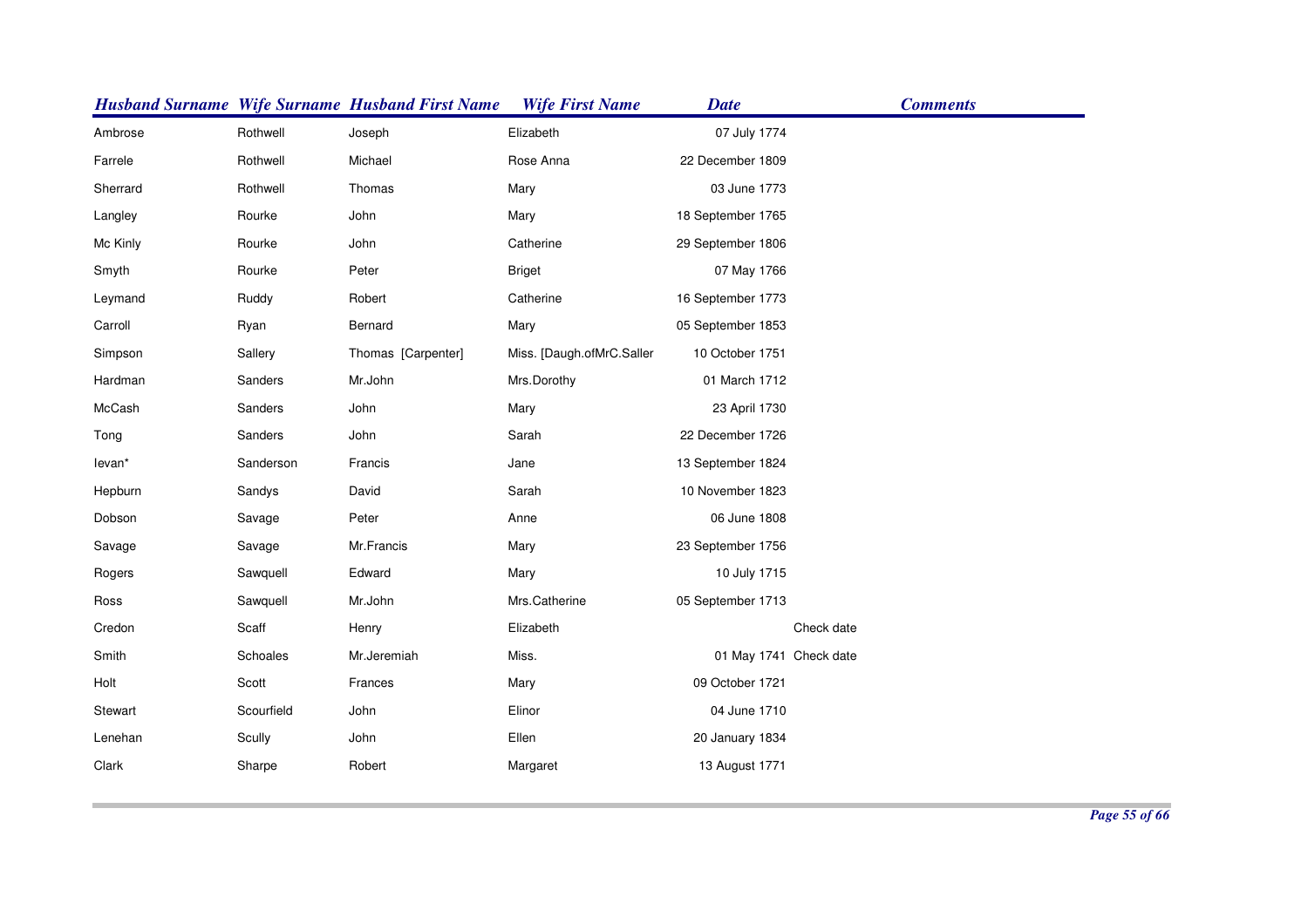|           |                  | <b>Husband Surname Wife Surname Husband First Name</b> | <b>Wife First Name</b> | <b>Date</b>       | <b>Comments</b> |
|-----------|------------------|--------------------------------------------------------|------------------------|-------------------|-----------------|
| Dennis    | Sharpe           | Noy                                                    | Mary                   | 20 November 1766  |                 |
| Moore     | Sharpe           | James                                                  | Mary                   | 16 September 1710 |                 |
| North     | Sharpe           | Thomas                                                 | Susanah                | 09 March 1757     |                 |
| Pepper    | Shaw             | Andrew                                                 | Rebecca                | 16 January 1815   |                 |
| Smythe    | Shaw             | William Lennox                                         | Jane                   | 12 June 1862      |                 |
| Latimer   | Shaws            | Thomas                                                 | Margaret               | 21 April 1752     |                 |
| Hill      | Shea             | John                                                   | Maria                  | 16 February 1859  |                 |
| Nurry     | Shea             | John                                                   | Catharine              | 27 May 1822       |                 |
| Whiligar  | Sheal            | William                                                | Rose                   | 02 February 1766  |                 |
| Holmes    | Sheile           | Mr.Joseph                                              | Mrs.Mary               | 02 August 1764    |                 |
| Leland    | Shepherd         | Francis William                                        | Emily                  | 22 August 1833    |                 |
| Leland    | Sheppard         | Joseph                                                 | Letitia                | 23 June 1835      |                 |
| Morgan    | Sheridan         | John                                                   | Elizabeth              | 25 January 1723   |                 |
| Smyth     | Sheridan         | Isaac William                                          | Margaret               | 29 July 1851      |                 |
| Whyte     | Sheridan         | Alexander                                              | Catherine              | 28 June 1817      |                 |
| Fewtrill  | Sherrott [Widow] | William                                                | Anne                   | 03 March 1772     |                 |
| Roan      | Sherwood         | Patrick                                                | Margret                | 29 February 1728  |                 |
| Somers    | Sherwood         | James                                                  | Mary Anne              | 13 January 1888   |                 |
| Eccleston | Shields          | Ralph                                                  | Anne                   | 08 August 1819    |                 |
| Williams  | Shiells          | George                                                 | Margaret               | 25 September 1757 |                 |
| Cooper    | Shiels           | John                                                   | Mary                   | 05 September 1831 |                 |
| Cock      | Shillcock        | John                                                   | Abigail                | 15 May 1830       |                 |
| Gale      | Short            | <b>Frederick Charles</b>                               | Lucy Rosina            | 08 April 1889     |                 |
| Sparrow   | Short            | Thomas                                                 | Alice                  | 25 August 1887    |                 |
|           |                  |                                                        |                        |                   |                 |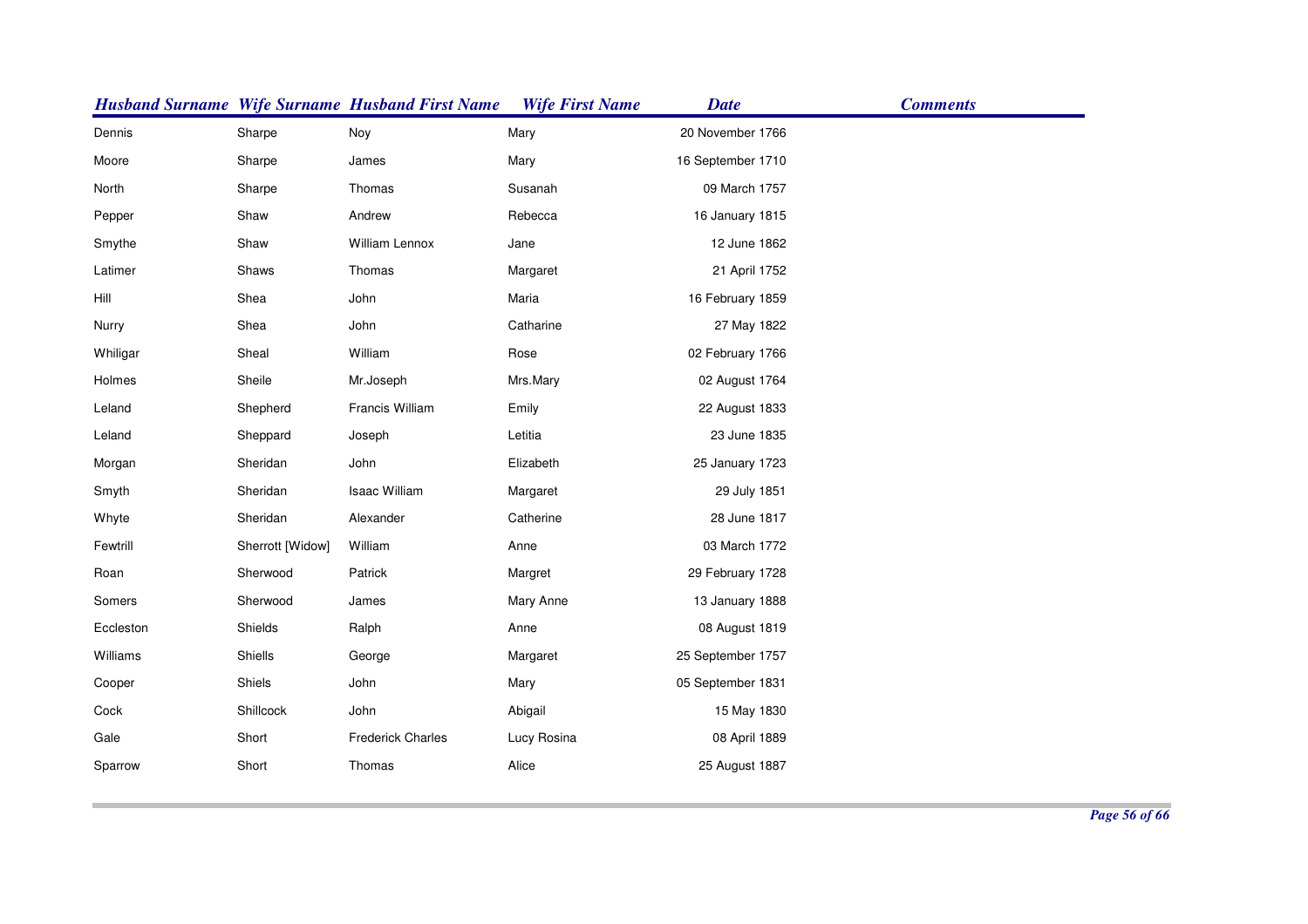|               |             | <b>Husband Surname Wife Surname Husband First Name</b> | <b>Wife First Name</b> | <b>Date</b>       | <b>Comments</b>                         |
|---------------|-------------|--------------------------------------------------------|------------------------|-------------------|-----------------------------------------|
| Gaiffin       | Shorter     | George                                                 | Charity                | 16 November 1755  |                                         |
| Knight        | Shorter     | Nicholas                                               | Jane                   | 11 April 1757     |                                         |
| Hill          | Shortile    | Francis                                                | Mary                   | 30 January 1764   |                                         |
| Ball          | Sib         | Robert                                                 | Miss.Francis           | 06 June 1757      |                                         |
| Milling       | Siddal      | John                                                   | Susanna                | 31 July 1805      |                                         |
| Hartlow       | Sillery     | James                                                  | Phoebe                 | 03 March 1843     |                                         |
| Cavanagh      | Simpson     | James                                                  | Mary Anne              | 01 February 1831  |                                         |
| Doolin        | Simpson     | Christopher                                            | Anne                   | 16 August 1714    |                                         |
| Elliott       | Simpson     | George                                                 | Mary                   | 25 December 1748  |                                         |
| Sweetman      | Sing        | Thomas                                                 | Mary                   | 26 May 1717       |                                         |
| <b>Bray</b>   | Skeffington | William                                                | Catharine              | 27 December 1820  |                                         |
| Linch         | Skelly      | Patrick                                                | Ann                    |                   | 06 August 1705 HimtheParishofKentstowne |
| Quinn         | Skelly      | Patrick                                                | Jane                   | 01 September 1715 |                                         |
| Parks         | Skipp       | Cesar                                                  | Elinor                 | 06 July 1704      |                                         |
| Watkins       | Skipp       | John                                                   | Jane                   | 27 September 1704 |                                         |
| Fleming       | Skully      | John                                                   | Jane                   |                   | 23 August 1743 Also entered as 23081742 |
| Fleming       | Skully      | John                                                   | Jane                   |                   | 23 August 1742 Also entered as 23081743 |
| Verso         | Sleater     | Jacob                                                  | Mary Anne              | 05 July 1809      |                                         |
| Kennedy       | Sleaven     | George                                                 | Catherine              | 18 October 1881   |                                         |
| Beresford     | Smith       | John Claudius Montgomer                                | Rosa Sophia Montgomery | 16 January 1884   |                                         |
| Blazard       | Smith       | William                                                | Mary                   | 11 April 1768     |                                         |
| <b>Bowles</b> | Smith       | William                                                | Elizabeth              | 09 February 1716  |                                         |
| Clarke        | Smith       | Joseph Lovett                                          | Eliza Emily            | 27 May 1863       |                                         |
| Downes        | Smith       | Richard                                                | Sarah                  | 02 August 1884    |                                         |
|               |             |                                                        |                        |                   |                                         |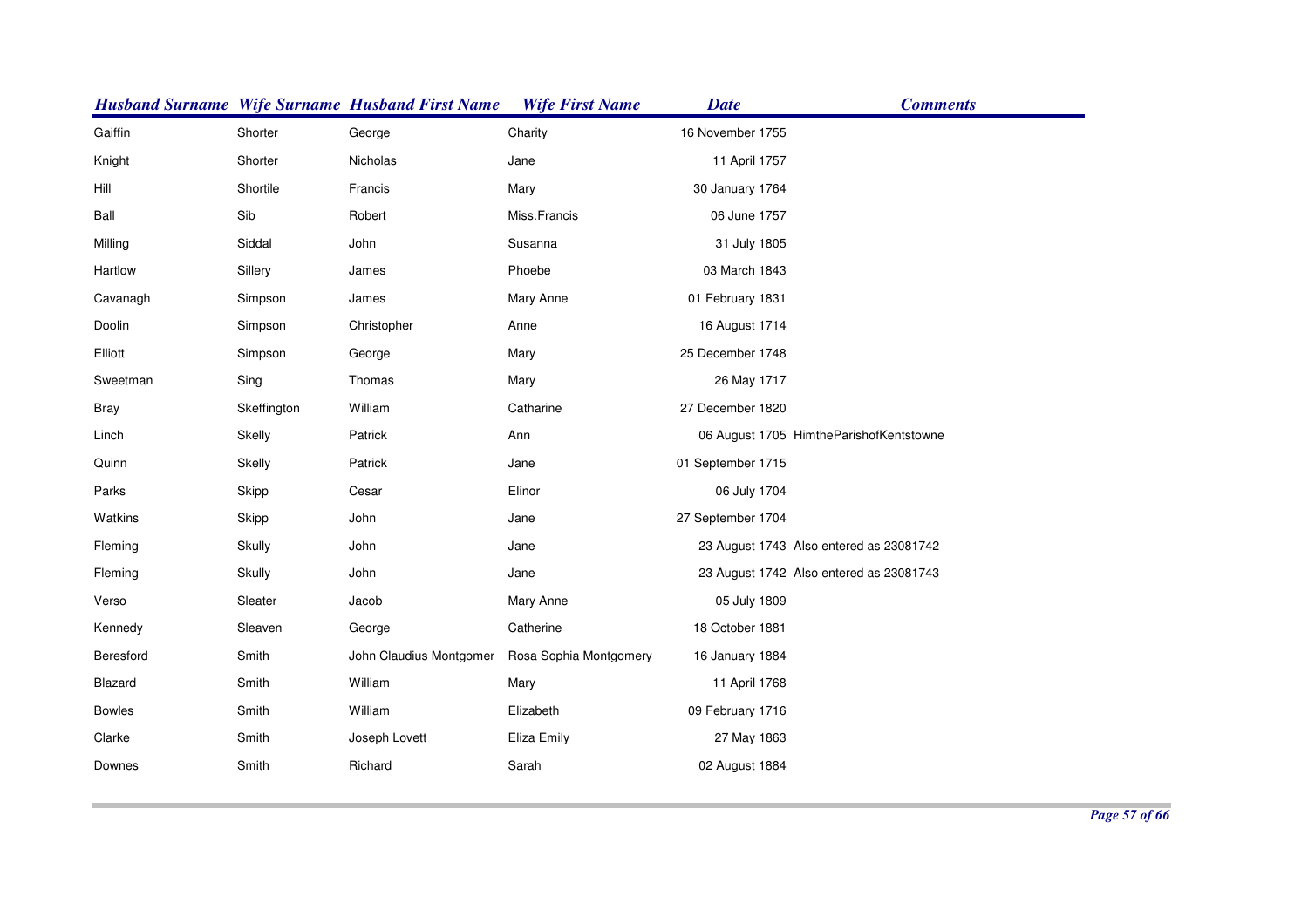|            |            | <b>Husband Surname Wife Surname Husband First Name</b> | <b>Wife First Name</b> | <b>Date</b>       | <b>Comments</b> |
|------------|------------|--------------------------------------------------------|------------------------|-------------------|-----------------|
| Elliott    | Smith      | John                                                   | Jane                   | 13 October 1770   |                 |
| Godfrey    | Smith      | Mr.John                                                | Mrs.Mary               | 24 August 1718    |                 |
| Henderson  | Smith      | James                                                  | Jane                   | 19 October 1823   |                 |
| Henson     | Smith      | William                                                | Ann                    | 14 April 1765     |                 |
| Hughs      | Smith      | James                                                  | Margaret               | 03 March 1809     |                 |
| Jameson    | Smith      | Robert D.                                              | <b>Edith Maude</b>     | 23 January 1878   |                 |
| Jones      | Smith      | William                                                | Hannah                 | 05 February 1719  |                 |
| Jordan     | Smith      | Felix                                                  | Jane                   | 14 February 1830  |                 |
| Kelly      | Smith      | Nicholas Dixon                                         | Catherine              | 24 December 1826  |                 |
| Leiland    | Smith      | John                                                   | Elizabeth              | 31 October 1714   |                 |
| Mc Connell | Smith      | James                                                  | Eliza                  | 10 July 1876      |                 |
| Mc Fardan  | Smith      | John                                                   | Margaret               | 08 February 1833  |                 |
| Montgomery | Smith      | Joseph                                                 | Sophia                 | 06 January 1843   |                 |
| Norman     | Smith      | Alderman William                                       | Mrs.Mary               | 10 September 1720 |                 |
| Preston    | Smith      | John                                                   | Anne                   | 02 February 1808  |                 |
| Parvin     | Smouton    | Stephen                                                | Martha                 | 16 May 1709       |                 |
| Neill      | Smullen    | Nathanail/Nathanial                                    | Mary Jane              | 06 October 1870   |                 |
| Heron      | Smyth      | James                                                  | Louisa                 | 14 December 1817  |                 |
| Smith      | Smyth      | St.George                                              | Mary                   | 10 February 1812  |                 |
| Smith      | Smyth      | William                                                | Mrs.Gertrude           | 09 December 1750  |                 |
| Sweetman   | Smyth      | James                                                  | Elizabeth              | 23 August 1767    |                 |
| Richardson | Sole       | Edward                                                 | Mary                   | 21 January 1776   |                 |
| Kennedy    | Somerville | Robert                                                 | Martha                 | 27 April 1891     |                 |
| Hughes     | Sparrow    | James                                                  | Jane                   | 15 October 1878   |                 |
|            |            |                                                        |                        |                   |                 |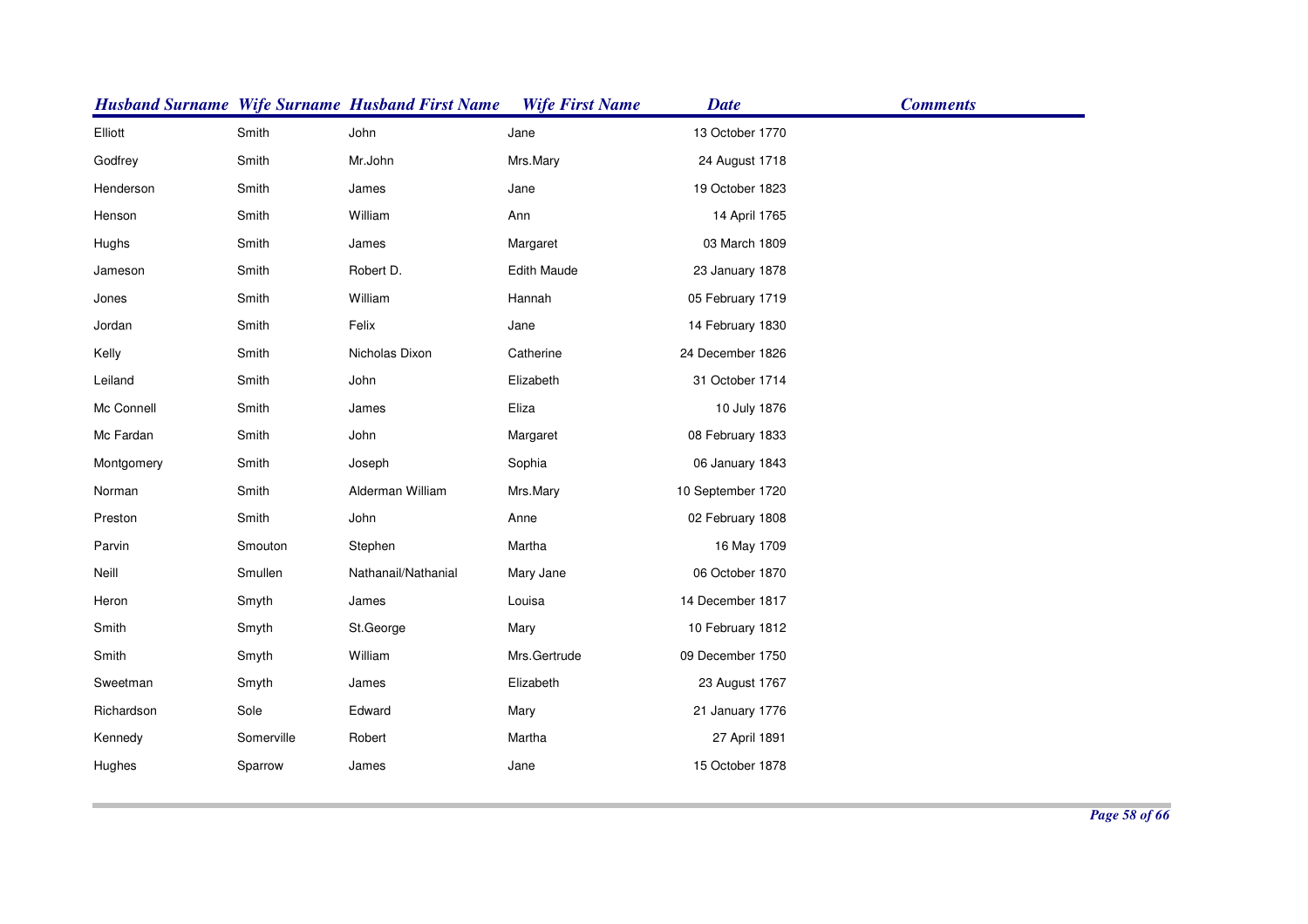|               |            | <b>Husband Surname Wife Surname Husband First Name</b> | <b>Wife First Name</b> | <b>Date</b>       | <b>Comments</b> |
|---------------|------------|--------------------------------------------------------|------------------------|-------------------|-----------------|
| Reburn        | Sparrow    | <b>Thomas Robert</b>                                   | Louisa                 | 30 March 1892     |                 |
| Dukes         | Speer      | William                                                | Ann                    | 27 August 1748    |                 |
| Hall          | Spiers     | Benjamin                                               | Margaret               | 02 June 1832      |                 |
| Hand          | Splain     | James                                                  | Elizabeth              | 08 January 1845   |                 |
| Drury         | Stanage    | James                                                  | Hannah                 | 10 February 1821  |                 |
| Ogle          | Stanage    | George                                                 | Jane                   | 17 June 1837      |                 |
| Stoker        | Stang      | Thomas                                                 | Ann                    | 15 August 1751    |                 |
| Woolsey       | Stanhouse  | The Rev.Thomas                                         | Miss.Ann               | 10 February 1747  |                 |
| <b>Budds</b>  | Stanley    | William                                                | Elizabeth              | 26 August 1821    |                 |
| Randle        | Stanley    | Patrick                                                | Ann                    | 08 June 1745      |                 |
| Ryan          | Stanley    | John                                                   | Anne                   | 28 August 1855    |                 |
| Eaton         | Stannage   | John                                                   | Mary                   | 06 January 1831   |                 |
| Leach         | Stannage   | James                                                  | Catherine              | 16 October 1833   |                 |
| Ebbs          | Stapleton  | Charles                                                | Elizabeth              | 22 April 1739     |                 |
| Kearns        | Starr      | Joseph                                                 | Jane                   | 25 May 1829       |                 |
| <b>Barlow</b> | Steel      | Maurice                                                | Margaret               | 05 July 1764      |                 |
| Conby         | Steel      | John                                                   | Margaret               | 08 July 1764      |                 |
| Clarke        | Stephenson | Mathew                                                 | Jane                   | 09 June 1834      |                 |
| Leland        | Stephenson | Augustus George                                        | Marianne               | 15 October 1889   |                 |
| Cooper        | Stewart    | Joseph                                                 | Anne                   | 28 July 1852      |                 |
| Coulson       | Stewart    | John                                                   | Isabella               | 26 December 1814  |                 |
| Maginniss     | Stewart    | John                                                   | Catherine              | 29 June 1721      |                 |
| Jolly         | Stodders   | David                                                  | Elinor                 | 07 August 1763    |                 |
| Brabazon      | Stone      | The Rev.                                               | Wife of the Widow      | 29 September 1750 |                 |
|               |            |                                                        |                        |                   |                 |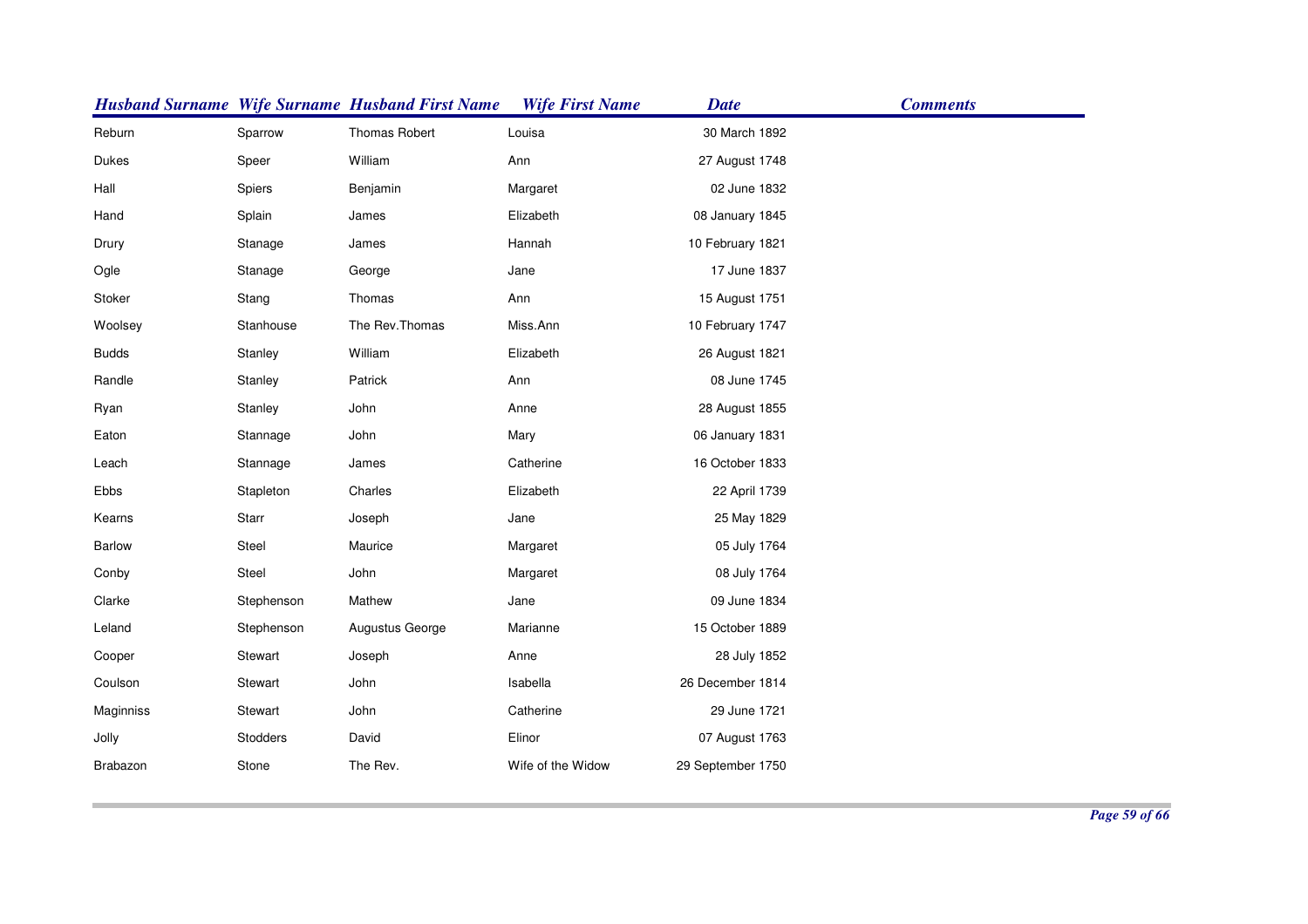|           |                | <b>Husband Surname Wife Surname Husband First Name</b> | <b>Wife First Name</b> | <b>Date</b>       | <b>Comments</b> |
|-----------|----------------|--------------------------------------------------------|------------------------|-------------------|-----------------|
| Campbell  | Stratford      | <b>Edward George</b>                                   | Anne                   | 31 October 1854   |                 |
| Chambers  | Struyk         | Andrew                                                 | Mary Anne              | 14 March 1848     |                 |
| Marshell  | Stuart         | Robert                                                 | Jane                   | 16 April 1706     |                 |
| Broom     | Sucas          | John                                                   | Ann                    | 31 January 1765   |                 |
| Hill      | Sullivan       | James                                                  | Anne                   | 01 November 1821  |                 |
| Kane      | Sullivan       | William                                                | Rose                   | 16 October 1807   |                 |
| Mouritz   | Supple         | Francis John Stafford                                  | Mary Frances           | 28 October 1891   |                 |
| Boyce     | Swannex        | Samuel                                                 | Margaret               | 01 January 1759   |                 |
| Thornton  | Sweeny         | Michaell                                               | Elinor                 | 14 January 1746   |                 |
| Dodson    | Sweetman       | William                                                | Deborah                | 04 February 1717  |                 |
| Watson    | Swift          | James                                                  | Mary                   | 17 July 1808      |                 |
| Diamond   | Swillavan      | John                                                   | Ann                    | 29 May 1711       |                 |
| Jones     | Tacey          | William                                                | Anne                   | 30 November 1815  |                 |
| Shore     | Talbott        | Alderman John                                          | Mrs.Mary               | 14 June 1708      |                 |
| Kelly     | Tallon         | John                                                   | Ann                    | 18 July 1702      |                 |
| Clegg     | Taylor         | George                                                 | Elizabeth              | 20 August 1748    |                 |
| Evans     | Taylor         | Charles                                                | Ann                    | 19 November 1765  |                 |
| Mc Govern | Taylor         | Patrick                                                | Mary                   | 02 October 1897   |                 |
| Townley   | Taylor         | Faithful                                               | Elizabeth              | 28 January 1837   |                 |
| Kenny     | Teath          | John                                                   | Anne                   | 31 January 1706   |                 |
| Steel     | Teeling        | John                                                   | Elinor                 | 26 January 1707   |                 |
| Newland   | Telfer         | Samuel                                                 | Ellen                  | 24 September 1845 |                 |
| McAwee    | Ternan         | Thomas                                                 | Mary                   | 01 June 1710      |                 |
| MCrae     | Thistlethwaite | Allan                                                  | Matilda Louisa         | 10 April 1811     |                 |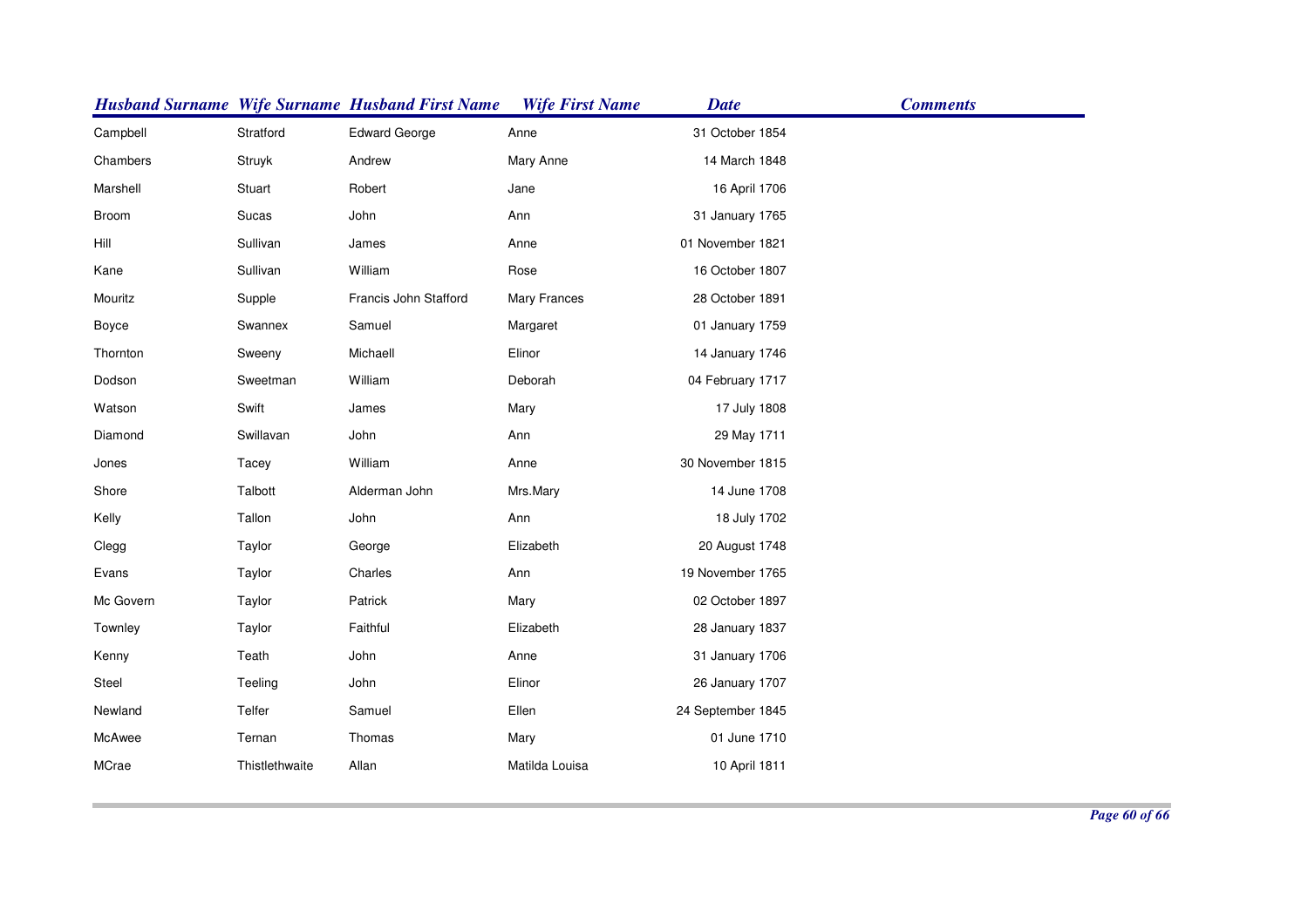|              |                 | <b>Husband Surname Wife Surname Husband First Name</b> | <b>Wife First Name</b> | <b>Date</b>       | <b>Comments</b> |
|--------------|-----------------|--------------------------------------------------------|------------------------|-------------------|-----------------|
| Edwards      | Thomas          | Benjamin                                               | Elizabeth              | 30 July 1819      |                 |
| Magenis      | Thomas          | Francis                                                | Elizabeth              | 06 January 1767   |                 |
| Berry        | Thompson        | Alexander                                              | Ann                    | 01 April 1850     |                 |
| Cooper       | Thompson        | Frederick                                              | Jane                   | 15 June 1824      |                 |
| Hearn        | Thompson        | James                                                  | Frances                | 07 May 1774       |                 |
| Martin       | Thompson        | Patrick                                                | Elizabeth              | 25 February 1839  |                 |
| OConnor      | Thompson        | George Matthew                                         | Georgina               | 27 November 1845  |                 |
| Prestage     | Thompson        | James                                                  | Margaret               | 15 August 1766    |                 |
| Coyle        | Thornton        | Edward                                                 | Mary                   | 10 June 1819      |                 |
| Hathorn      | Thornton        | John                                                   | Miss.Hester            | 05 October 1760   |                 |
| Mc Gillivray | Thornton        | Thomas                                                 | Isabella               | 26 February 1823  |                 |
| Ross         | Thornton        | Hugh                                                   | Elizabeth              | 11 January 1813   |                 |
| Taylor       | Thorton         | Samuel                                                 | Ann                    | 06 August 1753    |                 |
| Wallas       | Thursacre       | Cuthbert                                               | Sarah                  | 18 February 1724  |                 |
| Richardson   | Tiernan         | George                                                 | Anne                   | 04 May 1826       |                 |
| Morris       | Tisdale [Widow] | Henry                                                  | Catherine              | 16 June 1763      |                 |
| Killpatrick  | Tisdall         | James                                                  | Margaret               | 20 August 1770    |                 |
| Carroll      | Todd            | Philip                                                 | Mary                   | 07 September 1763 |                 |
| Galnay       | Towers          | Richard                                                | Miss.                  | 17 August 1773    |                 |
| Callaghan    | Townley         | Hugh                                                   | Sarah                  | 12 July 1817      |                 |
| Newitt       | Tracy           | William                                                | Ann                    | 21 February 1726  |                 |
| Parrott      | Tute            | William                                                | Sarah                  | 06 August 1832    |                 |
| McCann       | Twist           | Patrick                                                | Anne                   | 10 April 1710     |                 |
| Crowley      | Tyrell          | William                                                | Abigail                | 11 February 1823  |                 |
|              |                 |                                                        |                        |                   |                 |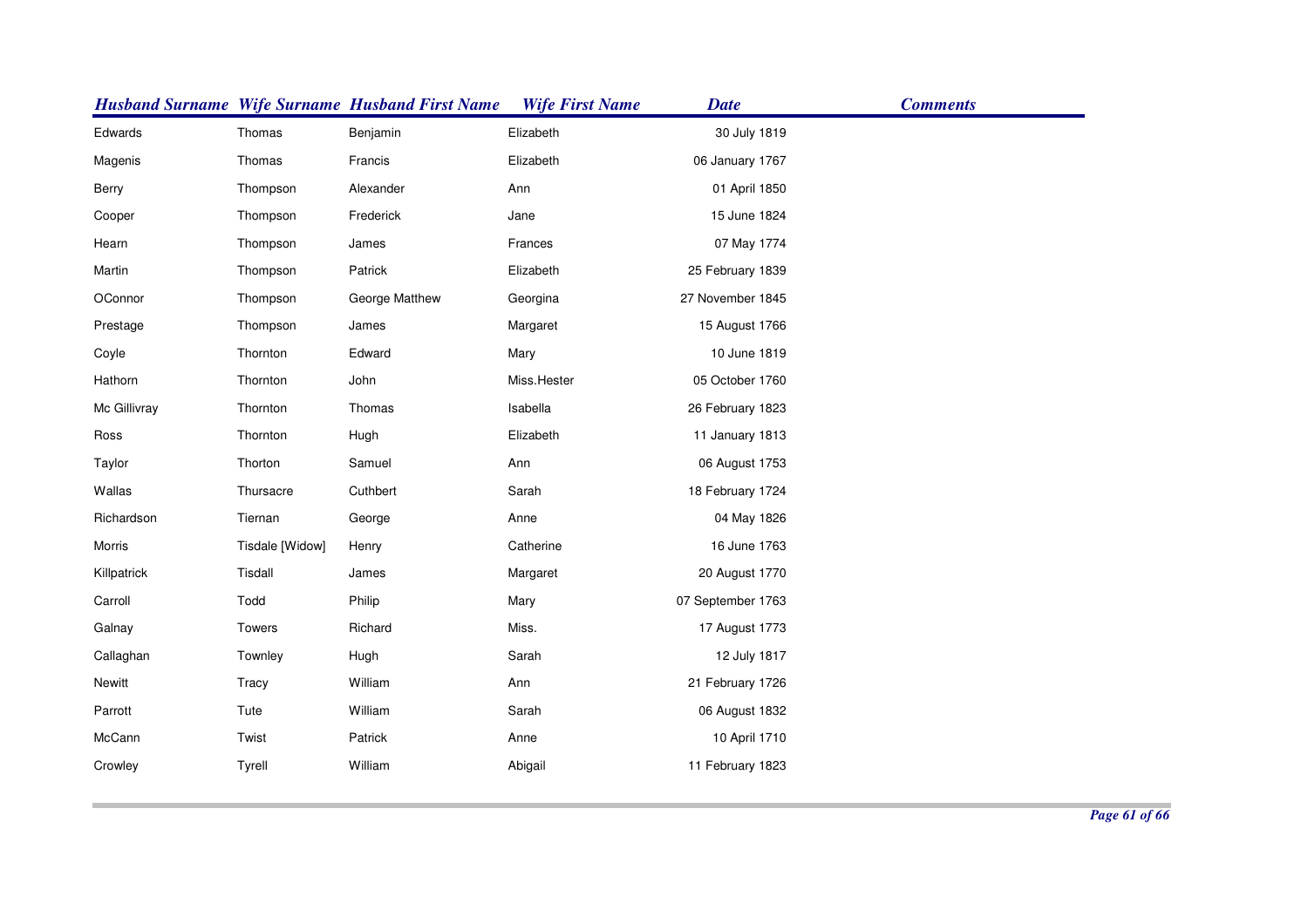|              |             | <b>Husband Surname Wife Surname Husband First Name</b> | <b>Wife First Name</b> | <b>Date</b>                | <b>Comments</b> |
|--------------|-------------|--------------------------------------------------------|------------------------|----------------------------|-----------------|
| Jelly        | Urqhart     | John                                                   | Elinor                 | 25 March 1805              |                 |
| Abberby      | Vanhomrigh  | Mr.John                                                | Miss.Mary              | 09 April 1751              |                 |
| Chamney      | Vanhomrigh  | Mr.John                                                | Miss.                  | 03 June 1749               |                 |
| Garnett      | Vanhomrigh  | Cope                                                   | Alicia                 | 08 April 1828              |                 |
| Marshall     | Vanhomrigh  | Mr.Anthony                                             | Miss.Rebecca           | 22 June 1761               |                 |
| Mather       | Verso       | Luke                                                   | Sarah                  | 26 November 1806           |                 |
| Hagan        | Wade        | John                                                   | Ann                    | 13 January 1806            |                 |
| Roc          | Walbyrne    | Peter                                                  | Elizabeth              | 08 September 1842          |                 |
| Breen        | Walker      | William                                                | Margaret               | 16 May 1807                |                 |
| Jones        | Walker      | William                                                | Elizabeth              | 28 December 1723           |                 |
| Garner       | Wall        | William                                                | Mary                   | 27 August 1716             |                 |
| Elliott      | Wallis      | John                                                   | Mary                   | 06 June 1762               |                 |
| Campbell     | Walsh       | Richard                                                | <b>Bridget</b>         | 08 July 1777               |                 |
| Creagan      | Walsh       | Michael                                                | Catherine              | 31 August 1833             |                 |
| Markey       | Ward        | Richard                                                | Anne                   | 01 February 1708           |                 |
| Towlson      | Ward        | John [1stBatt.RifleBrig]                               | Anne                   | 16 April 1827              |                 |
| <b>Byrne</b> | Warren      | Robert                                                 | Frances                | 02 August 1730             |                 |
| Jones        | Warren      | Joseph                                                 | Sarah                  | 18 June 1822               |                 |
| Mc Cauley    | Warren      | Patrick                                                | Mary                   | 13 July 1807               |                 |
| Mc Gill      | Warren      | John                                                   | Jane                   | 03 February 1842           |                 |
| Thompson     | Warren/Lamb | Henry                                                  | Margaret               | 04 December 1837           |                 |
| Knight       | Waters      | Mathew                                                 | Katherin               | 07 April 1702              |                 |
| Blackwood    | Watson      | Thomas                                                 | Anne                   | 01 January 1835 Check date |                 |
| Dennis       | Watson      | Henry                                                  | Sarah                  | 05 January 1846            |                 |
|              |             |                                                        |                        |                            |                 |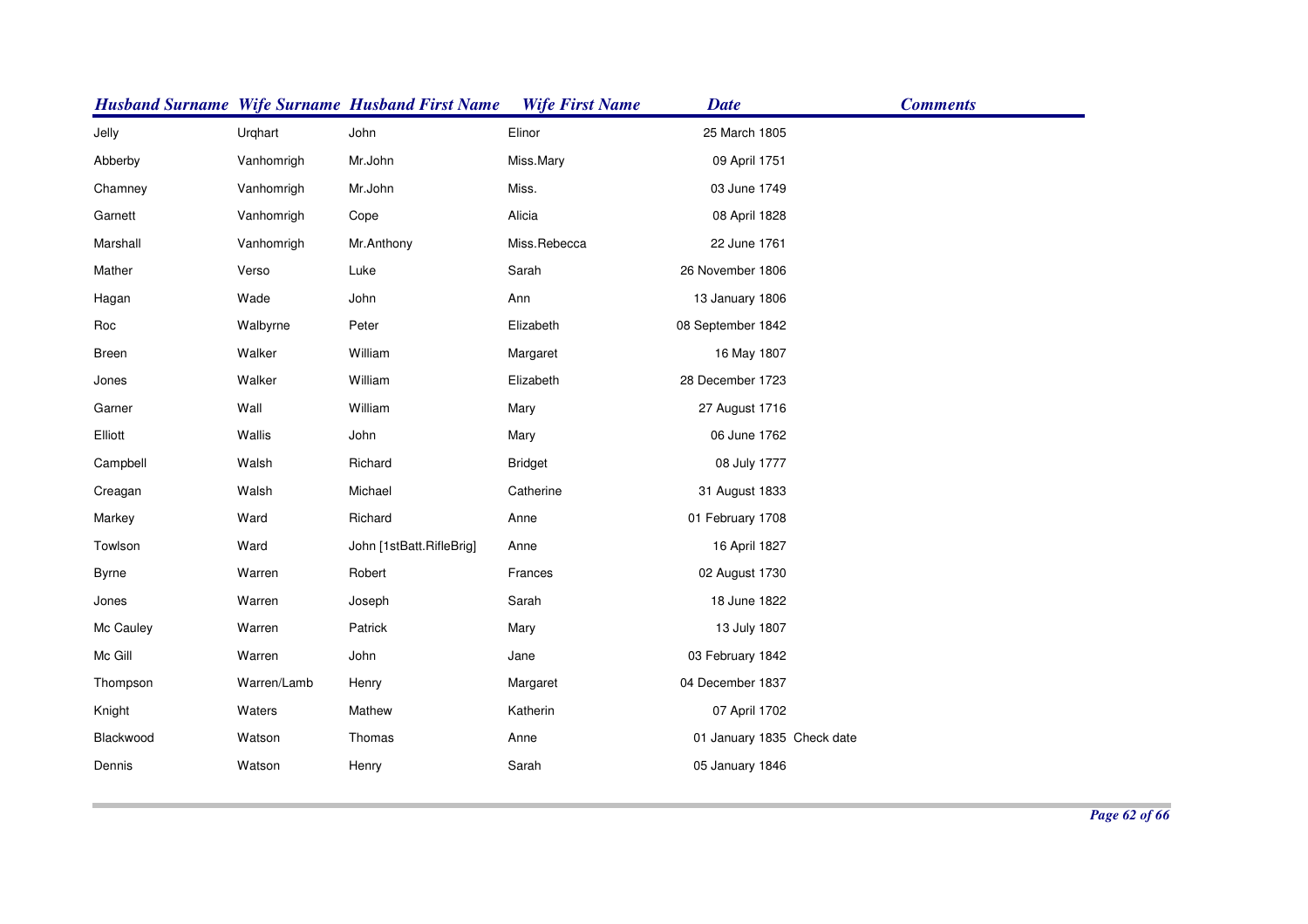|              |         | <b>Husband Surname Wife Surname Husband First Name</b> | <b>Wife First Name</b> | <b>Date</b>       | <b>Comments</b> |
|--------------|---------|--------------------------------------------------------|------------------------|-------------------|-----------------|
| Harris       | Watson  | Edward(Priv1stBatRiflBri                               | Jane                   | 24 June 1843      |                 |
| Hicks        | Watson  | John                                                   | Elizabeth              | 12 January 1853   |                 |
| Mc Gawley    | Watson  | John Francis                                           | Anne                   | 25 August 1856    |                 |
| Pantry       | Watson  | <b>William Ferdinand</b>                               | Sarah                  | 14 February 1838  |                 |
| Reddy        | Watters | William                                                | Elizabeth              | 25 February 1831  |                 |
| <b>Breen</b> | Webb    | William                                                | Margaret               | 12 December 1835  |                 |
| Leech        | Webb    | John                                                   | Elizabeth              | 30 August 1720    |                 |
| Forbies      | Webster | Edward                                                 | Johanna                | 06 April 1702     |                 |
| Shoults      | Webster | <b>Charles Herbert</b>                                 | Annie                  | 03 September 1896 |                 |
| Moore        | Weekes  | James                                                  | Mary                   | 20 October 1823   |                 |
| Totten       | Weeks   | William                                                | Mary                   | 21 February 1833  |                 |
| Woods        | Weeks   | Edward                                                 | Jane                   | 24 December 1814  |                 |
| Murrey       | Welsh   | William                                                | Margery                | 12 May 1718       |                 |
| Standly      | Welsh   | Richard                                                | Mary                   | 09 April 1705     |                 |
| Bottomly     | West    | William                                                | Elizabeth              | 02 June 1767      |                 |
| Duncan       | West    | Mathew                                                 | Jane                   | 03 July 1803      |                 |
| Harrison     | West    | Edward                                                 | Margaret               | 03 December 1846  |                 |
| Hopkins      | West    | George                                                 | Mary                   | 18 December 1769  |                 |
| Miller       | West    | John                                                   | Elizabeth              | 06 April 1713     |                 |
| Stokes       | Whearty | James                                                  | Elizabeth              | 04 February 1817  |                 |
| Morris       | Wherty  | Francis                                                | Catherine              | 05 August 1729    |                 |
| Corragan     | White   | Thomas                                                 | Catherine              | 25 August 1709    |                 |
| Curley       | White   | Gerald                                                 | Mary                   | 05 February 1749  |                 |
| Dodson       | White   | Sawquell                                               | Mary                   | 02 February 1721  |                 |
|              |         |                                                        |                        |                   |                 |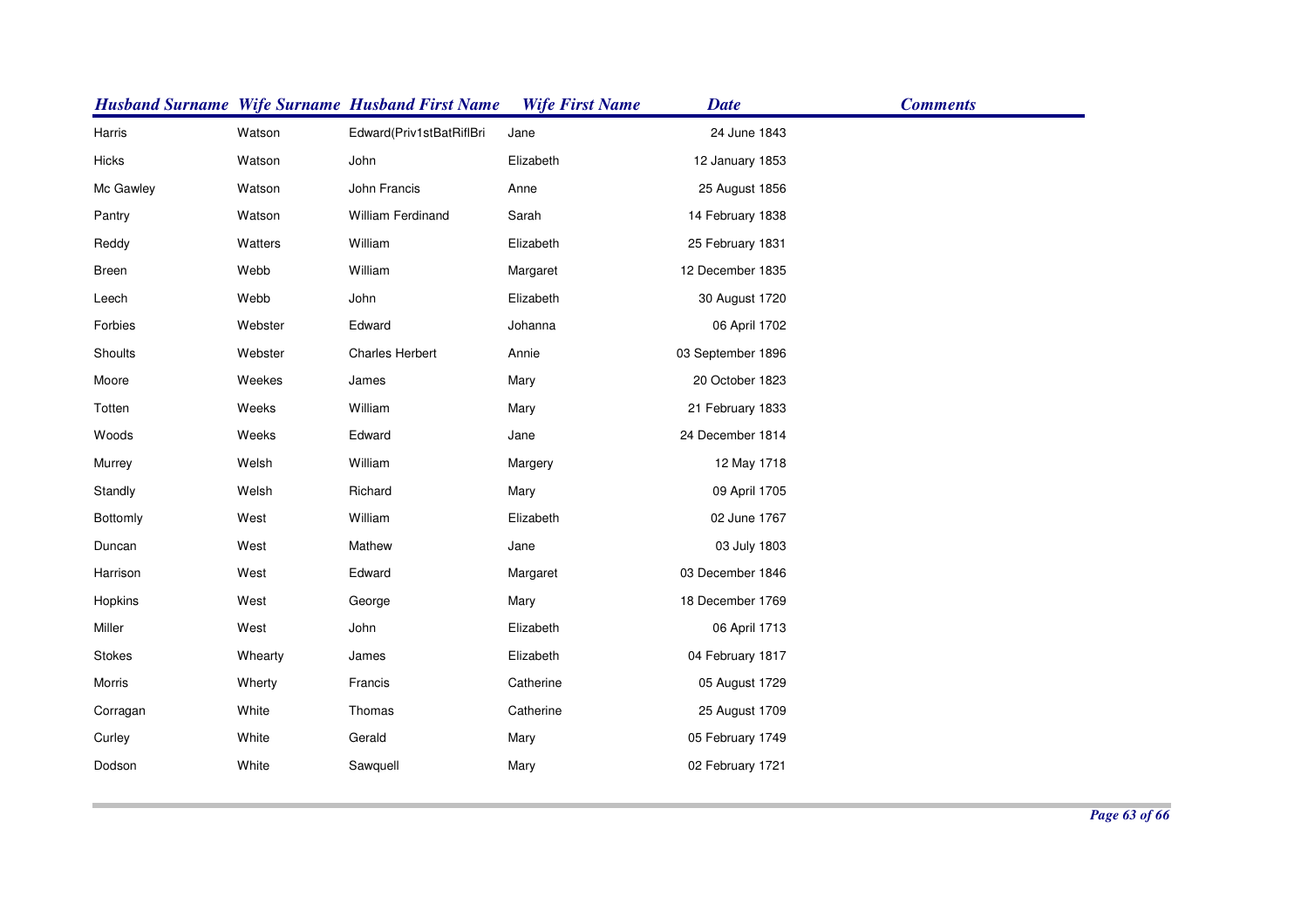|              |            | <b>Husband Surname Wife Surname Husband First Name</b> | <b>Wife First Name</b> | <b>Date</b>       | <b>Comments</b> |
|--------------|------------|--------------------------------------------------------|------------------------|-------------------|-----------------|
| Fitzgearld   | White      | John                                                   | Elizabeth              | 04 February 1744  |                 |
| Halfpeny     | White      | Patrick                                                | Alice                  | 15 September 1713 |                 |
| Watkinson    | White      | James                                                  | Christian              | 29 May 1845       |                 |
| Doyle        | Whitlock   | <b>Richard Michael</b>                                 | Sarah                  | 23 June 1844      |                 |
| Hatch        | Whitney    | Mr.John                                                | Mrs.Catherine          | 31 March 1714     |                 |
| Wilson       | Whittle    | Mr.Abraham                                             | Mrs.Mary               | 27 May 1723       |                 |
| Devlin       | Whitton    | Patrick                                                | Jane                   | 04 December 1888  |                 |
| Keegan       | Whitton    | James                                                  | Margaret               | 18 June 1868      |                 |
| Mackie       | Whitton    | Francis                                                | Mary                   | 01 October 1881   |                 |
| Ray          | Whitton    | Henry                                                  | Anne                   | 02 September 1865 |                 |
| Atkin        | Whitworth  | John Thomas                                            | Sophia                 | 24 July 1873      |                 |
| Hudleston    | Wilcocks   | David                                                  | Sarah                  | 21 September 1713 |                 |
| Corbett      | Wiley      | George                                                 | Hannah                 | 16 February 1839  |                 |
| Inniss       | Willcocks  | Fairfax                                                | Mary                   | 29 December 1724  |                 |
| Bowland*     | William    | John                                                   | Elizabeth              | 07 April 1854     |                 |
| Bonus        | Williams   | James                                                  | Priscilla              | 02 July 1763      |                 |
| Ford         | Williams   | Thomas                                                 | Frances                | 17 July 1765      |                 |
| Moffett      | Williams   | John                                                   | Miss.Mary              | 10 April 1756     |                 |
| <b>Bragg</b> | Williamson | Joseph                                                 | Mary                   | 06 April 1877     |                 |
| Murphy       | Williamson | James                                                  | Esther                 | 13 February 1825  |                 |
| Pollock      | Williamson | Captain Samuel                                         | Catherine Jane         | 04 February 1816  |                 |
| Richardson   | Williamson | George                                                 | Mary                   | 12 July 1729      |                 |
| Schofied     | Williamson | John                                                   | Elizabeth              | 18 May 1725       |                 |
| Walker       | Williamson | Henry                                                  | Ann                    | 01 March 1775     |                 |
|              |            |                                                        |                        |                   |                 |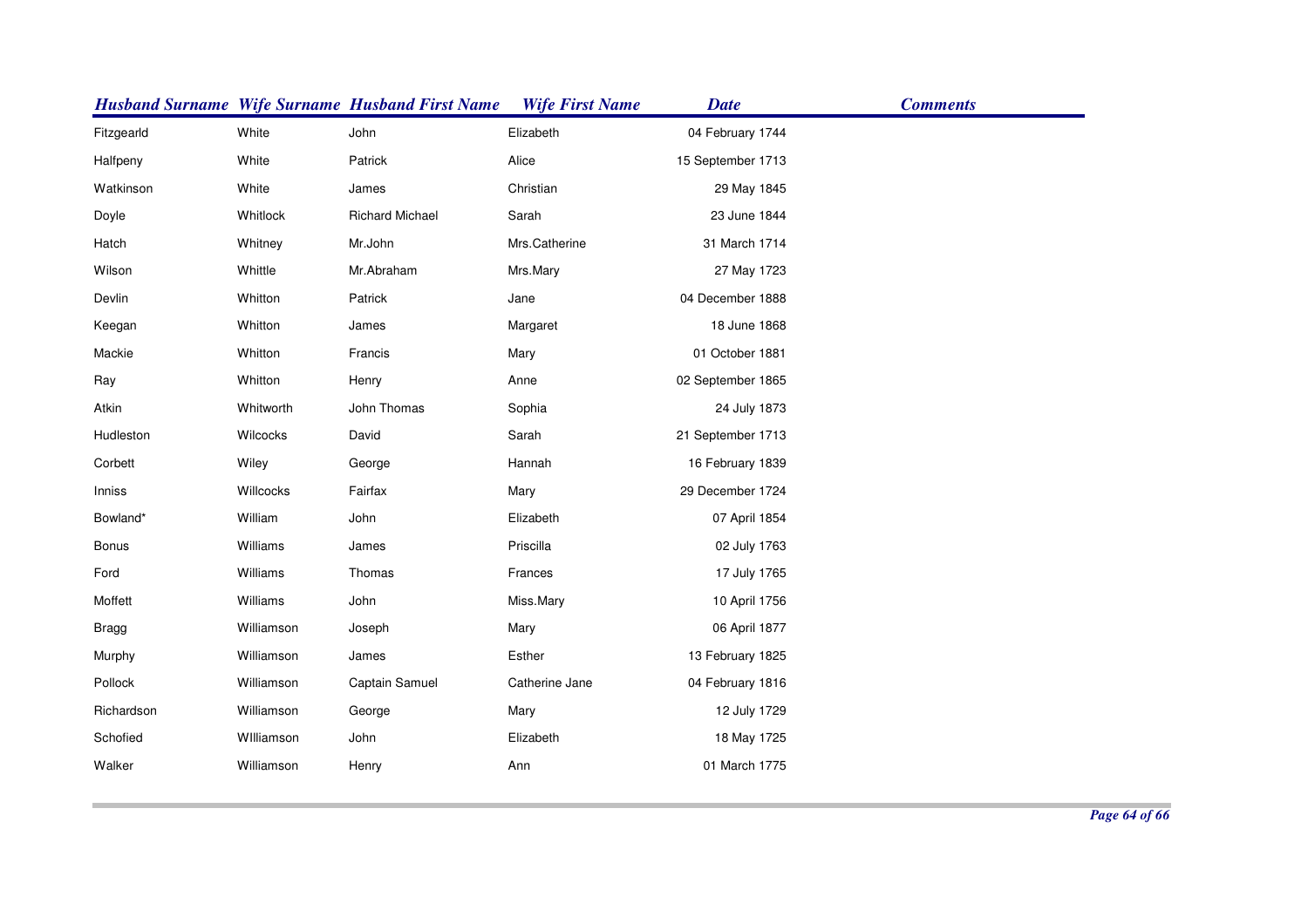|            |            | <b>Husband Surname Wife Surname Husband First Name</b> | <b>Wife First Name</b> | <b>Date</b>       | <b>Comments</b> |
|------------|------------|--------------------------------------------------------|------------------------|-------------------|-----------------|
| Whittle    | Williamson | Thomas                                                 | Anne                   | 12 June 1842      |                 |
| Carmichael | Wilson     | Robert                                                 | Mary                   | 03 February 1818  |                 |
| Curtis     | Wilson     | William                                                | Alice                  | 06 February 1766  |                 |
| Mc Daniel  | Wilson     | Thomas                                                 | Margaret               | 26 September 1820 |                 |
| Wood       | Wilson     | Henry [Serjeant]                                       | Anne                   | 15 December 1808  |                 |
| Doran      | Winslow    | Nath                                                   | Hannah                 | 19 May 1752       |                 |
| Andrew     | Winter     | John                                                   | Anne                   | 25 July 1705      |                 |
| Quash      | Winter     | James                                                  | Christian              | 11 May 1726       |                 |
| Fleming    | Winters    | Bartholomew                                            | Margaret               | 17 June 1769      |                 |
| Stephens   | Wisdom     | Anthony                                                | Sarah                  | 17 December 1852  |                 |
| Fell       | Wise       | Thomas                                                 | Mary                   | 27 April 1818     |                 |
| Vigneaud   | Witherly   | John                                                   | Ann                    | 08 July 1702      |                 |
| Hutchinson | Witton     | William                                                | Mary Anne              | 11 August 1862    |                 |
| Smith      | Witton     | William                                                | Margaret               | 05 April 1825     |                 |
| Leonard    | Wogan      | Robert [Mariner]                                       | Anne                   | 28 February 1828  |                 |
| Murray     | Woodside   | William                                                | Elizabeth              | 03 September 1770 |                 |
| Orson      | Woodside   | John                                                   | Miss Dorcas            | 01 March 1767     |                 |
| Campbell   | Wright     | Patrick                                                | Sarah                  | 15 August 1824    |                 |
| Patten     | Wynn       | Mr.John                                                | Mrs.Catherine          | 02 November 1706  |                 |
| Harper     | Wynne      | John                                                   | Margery                | 20 April 1752     |                 |
| Guy        | Wythe      | George                                                 | Emily                  | 09 December 1818  |                 |
| Coleman    | Yeates     | Andrew                                                 | Dorothy                | 29 September 1833 |                 |
| Blake      | Young      | Richard                                                | Margret                | 30 August 1727    |                 |
| Campbell   | Young      | William                                                | Mary Anne              | 29 February 1828  |                 |